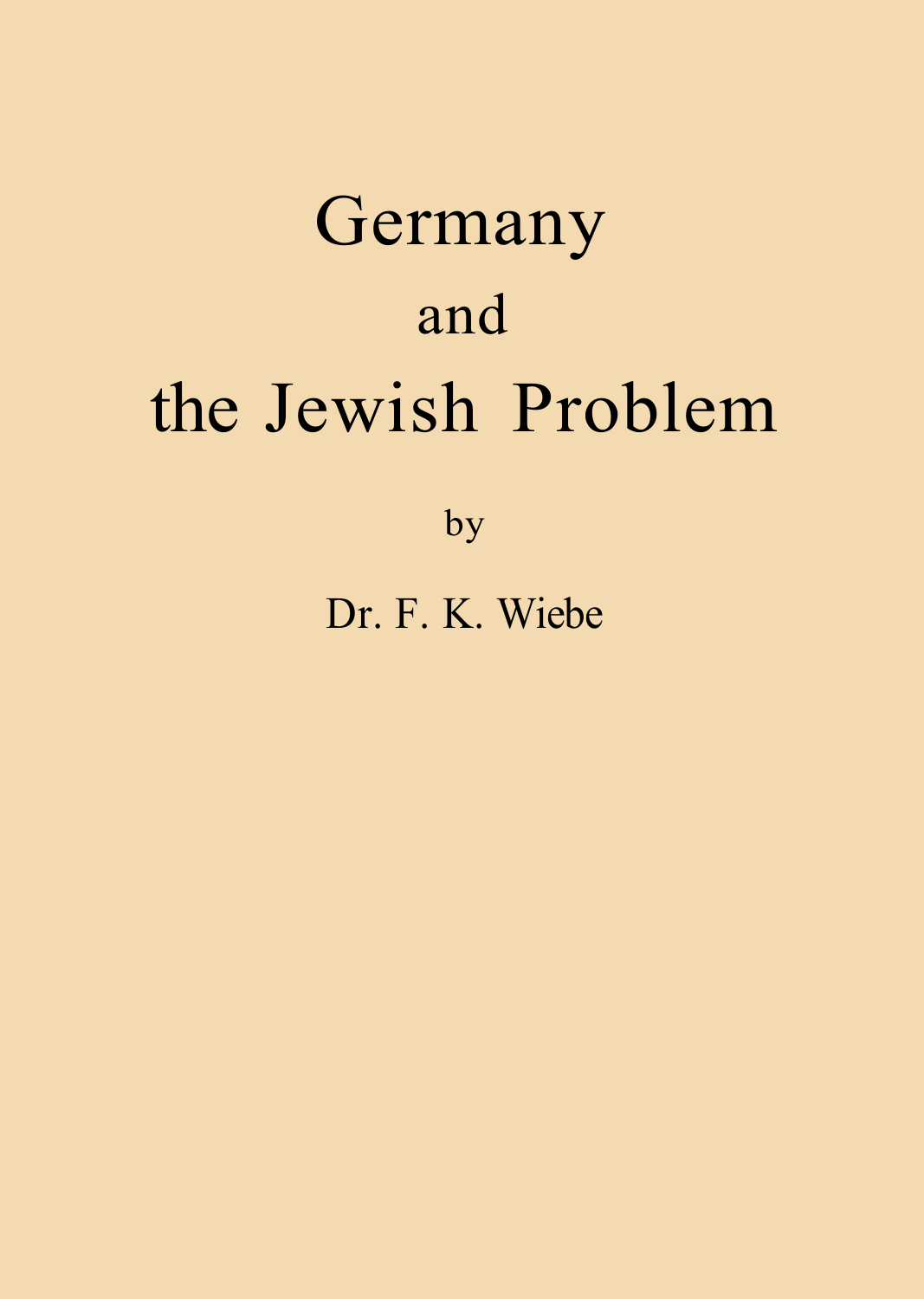# Germany and the Jewish Problem

by

## Dr. F. K. Wiebe

Published on behalf of the Institute for the Study of the Jewish Problem, Berlin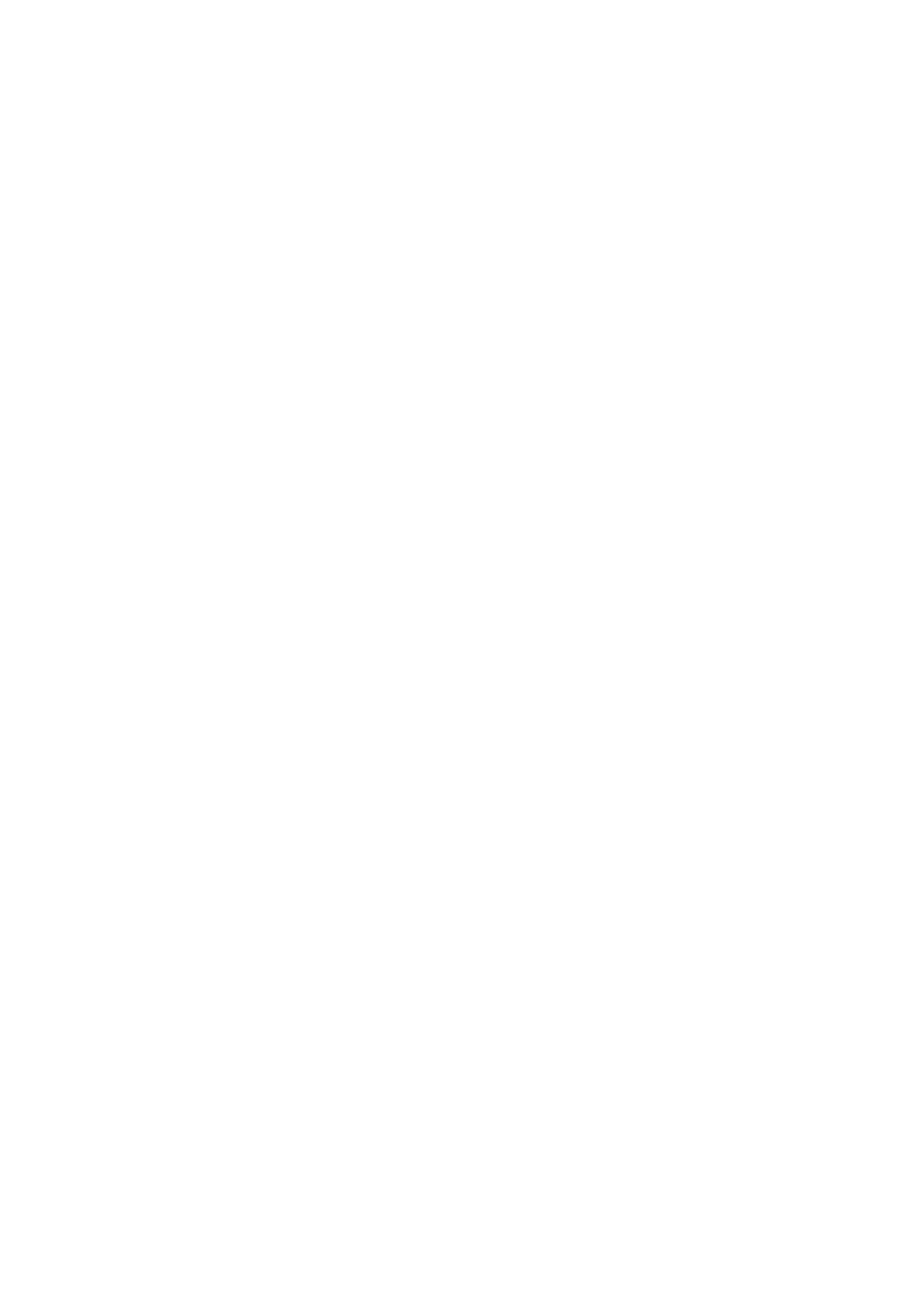**"No man will treat with indifference the principle of race. It is the key of history, and why history is often so confused is that it has been written by men who were ignorant of this principle and all the knowledge it involves." "Language and religion do not make a race — there is only one thing which makes a race, and that is blood."** 

**(Benjamin Disraeli, Earl of Beaconsfield in "Endymion", Vol. II, pp. 18 and 20)** 

Ever since the day when the National Socialists came into power in Germany, thereby placing the solution of the Jewish problem in the forefront of German politics, public opinion the world over has become increasingly interested in that problem. Anti-semitism has been frequently described as a phenomenon exclusively confined to Germany, as a National Socialist invention which must necessarily remain incomprehensible to the rest of the world. But to-day it is evident that the Jewish question is by no means a purely German question, that it causes on the contrary grave anxiety to statesmen in many countries, and that in many lands a pronounced anti-Jewish reaction has already set in. We do not propose to enquire, for the moment, whether these phenomena are a result of the example set by Germany. It is sufficient to register the fact that the Jewish question has, or is about to become everywhere acute, and that there is scarcely a country nowadays which does not find itself compelled to contribute in some way or other to its solution.

Hence everyone who discusses Germany's attitude towards the Jewish question is at the same time dealing with an important problem of contemporary international politics, and, having regard to its far-reaching significance, is in duty bound to carefully investigate that question.

It is a mistake to believe that the Jewish question has only arisen within the last few years, or, indeed, that its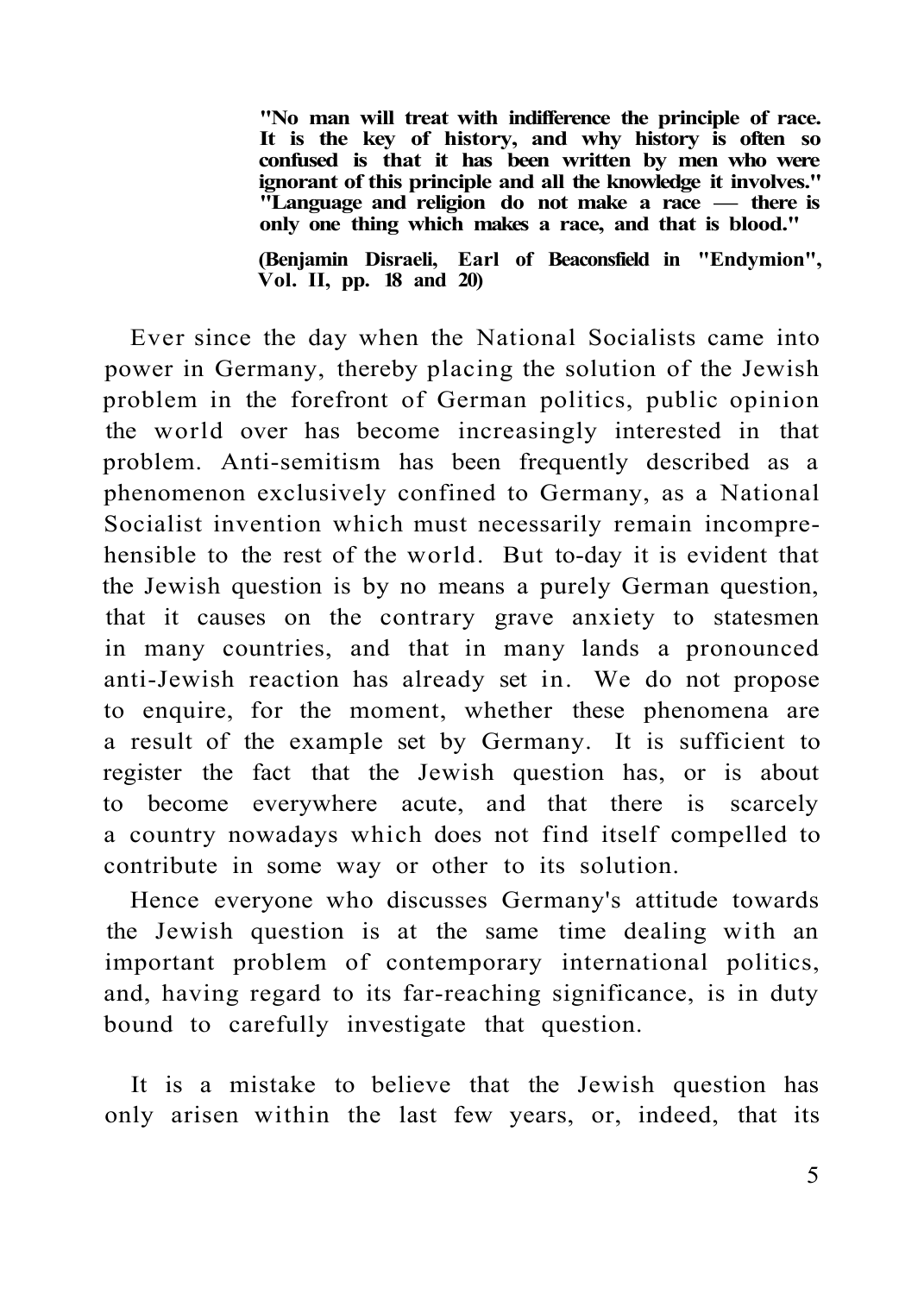origin is to be sought in modern times. The Jewish question is not an invention of National Socialism, nor is it derived from the anti-semitic movements that marked the close of the nineteenth century. If National Socialism can lay claim to any originality in the matter, then only because the National Socialist Party was the first to deduce the logical conclusions from a historical fact. The present German attitude towards the Jewish question is based on the experience made by Europe in the course of two thousand years. And this experience has been a particularly bad one for Germany, especially during the last few decades.

The Jewish question undoubtedly dates back some two thousand years. Strictly speaking it is even older — namely, as old as the history of the Jews. The Jewish question arises everywhere where the nomadic Jewish race comes into contact with other peoples having a settled abode.

This historical fact is admitted by the Jews themselves. The *Jüdische Lexikon,* which is the standard work of the German Jews—published long before the advent of National Socialism to power—confirms the historical continuity of the Jewish question throughout the centuries when it writes (vol. III, column 421): "this Jewish problem is as old as the association of the pronouncedly differentiated and dissimilar Jewish people with other peoples."

It is a unique, and in the last resort inexplicable phenomenon, that on the one hand the Jews have never been able to find a permanent home in which to develop a political and social existence "sui generis," while on the other hand they have never proved capable of being absorbed by any of the innumerable countries in which they have sought hospitality.

This peculiar destiny of the Jews is, however, subject to variations. But these variations, in their turn, are only the perpetual ebbing and flowing of an unbroken tide. There were times in which the Jewish problem appeared definitely solved, in which the foreign immigrants appeared to have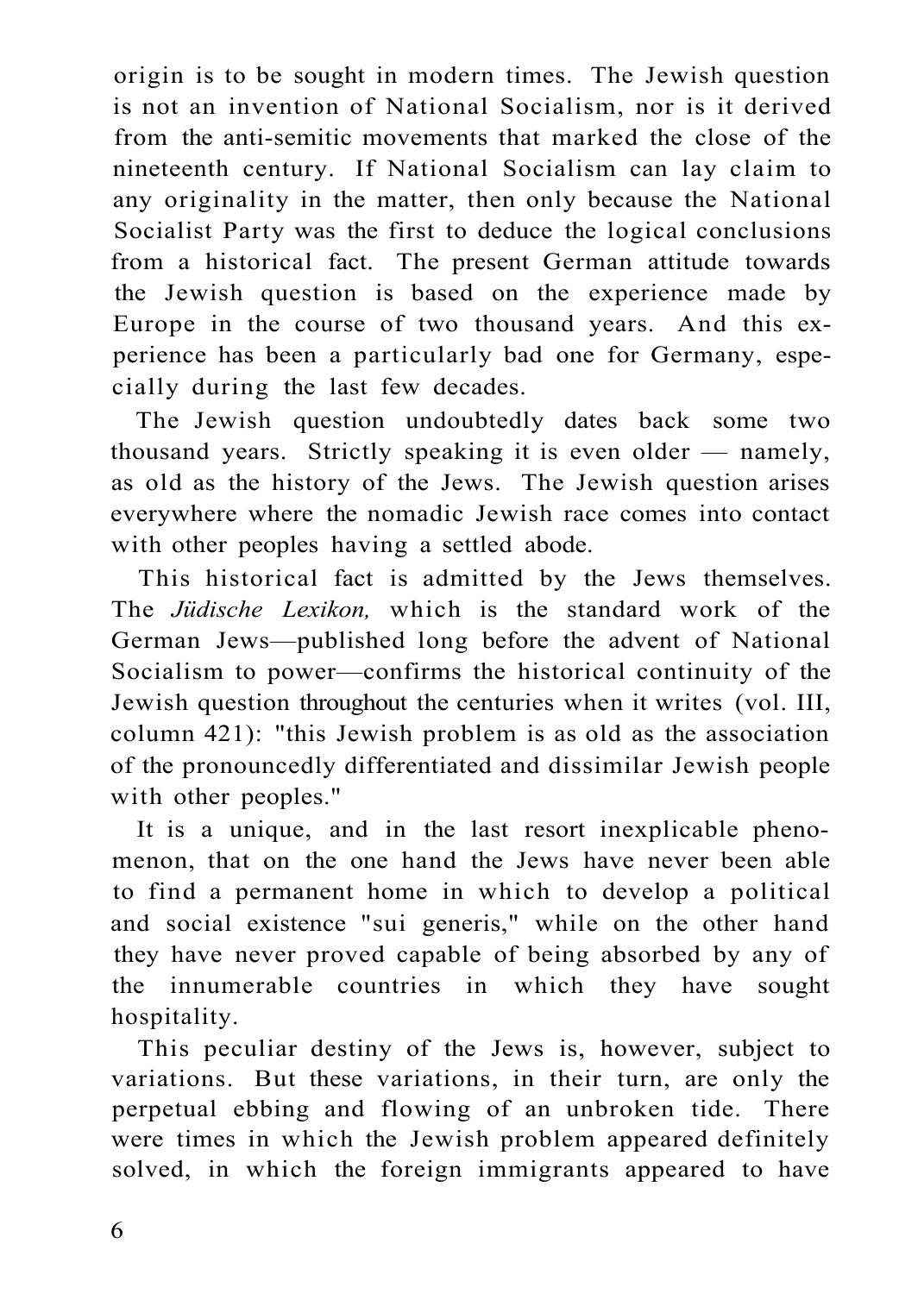become completely assimilated and to have lost their distinct ethnical personality. In such halcyon days no Jewish problem seemed to exist. But sooner or later the illusion was dispelled, and after many years of comparative rest and quiet Ahasuerus was compelled to again resume his eternal wanderings.

The first expulsions of Jews on a large scale occurred already in the earliest history of Palestine. 700 years before the Christian era the Assyrian King Sarrukin forced the Jews to leave the country, and his example was followed in 586 B. C. by King Nebuchadnezzar of Babylon. Persecutions in Alexandria and the destruction of Jerusalem by the Romans in A. D. 70 opened a period in which the Jewish question was not less acute than it is to-day. Further milestones in the eternal wanderings of the Jews are the crusades, the expulsion of the Jews from England under Edward I in 1290, and their expulsion from Spain under Ferdinand and Isabella the Catholic in 1492. There is not a single century in which an expulsion of Jews has not taken place. Every nation in Europe has sought to preserve itself against Jewish domination by all the means at its disposal.

It is an incontrovertible historical fact that those peoples with a settled abode who throughout the ages afforded hospitality to nomadic Jewish tribes, invariably regarded the latter as an essentially dissimilar race and not merely as a different religious community. Hence hospitality was only granted to the Jews under special conditions. It is interesting to observe in this connection that in every case where a European State was weak and financially impoverished, the restrictions imposed on the Jews were greatly relaxed and eventually abrogated. The numerical preponderance of the Jews in Eastern Europe — which has become the reservoir of Jewry in modern times — is to a large extent attributable to the political and financial weakness of the former Kingdom of Poland.

The opening of the so-called "modern era" seemed nevertheless to herald a period of permanent peace and rest for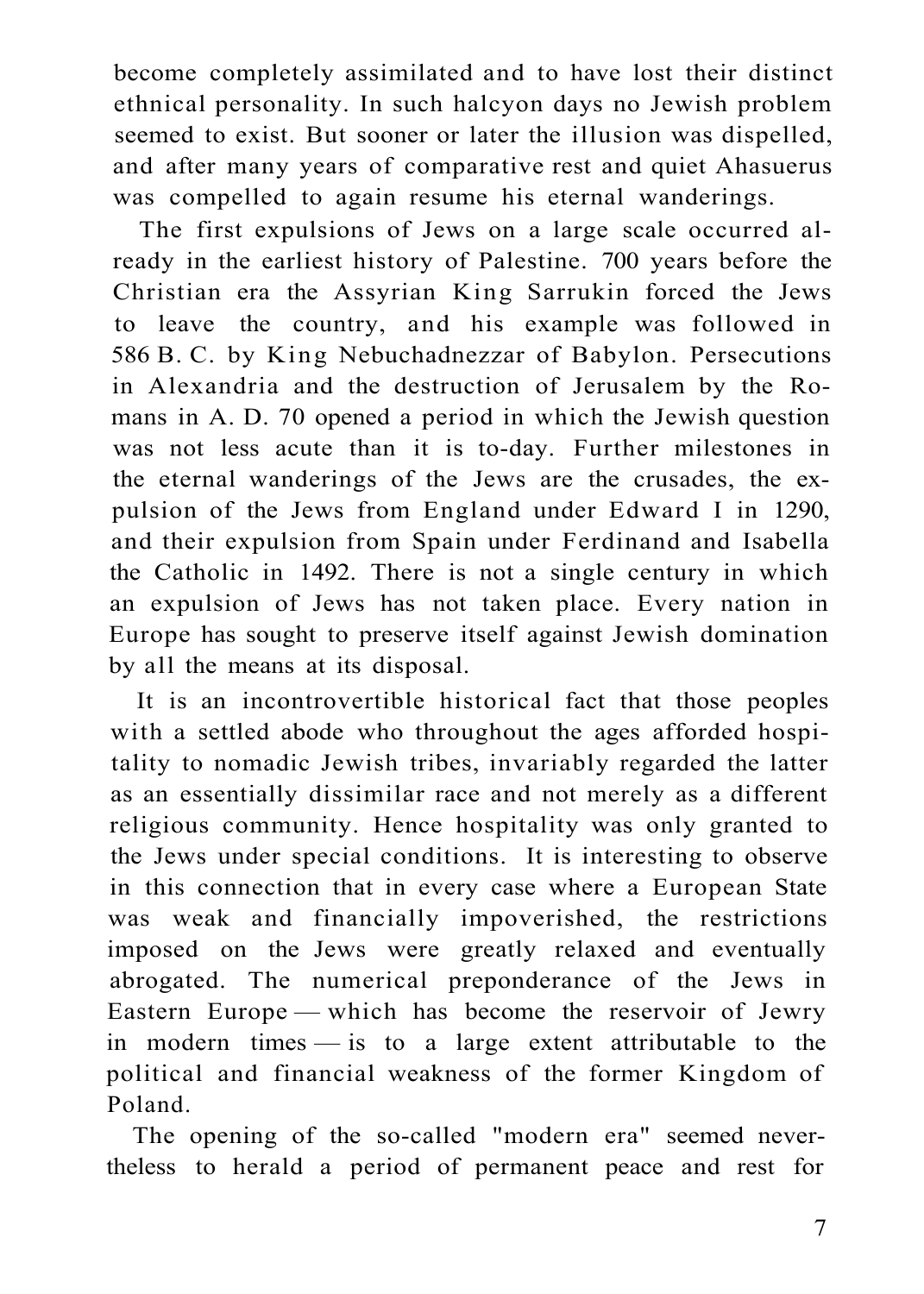the hitherto restless wandering Jew. It was the era of enlightenment, of liberalism, of belief in the ideals of progress and the rights of man. Conformably with the principles in vogue in this era, the Jews only differed by their religion from other citizens and as such enjoyed equality with the adherents of other religious bodies. They were no longer considered as appertaining to a different race, in other words as strangers. Differentiation on ethnical grounds between the Jews and the native population was on principle abolished by the French Revolution, and this principle was adhered to alike by the legislation and the social custom of ensuing decades.

The nineteenth century was thus dominated by the tenet of the emancipation and assimilation of the Jews. It was considered best not even to mention the Jewish question and to act as if such a question did not exist. In the countries of Western Europe the Jews themselves were animated by an intense desire for assimilation. Conversions and mixed marriages were the principal means employed by the Jews for acquiring, in the words of Heinrich Heine, himself a Jew, an "admission ticket to European culture", and thereby acquiring a preponderating influence in political, cultural, and economic life. It should be added that a number of Jews were inspired by a sincere desire to throw-off their skin and obliterate as far as possible their hereditary tracks.

This process of assimilation reached its culminating point in the first three decades of the twentieth century, during which Israel became King of the Western world. But it cannot be reasonably doubted that this epoch has come to an end. The most farsighted among the Jews had clearly perceived the inevitability of a reaction. Forty years ago a leading German Jew, Dr. Walther Rathenau, in a book entitled *Höre, Israel!* had criticised the policy of assimilation and uttered a warning for the benefit of those of his co-racists who occupied, or were about to occupy, prominent positions in Germany. "They apparently do not even dream." wrote Rathenau,

8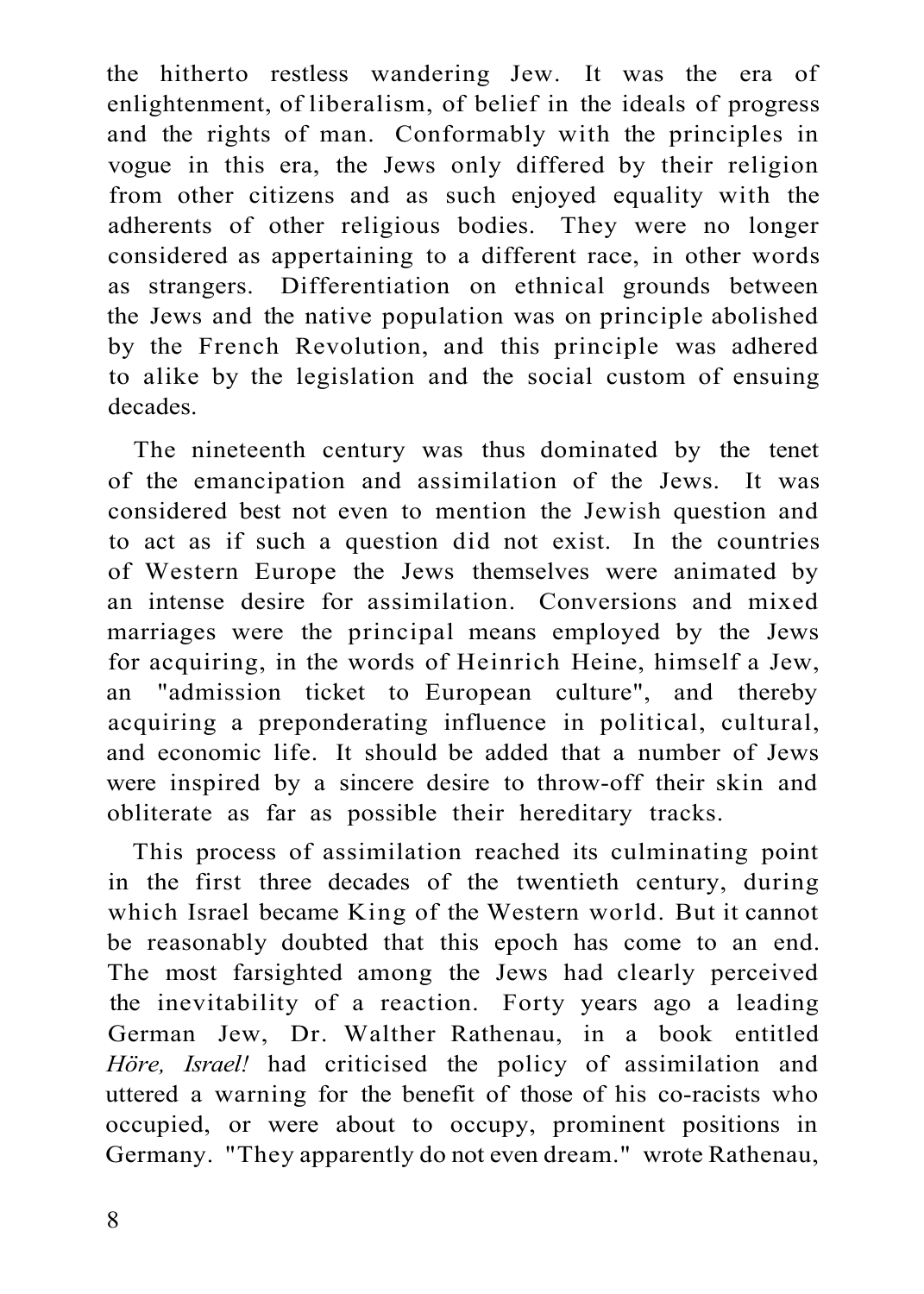"that only in an epoch in which all the forces of Nature are artificially enchained, can they be protected against that which their fathers endured."

That modern Jewry did not heed the many warning voices in its own ranks affords another proof of the fact that the Children of Israel have not learnt, or wished to learn, the lessons taught by their own fate — that they are blind to the errors so often committed by themselves in their selfcomplacency. It is also typical of the Jewish mind that even Walther Rathenau himself failed to draw the logical consequences from his own perception of ultimate events.

Some forty years ago a comparatively small number of Jews, headed by Dr. Theodore Herzl, founded what is known as the Zionist movement in the conscious recognition of the uselessness — nay, harmfulness — of the "assimilation policy," and of the consequences that were bound to follow. The Zionist movement represented an effort to avoid those consequences.

Influenced by the anti-semitic movement that arose in France at the close of the nineteenth century in connection with the Dreyfus case, Herzl proclaimed to his co-racists the doctrine: "return to Palestine." Such a doctrine, although backed by an energy inspired by Herzl's lofty persuasive idealism, appeared nothing short of astounding at a time when the so-called "assimilation policy" had reached its zenith. Hence it was explicable that Herzl's exhortation found a resounding echo chiefly among the great mass of East European Jews, in Jewry's immense reservoire in Poland, Lithuania, and Rumania. These Jews had never had any share in the benefits of emancipation and "assimilation." Their economic and social position was as a general rule unsatisfactory, and their political situation was such as to render them particularly susceptible to an appeal to found their own national home in an independent Jewish State.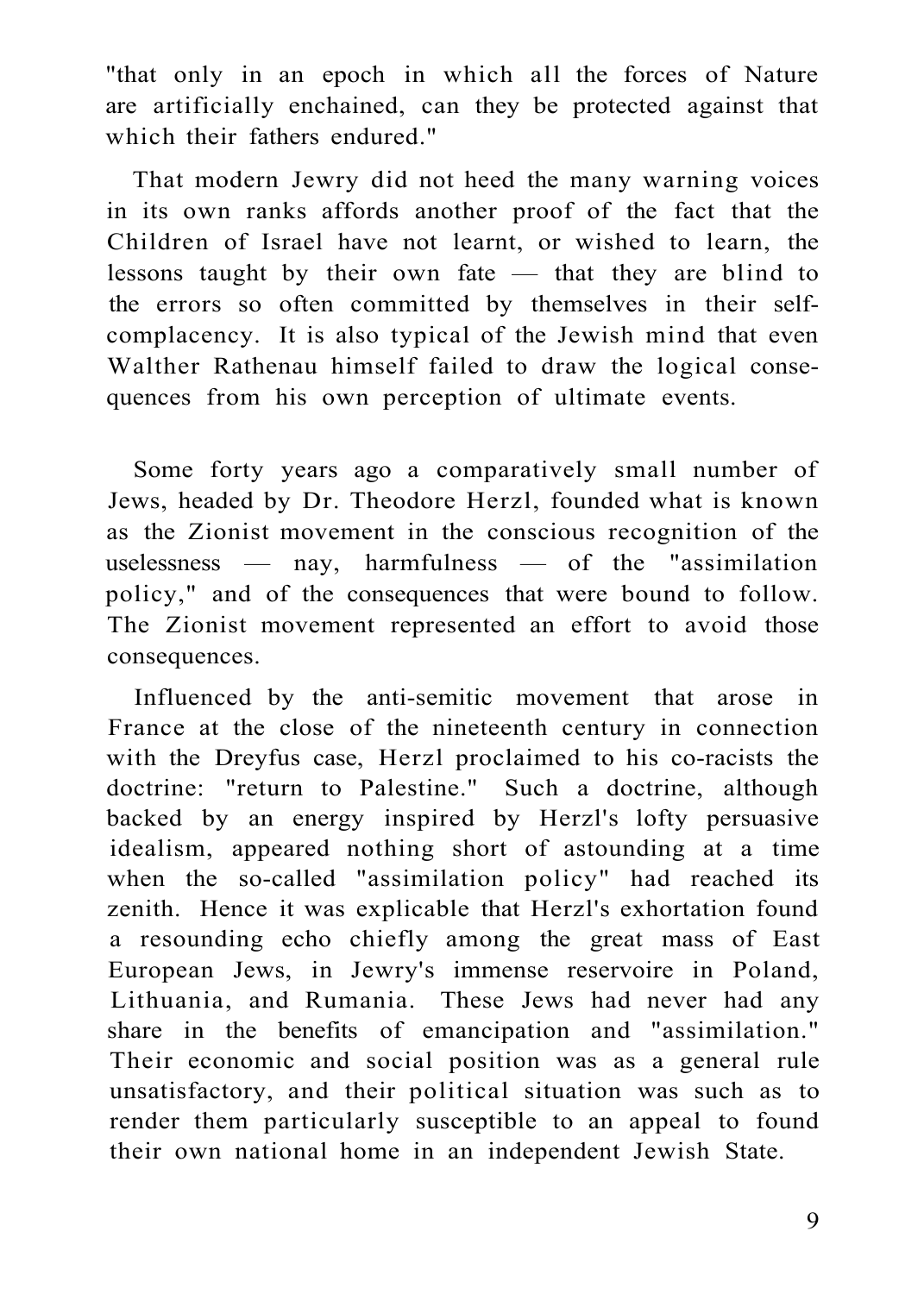But despite their numerical superiority, these East European Jews were of minor importance from the point of view of the realisation of Herzl's ambitious plans, for they lacked both economic and political significance. Economically and politically, the influence of the West European and North American Jews was decisive, and for these the novel doctrine preached by Herzl was like unto the seed sown on rocky and hence unfruitful ground. Blinded by the alluring glitter of an artificial "golden age," the Western Jews had only an ironical smile for what they considered as the vagaries of Zionism, to which, moreover, they were profoundly hostile. And even after this much derided Zionism had assumed a more or less concrete shape in the following decades, the participation of Western Jews in the movement was almost exclusively confined to financial support. Practical Zionists among them were very few in number.

On the other hand, Herzl's plan to establish a Jewish National Home soon awakened great interest among Western nations which had the questionable privilege of harbouring the descendants of Abraham. Already in 1903 Joseph  $Chamberlain$  — the father of the present Prime Minister in his capacity as Colonial Secretary, submitted, on behalf of the British Government, a plan for establishing a Jewish settlement on a large scale in Uganda. The realisation of this practical plan, which was laid before the Zionist Congress in Bâle, was frustrated by the doctrinaire attitude of the Zionists, who insisted on an exclusive settlement of the Jews in Palestine.

It will thus be seen that the British Government recognised expressly the existence of a Jewish question, and the necessity of its solution, at a time when belief in the blessings of an "assimilation of the Jewish race" prevailed without contestation in Germany.

In 1917 Zionism won a decisive victory with the publication of the Balfour Declaration, by the British Government which promised unreserved British support of the endeavour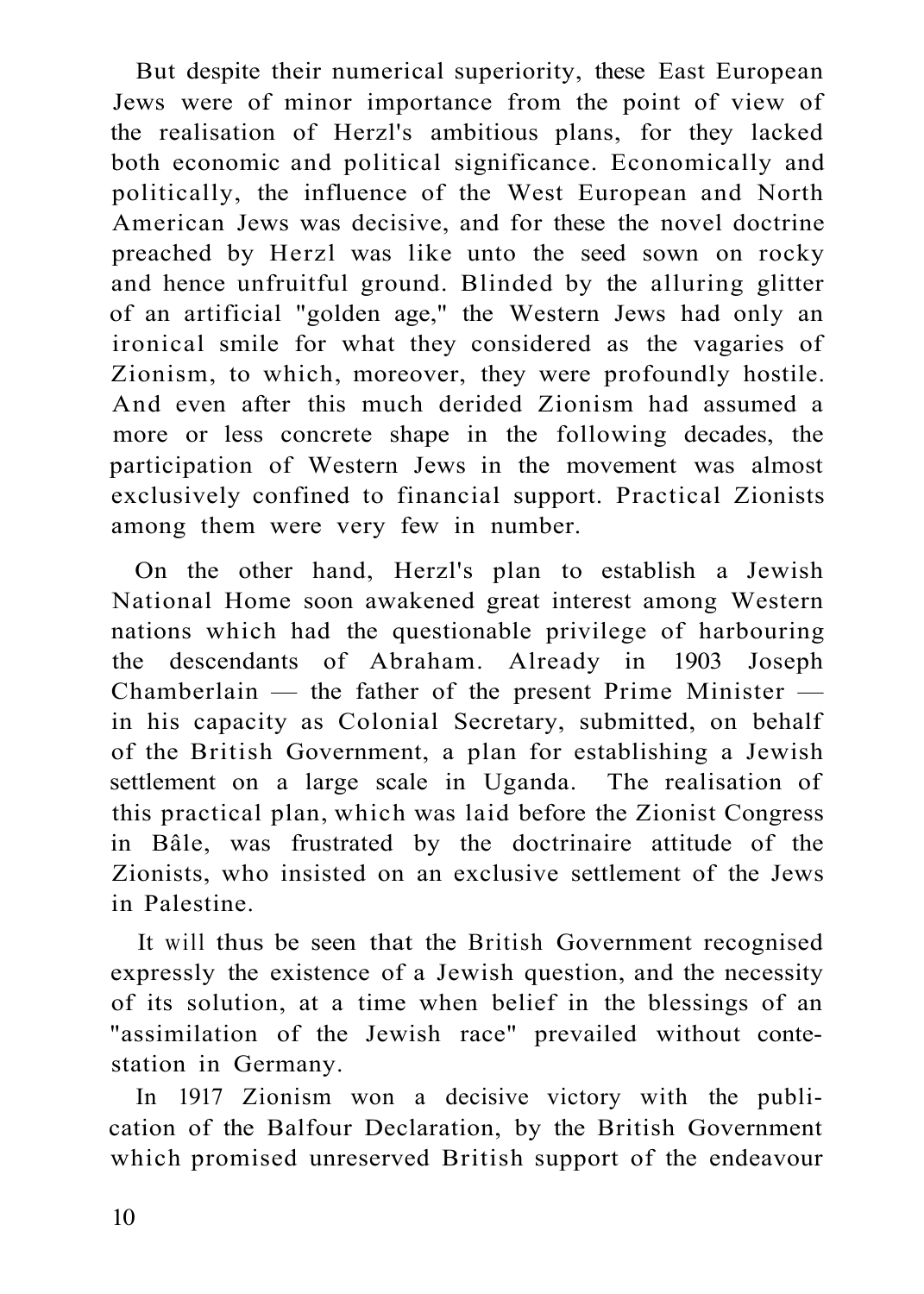to create a Jewish National Home in Palestine. The fulfilment of this promise began shortly after the Great War. But after the lapse of twenty years the failure of the effort is obvious. In the light of experience, Herzl's scheme has been proved impracticable. Herzl did not foresee the wave of anti-semitism which is now sweeping over Europe — or, at any rate, did not calculate its rapidity.

It is not necessary to discuss here recent events in Palestine, which are not the first of their kind, since Palestine has been in a condition of chronic unrest from the first day when the Jews entered the country. Even if the existing difficulties in Palestine were to be surmounted, the objections which have invariably been raised against the Utopian theories of Zionism would continue to retain their validity, if only for the following reasons, which are best enumerated *seriatim:* 

1. In the mandated territory of Palestine, Jewry would necessarily be dependent on the Mandatory State. It would depend on the favour of the Mandatory State, i. e. on the alternating currents of political evolution.

2. Up to now, the Zionist movement has only succeeded in settling some 400,000 Jews in Palestine. On the other hand, Palestine counts over 900,000 Arab inhabitants, whose forefathers have lived in the country for more than one thousand years. The Arabs contest — and rightly contest — the Jewish claim to regard Palestine as a Jewish National Home. And behind the Palestinian Arabs are 32 000 000 Arabs in the Near East and Egypt. Whatever agreement may be reached regarding a delimitation of the respective rights, it is safe to say that under existing circumstances the creation of a Jewish State in Palestine of any dimensions worth mentioning, or, indeed, of any viable Jewish State at all, is more than hypothetical.

3. The exodus of the Jews from Palestine began 2000 years ago. Since then the Jews have had no contact whatsoever with the country in which they now seek to establish their domination.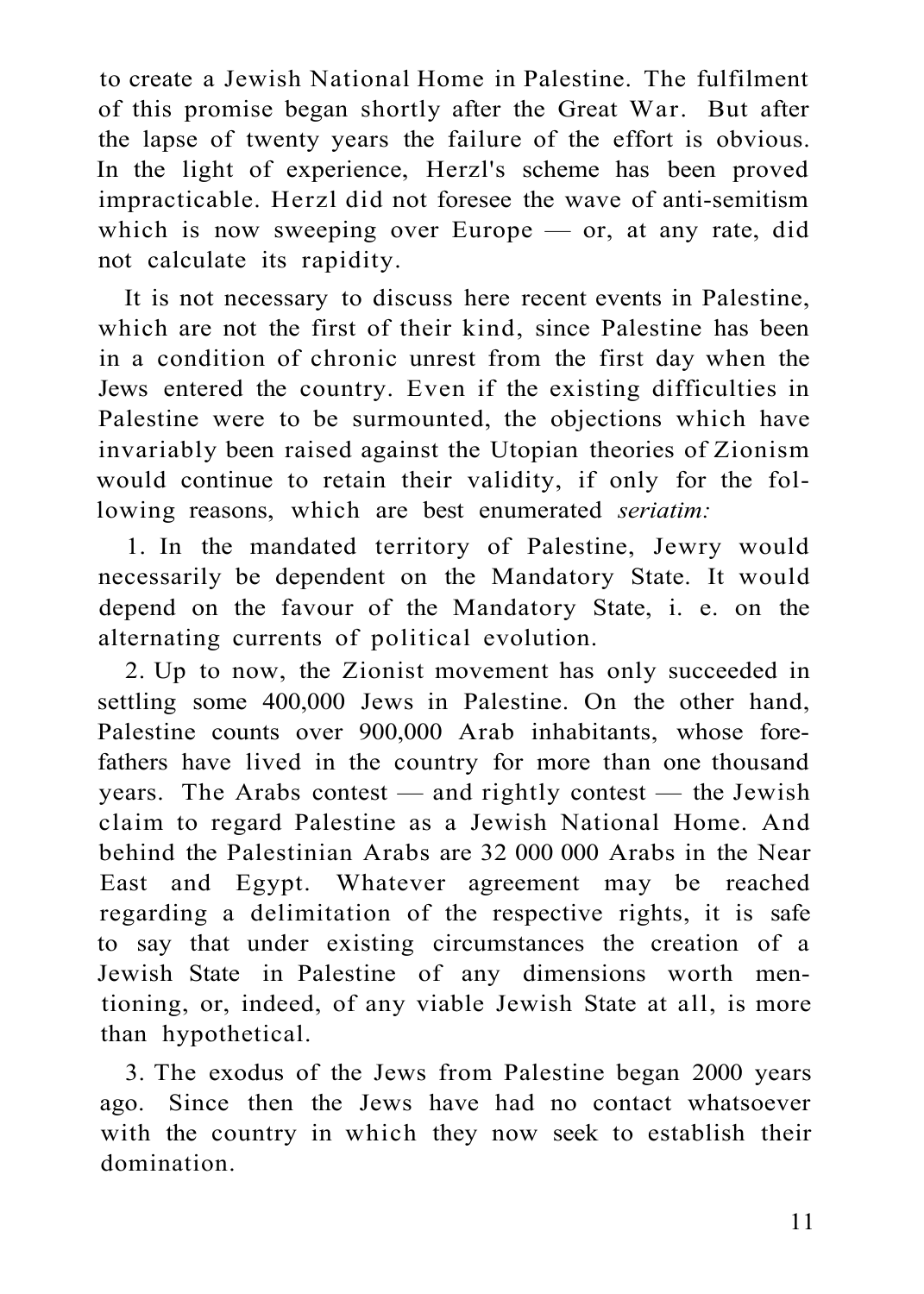4. The Jews who are now endeavouring to create a Jewish State in Palestine have long since ceased to have any common culture. In the course of its wanderings, the Jewish race has lost its cultural autonomy  $-$  if exception be made of the Jewish religion, which has also been abandoned by the hundreds of thousands of "assimilated Jews." On the other hand it has absorbed any amount of heterogeneous cultural elements. The Jews are not even united by the tie of a common language, since only a small minority has a knowledge of Hebrew, whilst Yiddish is spoken almost exclusively by the East European Jews.

5. The utopian character of the proposal to constitute a Jewish State in Palestine is, perhaps best proved by a study of the structure of Jewish communities in other lands, which shows that the Jews are solely adapted to certain conditions of urban life, and that they lack, in general, all capacity for agriculture or manual labour.

Having regard to these circumstances, it cannot be seriously doubted that the plan of creating a Jewish State in Palestine is entirely utopian. Only a more or less insignificant fraction of the sixteen million odd orthodox Jews in the world could ever hope to find a home in Palestine. Theodore Herzl's plan for enabling the Jews to escape the threatening peril of antisemitism has proved impracticable and has not succeeded in solving the Jewish problem.

Thus what we may call the "assimilation era" has come to an end after about 150 years, without any possibility for the Jews to escape in time the inevitable consequences of an unavoidable reaction.

There can be no doubt whatever that the counter-current of anti-semitism is rapidly increasing in strength the world over. Even a cursory glance at the papers of many lands suffices to show that the responsible leaders of states in all corners of the globe are compelled in varying degrees to take account of this phenomenon. Foreign critics who maintain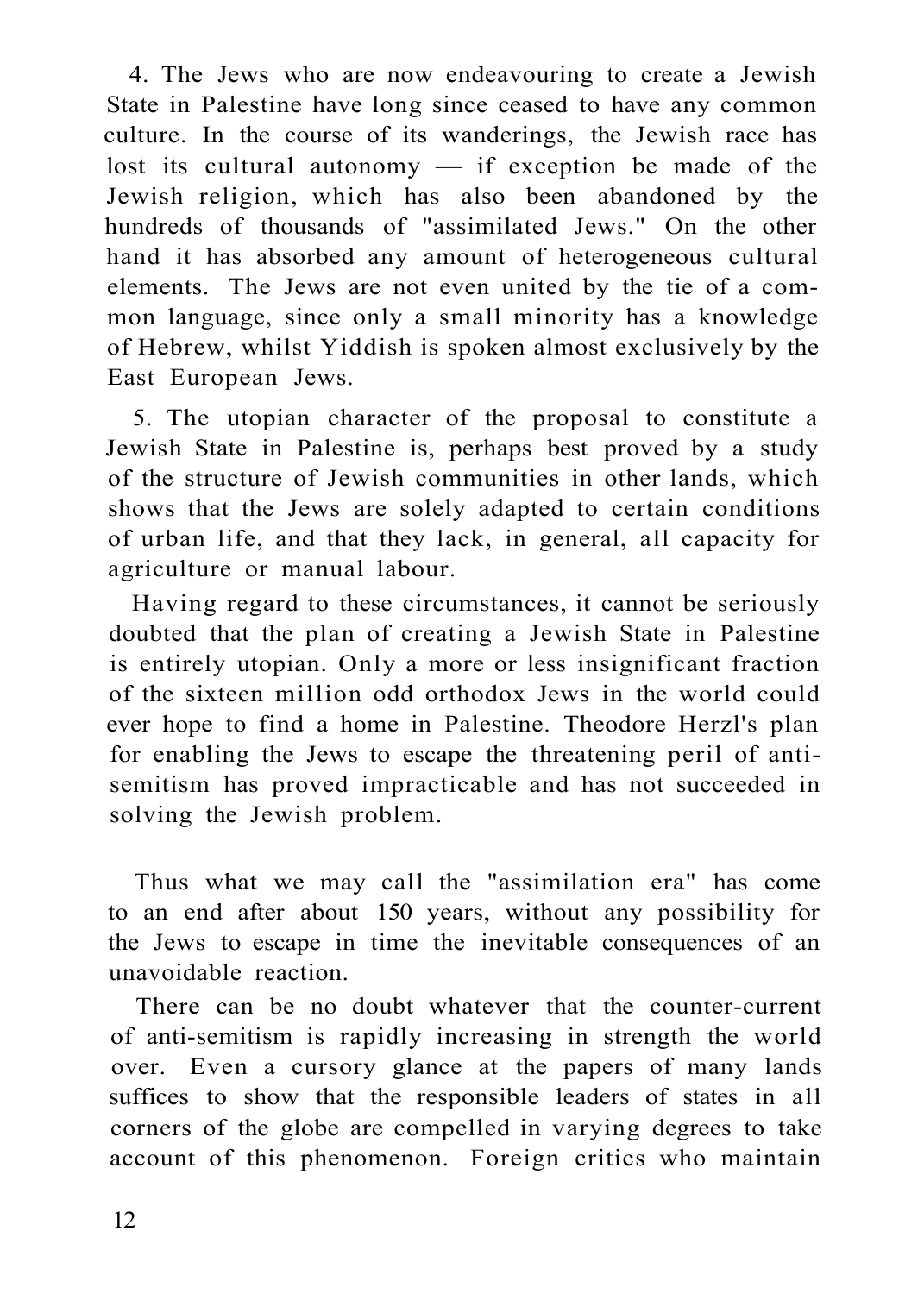that anti-semitism is limited to Germany may be reminded of the well known words of the Zionist champion Dr. Chaim Weizmann that the world is divided into two groups: namely, those countries which desire to expel the Jews, and those which do not desire to receive them.

The first of these groups includes not only Germany but also Italy. In the latter country comprehensive legislative measures have been directed alike to excluding Italian Jews from public life and to getting rid of foreign Jews. Mention may also be made of Poland with a Jewish population of over three millions, or over 10% of the entire population. Not only have various specified professions already been entirely closed to the Jews in Poland, but it has been officially stated in Warsaw that the problem of the Polish Jews can only be solved by emigration. In Hungary, a Bill, originally brought in by the Daranyi Cabinet and reintroduced by the Imredy Cabinet, aims at restricting Jewish participation in economic and cultural life. In Rumania, which has some 1,500,000 Jews, the anti-semitic movement has by no means come to an end with the collapse of the Goga ministry, as is shown by the extensive measures since adopted and by aiming at the deprivation of their recently acquired Rumanian nationality of all Jews who have immigrated into Rumania since the Great War. There can be no doubt that anti-semitism is constantly progressing in Rumania and will sooner or later become the dominating factor in that country.

The above mentioned countries are those whose Governments have already adopted pronouncedly anti-semitic measures. It would lead too far were we to enumerate the countries — such as Holland, France, and Great Britain — which have not adopted similar measures, but in which anti-semitic movements are none the less noticeable and the influence of anti-semitic organisations on public opinion is none the less increasing.

The second group of countries — those who do not desire to receive the Jews — comprises the States into which Jewish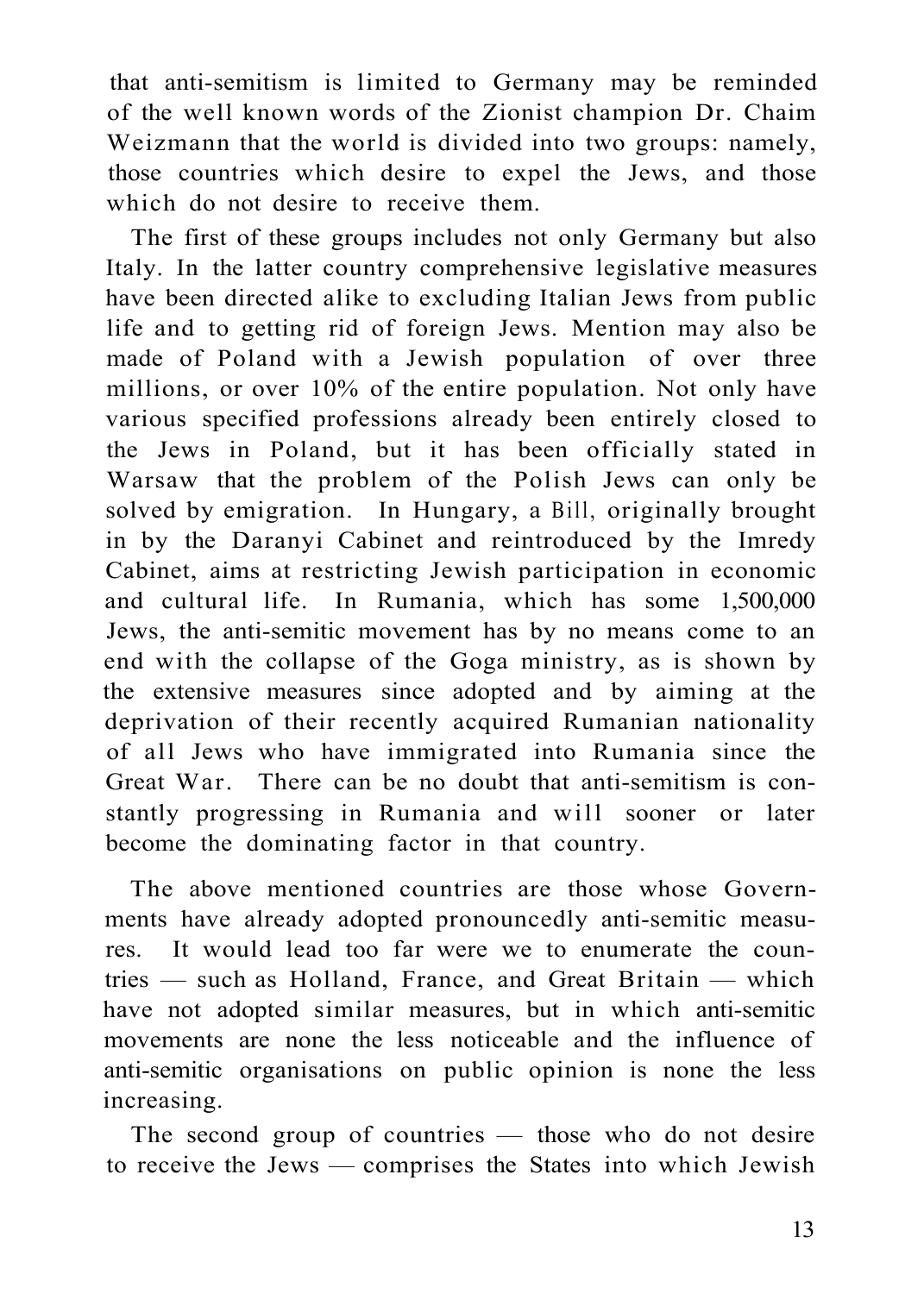immigrants have poured as a result of the growing antisemitic peril. They are mostly oversea countries, first and foremost among them being South American republics and the Union of South Africa.

These countries had at first opened their doors wide to Jewish immigration and offered the immigrants a wide field for the exercise of their activities. But they have had meanwhile every reason to regret their hospitality. The consequence is that they have been compelled to restrict ever more and more the extremely liberal regulations originally enacted by them concerning immigration, so that to-day there is practically no country in which Jewish immigrants can hope to find adequate means of subsistence.

This was clearly shown at the international conference at Evian, convened in the summer of 1938 for the purpose of dealing with the problem of Jewish emigration, but which failed to achieve any concrete result for the reason that none of the numerous States represented at the conference was willing to declare its readiness to admit Jewish refugees.

It has been proved beyond any possibility of a doubt that Jewish refugees, fleeing before the menace of anti-semitism in the lands in which they were formerly domiciled, bring with them the deadly anti-semitic bacillus into the promised land in which they had fondly hoped to found a new home. Thereby is once more proved the fact, solidly established by the experience of millenniums, that Jewry and Anti-semitism are interchangeable terms, that the Wandering Jew is himself the carrier and transmitter of the anti-semitic germ. Hence it is explicable that in countries in which anti-semitism was formerly unknown, and to which Jewish emigrants have recently flocked, anti-semitic currents should have been created, sufficiently strong for no Government to be able to ignore them.

Thus no one who is far removed from the overheated contemporary political atmosphere, and who seriously and with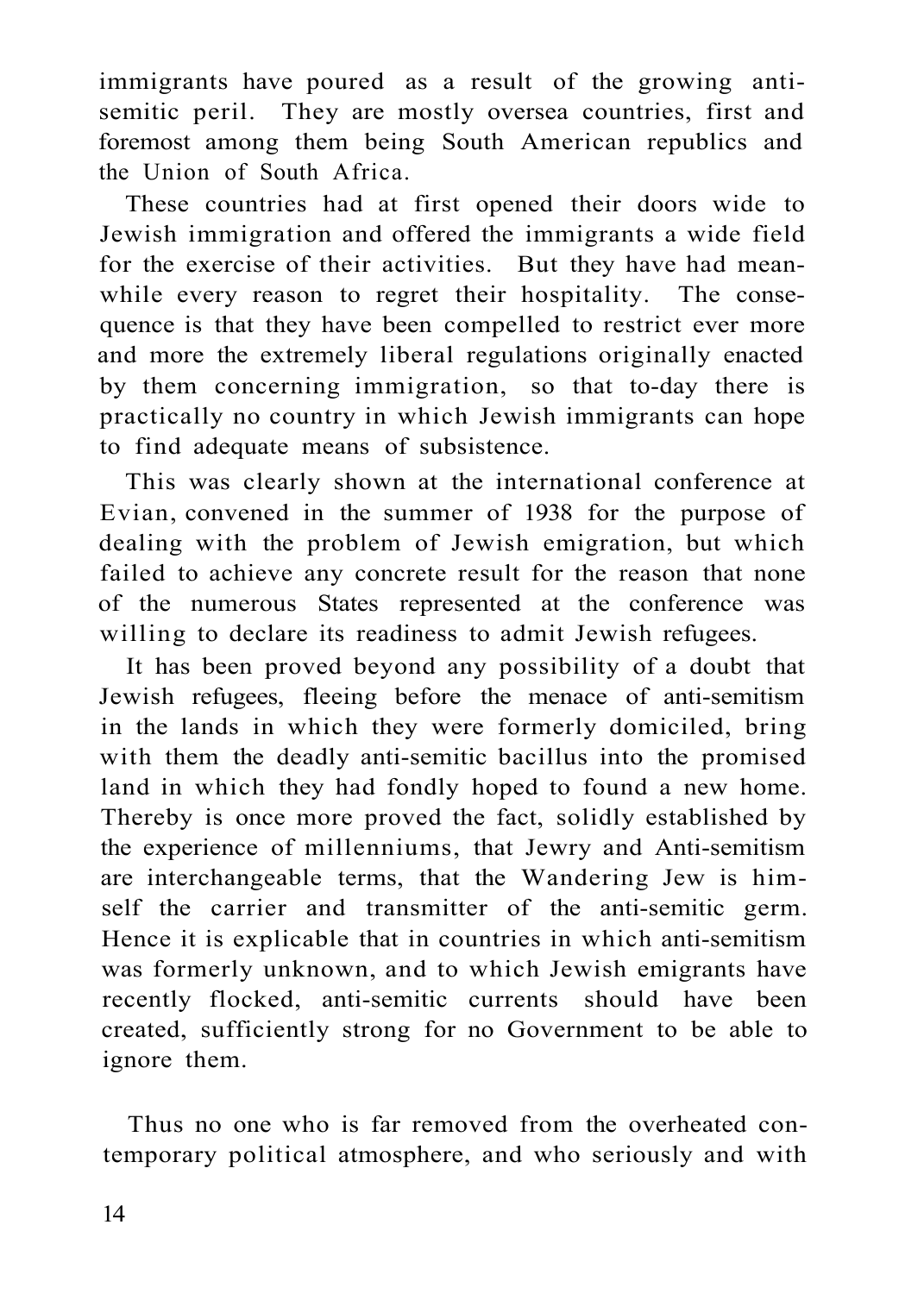a due sense of responsibility studies the Jewish question, can conscientiously maintain that anti-semitism is exclusively confined to Germany. Such an objective study must also lead to a negation of the proposition occasionally formulated, that the spread of anti-semitism is exclusively attributable to the example set by Germany. As a matter of plain fact, can anyone really believe that such a doctrine could be artificially fostered in a country fundamentally unreceptive to it? Or was it not really the case that the seed had already been sown on ground so fertile, that it only needed a certain chain of circumstances to cause it to bear fruit?

Indeed, it is scarcely surprising that Germany's policy towards the Jews should have had such a resounding echo throughout the world. Germany is suffering the fate of all those, who, whether nations or individuals, have sufficient courage and sense of responsibility to practise and defend a conviction fundamentally opposed to the dominating principles of the times. No great human achievement has been accomplished, save at the cost of struggle and sacrifice. Everyone who revolts against the tyranny of antiquated dogmas brings upon himself the odium which inevitably falls on the revolutionary innovator. The protagonists of the French Revolution were confronted by the solidarity of the whole of the rest of Europe when they sought to substitute the great slogans of liberalism for the worn-out tenets of absolutism.

Germany's attitude towards the Jewish question can be rightly understood only if we consider it from the standpoint of a philosophy of history based on the conception of the race as fundamental factor of social evolution — i. e. of the philosophy which from the outset has inspired the National Socialist effort to reconstruct and reorganise the entire life of the German nation. According to this philosophy, the differentiation and variety of the heterogeneous human races, as well as of the peoples who descend from them, constitute an essential element of the Divine creative purpose. Pro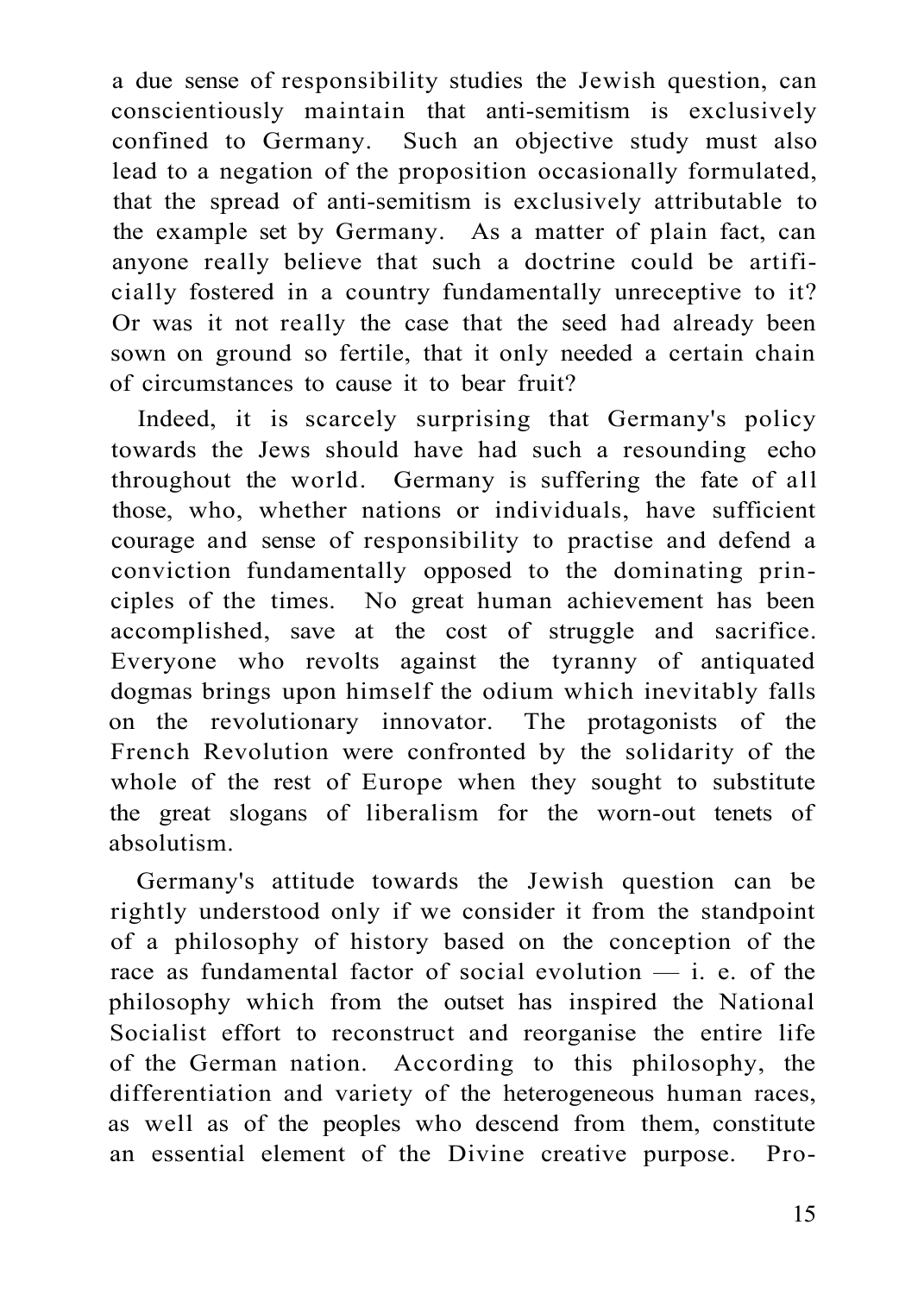vidence has assigned to each people the task of freely and fully developing its own specific characteristic traits. Hence it is contrary to the Divine purpose if a people allows its destiny to be shaped by extraneous forces; and such a people will assuredly perish in the struggle for existence. The question of the intrinsic value of such forces is irrelevant. The sole thing that matters is that they are extraneous — that they have no part in or relation to the hereditary structure, biological and traditional, of the people among whom they operate.

No clearer demonstration of this truth has been furnished in the history of the world than by the downfall of the Roman empire, which was doomed from the moment when the ancient Roman element that formed its nucleus began to be stifled by the inroad of foreign influences. The whole life — political, social, economic, military — of the Roman Empire was finally dominated by alien influences, the result being a racial and cultural syncretism which could not but prove fatal to the Empire in the long run.

The family, as the cell of the social community, is naturally subject to the same law of heredity as the aggregate. Those peoples who are derived from the Germanic race, to cite only this particular example, have a strongly developed family instinct. They know, thanks to instinctive intuition fortified by hereditary experience, that the destiny of every family is determined throughout successive generations by the predominance of certain biological and traditional factors. Hence in all families where the consciousness of this truth has not been obliterated, the greatest possible care is invariably taken that there shall be no admixture of new blood susceptible of adulterating the racial composition or debasing the traditional standard of the family. A number of families illustrious in history have consistently maintained this standard by a rigorous adherence to the principle of consanguinity.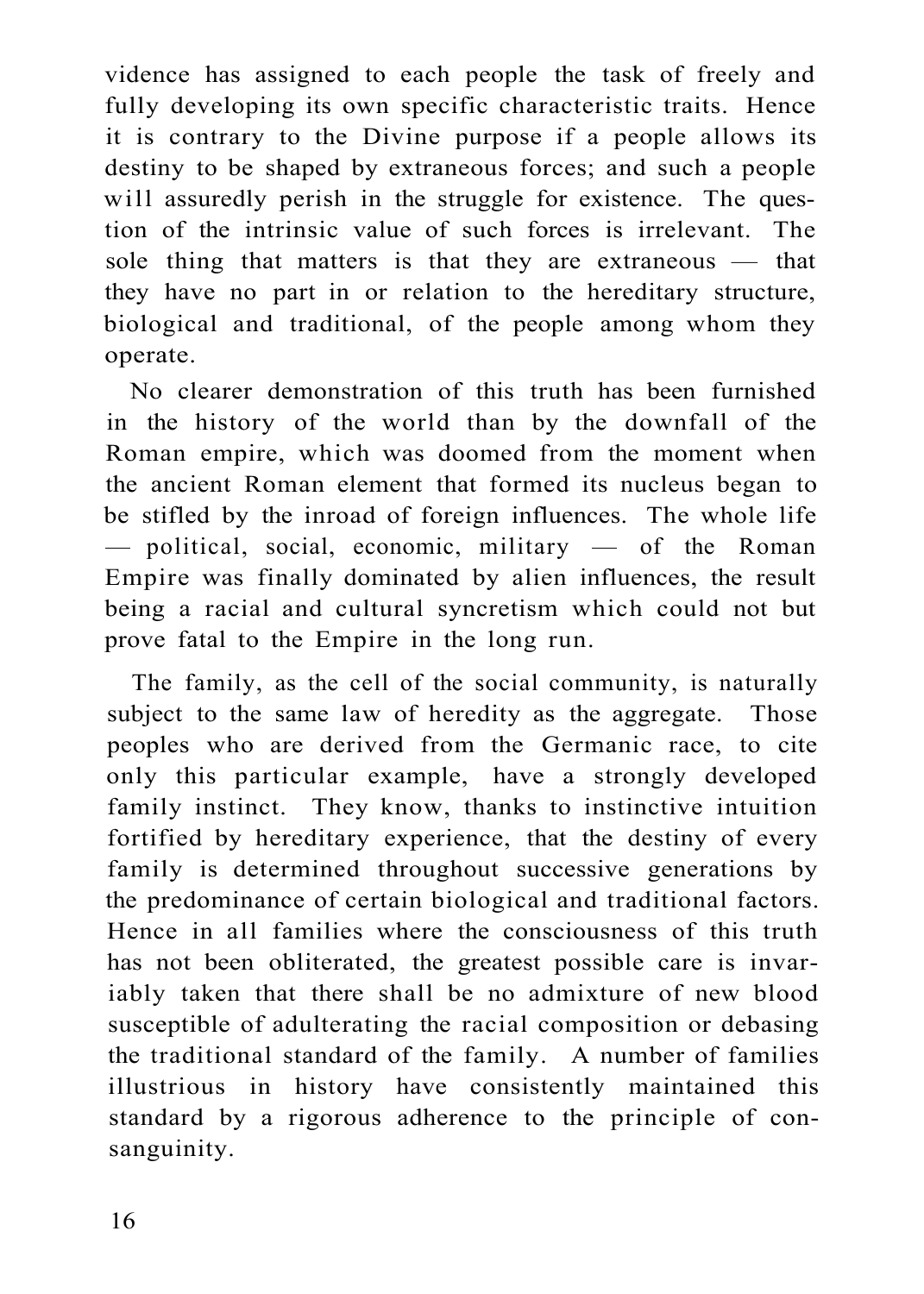Germany, starting from a philosophy of history based on the principle of racial differentiation, is the first country to have consistently drawn the conclusions resulting from the lessons of the past two thousand years in regard to the Jewish question. Those lessons have taught us the reason why the attempt to solve that question by means of the abortive attempt to assimilate the Jews was pre-doomed to failure. Those lessons have proved to the hilt the utter impossibility of assimilating the Jews, and have shown the inevitability of the periodical recurrence of anti-semitism in consequence.

The lessons taught by the past two thousand years may be résuméd as follows:—

1) The Jewish question is not a religious, but exclusively a racial, question. The Jews, the overwhelming majority of whom are of Oriental, i. e. Near Eastern descent, have no racial affinity whatever with the peoples of Europe. It should be observed that the attitude of the German Government towards the Jewish question is dictated solely by the fact that the Jews are an alien race, without any consideration of the intrinsic value of the specific qualities of that race.

Even in the era of emancipation, during which the Jews were on principle incorporated in the national communities of the Western world, and which was characterised by the "conversion" of millions of Jews to Christianity, it proved impossible to blot out the traces of their ineradicably alien nature. Sufficient evidence of this fact is forthcoming from Jewish sources. In his book *Höre, Israel,* the late Dr. Walther Rathenau wrote: "In the life of the German national the Jews are a clearly differentiated alien race .. . In the Marches of Brandenburg they are like unto an Asiatic horde." The well known Jewish author Jakob Klatzkin expressed himself with refreshing candour in his work *Krisis und Entscheidung im Judentum* (1921) as follows: "Everywhere we are strangers in the lands in which we live, and it is our inflexible resolve to maintain our racial idiosyncrasy." Both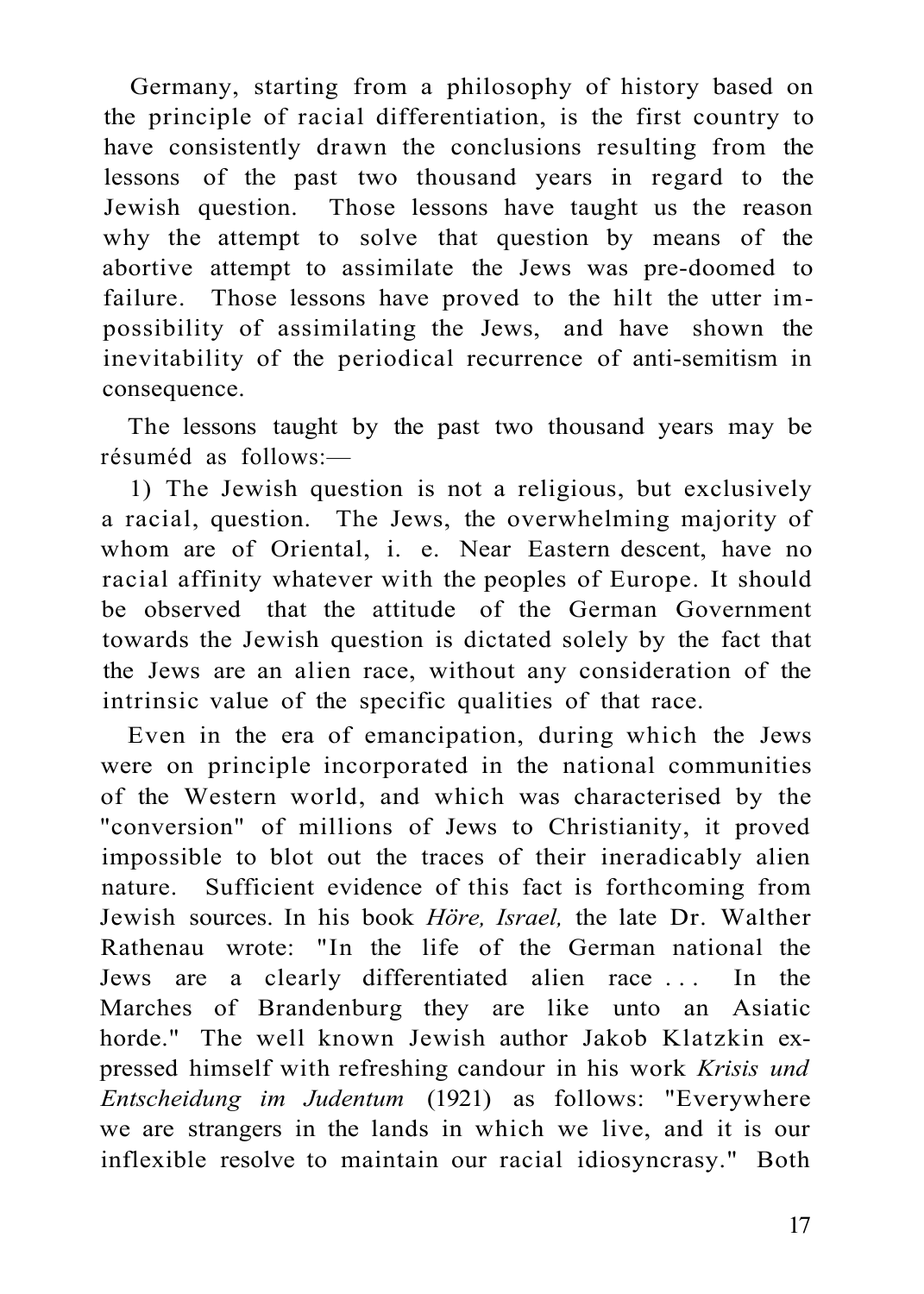testimonials were furnished at a time when the emancipation of the Jews in Germany hat reached its culminating point.

2) For the past 2000 years the Jewish race has been perpetually on the move. The whole world is its home, conformably with the motto *ubi bene, ibi patria.* True to their destiny, the Jews will never admit being bound by any national ties. The abnormal structure of the Jewish community, in which neither peasants nor handicraftsmen find a place, renders it impossible for the Jews to adapt themselves to the conditions of life in the countries which give them hospitality.

3) Racial predisposition and historical destiny combine to incline the Jews to certain categories of activity, whose sphere of influence is, by their very nature, international. It is consequently explicable that, during the era of emancipation, the Jews should have successfully sought to obtain control of a) public opinion, b) the stock and share markets, c) wholesale and retail trade, d) certain influential cultural organisations, and  $-$  last, but not least  $-$  e) political life. At the close of the emancipation era in Germany, the Jews enjoyed a practical monopoly of all the professions exerting intellectual and political influence. This enabled them to stamp their entirely alien features on the whole public life of the country.

4) One of the results achieved by the policy of "assimilation" during the era of emancipation was the release of the Jews in Eastern Europe from their ghettos, and their emigration to the more liberal-minded States of Western Europe and North America. Between 1890 and 1900, some 200,000 East European Jews found their way into Great Britain. The number of Jews who emigrated to the United States between 1912 and 1935 is computed at upwards of 1,500,000. If the Jewish question has to-day attained such vital importance, this is to a large extent due to those migrations of Jews migrations which, on the one hand, demonstrated the illusory nature of the theory of the Jews' capacity for assimilation, and, on the other, hastened the process of the domination of

18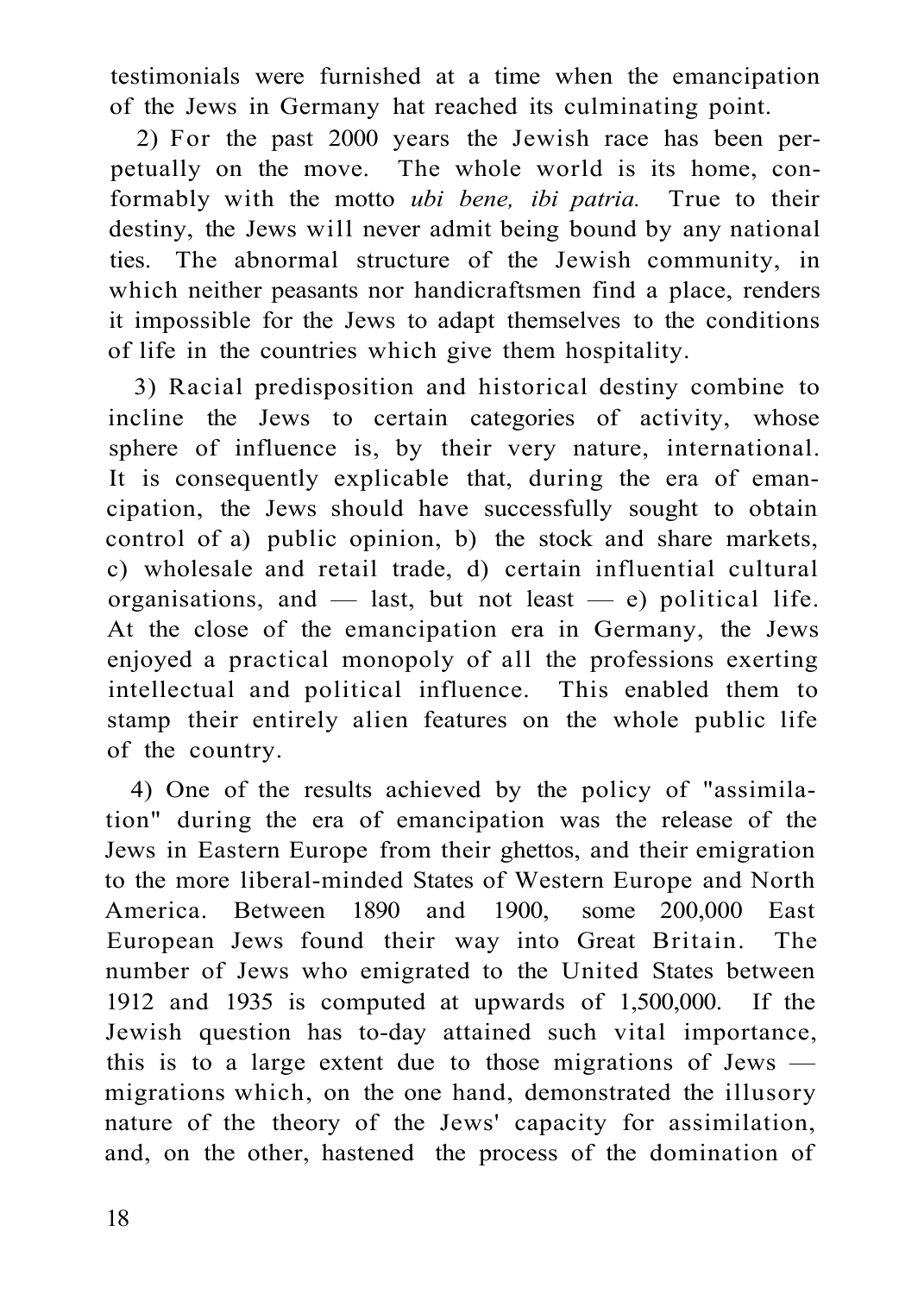West European and North American States by Jewish elements.

The process in question had been practically completed in Germany before the advent of National Socialism to power. An alien race, without roots in German soil and without even the most remote affiliation with the German people, had taken possession of Germany. The poison of an alien spirit, of an alien manner of thinking, had been instilled, cunningly and systematically, into the German mind. Hence the whole German organism necessarily conveyed a totally misleading impression to an observer from outside. National Socialism was therefore faced by the urgent necessity of solving a problem which vitally affected the very existence of the German nation.

Impartial foreign observers had long since recognised the inevitability of a radical solution of the Jewish question in Germany. Already in December, 1910, the *Times,* in a review of Houston Stewart Chamberlain's book *"The Foundations of the Nineteenth Century,"* remarked that nearly everything in Germany had come under Jewish control — not only business life, but the Press, the theatre, the film, etc., in short, everything susceptible of influencing German spiritual life, and that it would be inconceivable that the Germans could tolerate such a state of affairs in the long run. *A clash must sooner or later inevitably occur,* in the view of the *Times.* 

Since a solution of the Jewish problem by means of the assimilation of the Jewish race, of its absorption in German national life, had proved wholly impossible, there remained to the National Socialists but the single alternative of solving the Jewish question by the elimination of that unassimilable race from Germany.

Foreign critics take particular exception to this view. Even objective observers, fully aware of the consequences of Jewish ascendency and of the resulting inevitability of an anti-semitic reaction, condemn the methods adopted by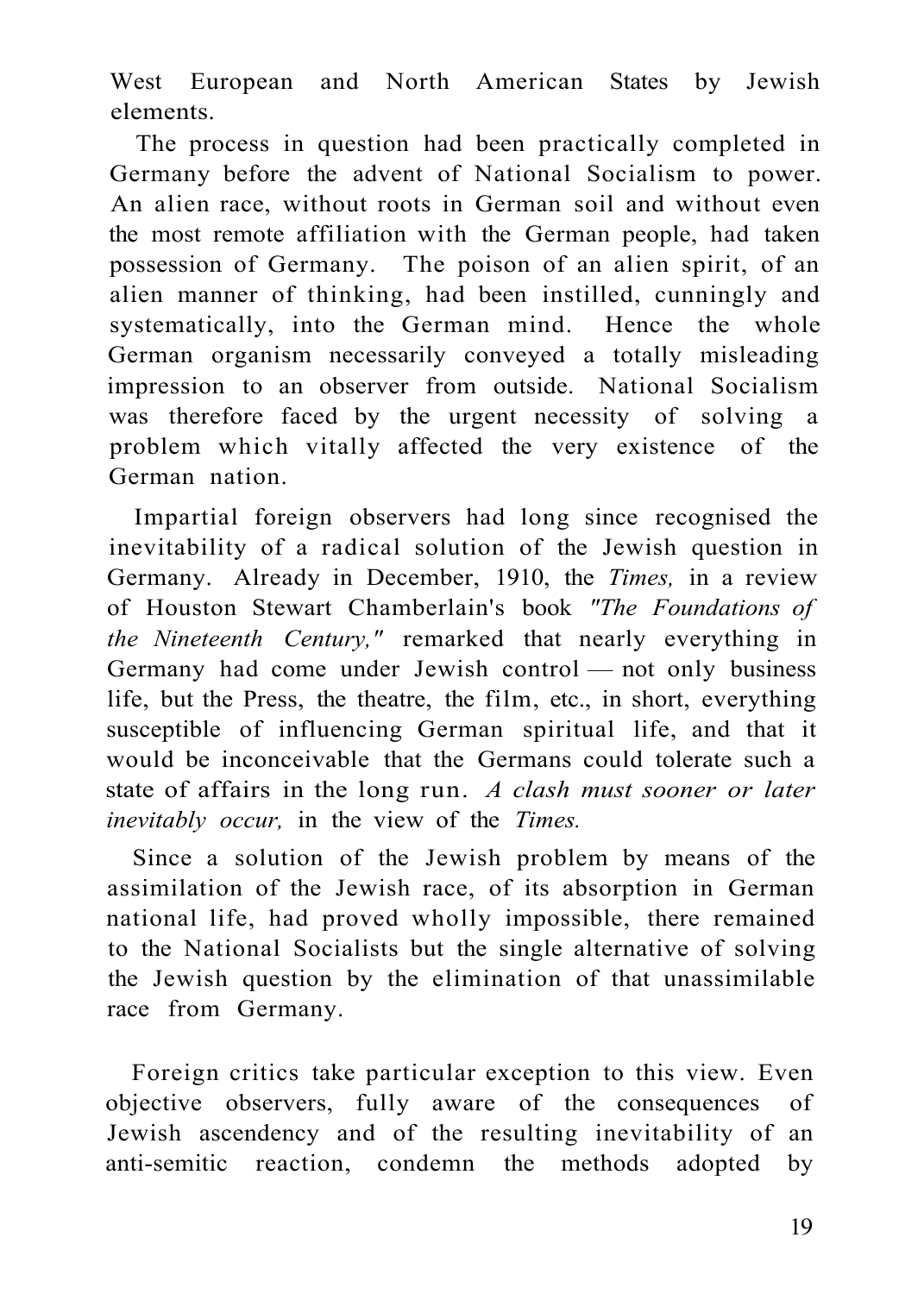National Socialism for the solution of the Jewish question in Germany as inhuman and barbarous when pushed to their only logical conclusion.

Whether considered from a purely psychological, or from a concrete political, point of view, this criticism of Germany's attitude is bound to exert great influence on Germany's relations with other countries. It is therefore necessary to carefully examine the grounds on which that criticism is based.

It is incontestable — in fact no attempt has been made to deny or even to minimise the fact — that the policy of the German Government towards the Jews has entailed numerous hardships — amounting in certain individual cases to a positive miscarriage of justice. It cannot be denied that a number of Jews affected by recent legislative measures directed against their race honestly felt themselves to be thoroughgoing Germans. Such Jews had done their best to render service to the State as functionaries, artists, men of letters, scientists, and — last but not least — as soldiers in the Great War.

In order to understand why Germany has proceeded to such a radical solution of the Jewish problem by means of methods of such relentless severity, it is necessary to make abstraction of individual cases, however interesting they may be intrinsically, and to bear in mind that no legislative measure, nor indeed any far-reaching political action, can be conceived, which does not inevitably entail more or less numerous individual hardships. It is the same as with surgical operations, when the surgeon, in order to extirpate the germs of disease, must resort to the excision of healthy tissue surrounding the infected parts. Only in this way can he hope to save the sick organism.

But in order to understand the German attitude towards the Jewish question it is necessary to go still farther — to remember (as has already been indicated) that the unceasing encroachment of the Jews on the entire public life of Germany within the last few decades finally resulted in a terrible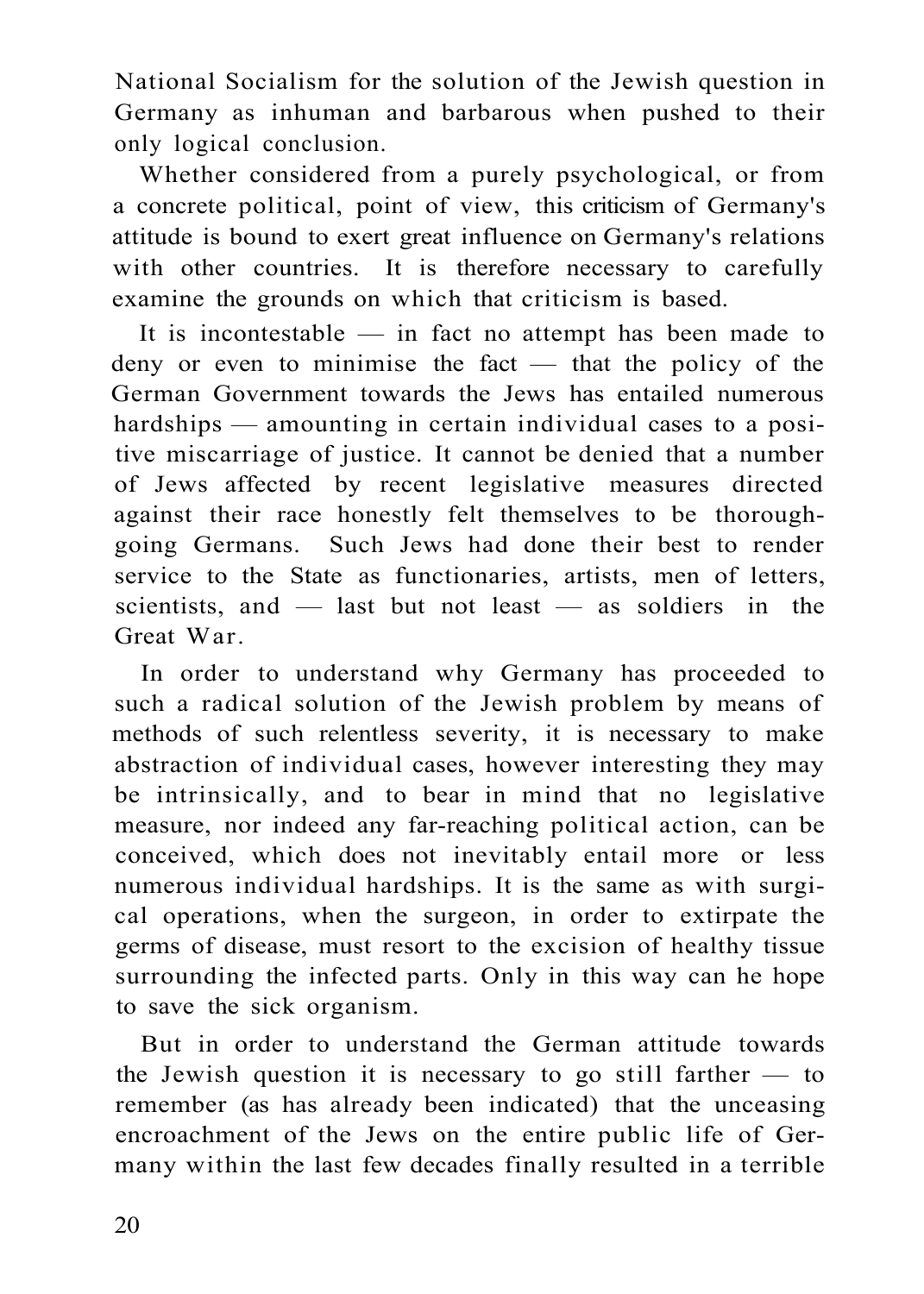national catastrophe. The disastrous end of the Great War for Germany, followed as it was by complete political and economic collapse, by cultural and moral deterioration, by unemployment on a colossal scale with its consequent impoverishment of all social classes to a degree hitherto undreamt-of in modern times — this epoch of Germany's greatest and most cruel humiliation coincided with the final triumph of Jewish emancipation, with the culminating point of Jewish ascendency in Germany, just as the aforementioned writer in the *Times* had prophesied in 1910.

Already more than a generation ago, one of the most sincere and farsighted minds in international Jewry, the late Zionist leader Theodore Herzl, described this interdependence of general distress and Jewish ascendency in a passage of his *Zionistische Schriften* (vol. 1, pp. 238/9), which is by no means applicable solely to Germany, but which has, on the contrary, universal validity. Therein Herzl characterised as follows the part played by the Jews:—

"There are among them a few persons who hold in their hands the financial threads that envelop the world. A few persons who absolutely control the shaping of the most vitally important conditions of life of the nations. Every invention and innovation are for their sole benefit, whilst every misfortune increases their power. And to what use do they put this power? Have they ever placed it at the service of any moral ideal — nay, have they ever placed it at the disposal of their own people, who are in dire distress? . . . Without those persons no war can be waged and no peace be concluded. The credit of States and individual enterprises are alike at the mercy of their rapacious ambition. The inventor must humbly wait at their doors, and in their arrogance they claim to sit in judgment on the requirements of their fellow beings."

Nothing could be better calculated to clear Germany from the reproach of sinning against the laws of humanity, than a detailed enumeration of the facts which prove to what an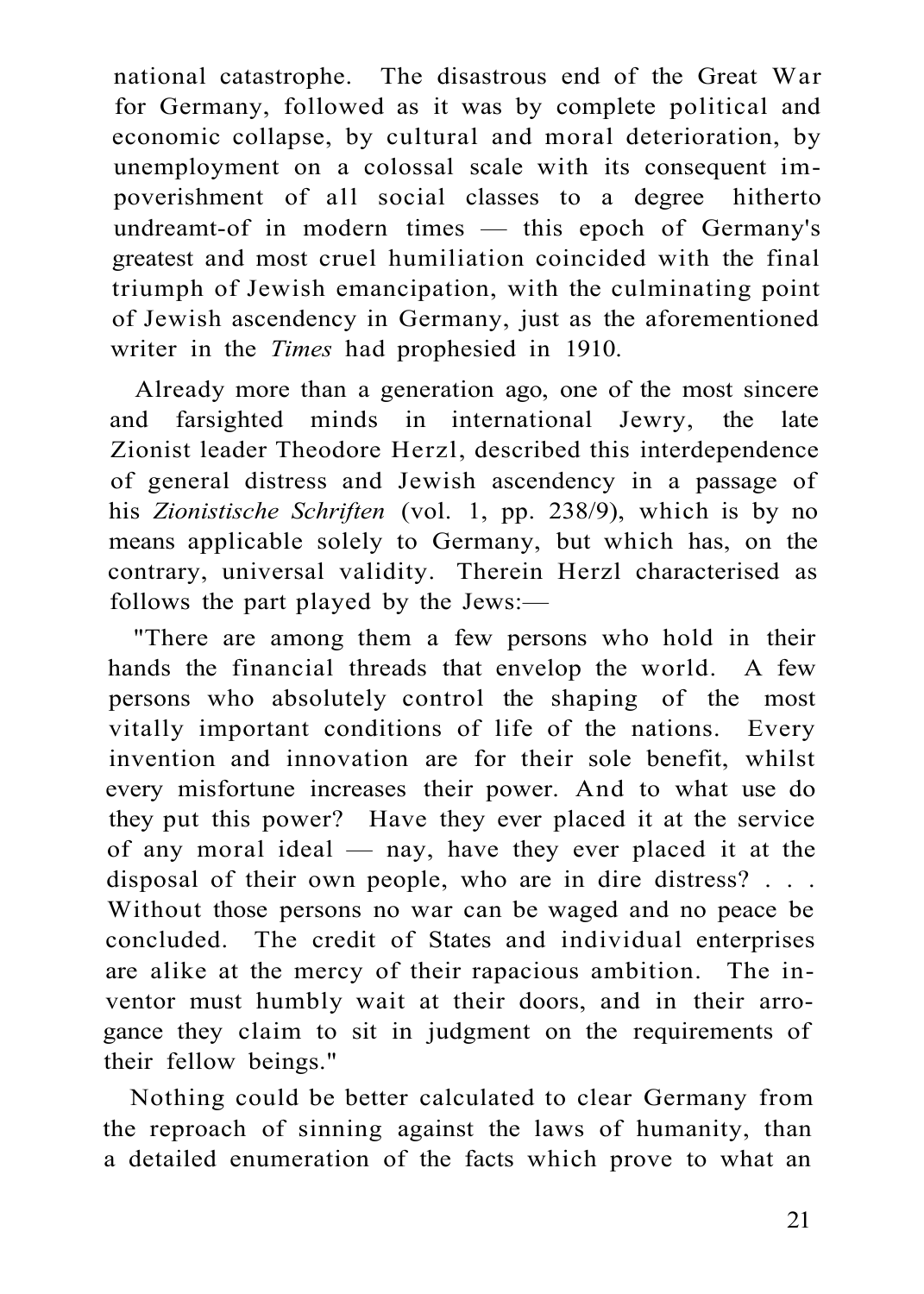appalling degree Germany herself experienced the truth of Herzl's words — of the facts which incontestably show what immeasurably bitter experiences have forced Germany to seek a radical solution of the Jewish problem, as far as she is concerned, by the ruthless elimination of all Jewish influence in German life.

The following chapters endeavour to present a *résumé* of the importance of the part played by the Jews at the peak of the era of emancipation  $\frac{1}{1}$  i.e. up to the advent to power of National Socialism.

### **1. Population and the Social Structure of German Jews**

It is essential, in the first place, to get an accurate picture of the numerical significance of German Jews in those days, as well as their regional distribution within the Reich and their social structure.

The result of the census in 1925 — the last to be held before national socialism took over power — showed that out of a total population of 62.5 millions there were 546,379 professing the Jewish faith. In other words, this was just less than 1% of the total population.

It must be noted however that this statistic merely embraced those Jews professing Jewish faith and not those who were Jews by blood and race but who for some reason or another had accepted a Christian faith. No method whatsoever existed for compiling statistics in respect of this latter category. All that one could do was to set up a statistic for those who were orthodox Jews. Only in recent times the authorities in Germany have set themselves the task of ascertaining how far Jewish blood has penetrated into the German race. These investigations have not yet been concluded; they involve a vast amount of detail work. Hence all statistics that follow are necessarily still based on the figures for orthodox Jewry.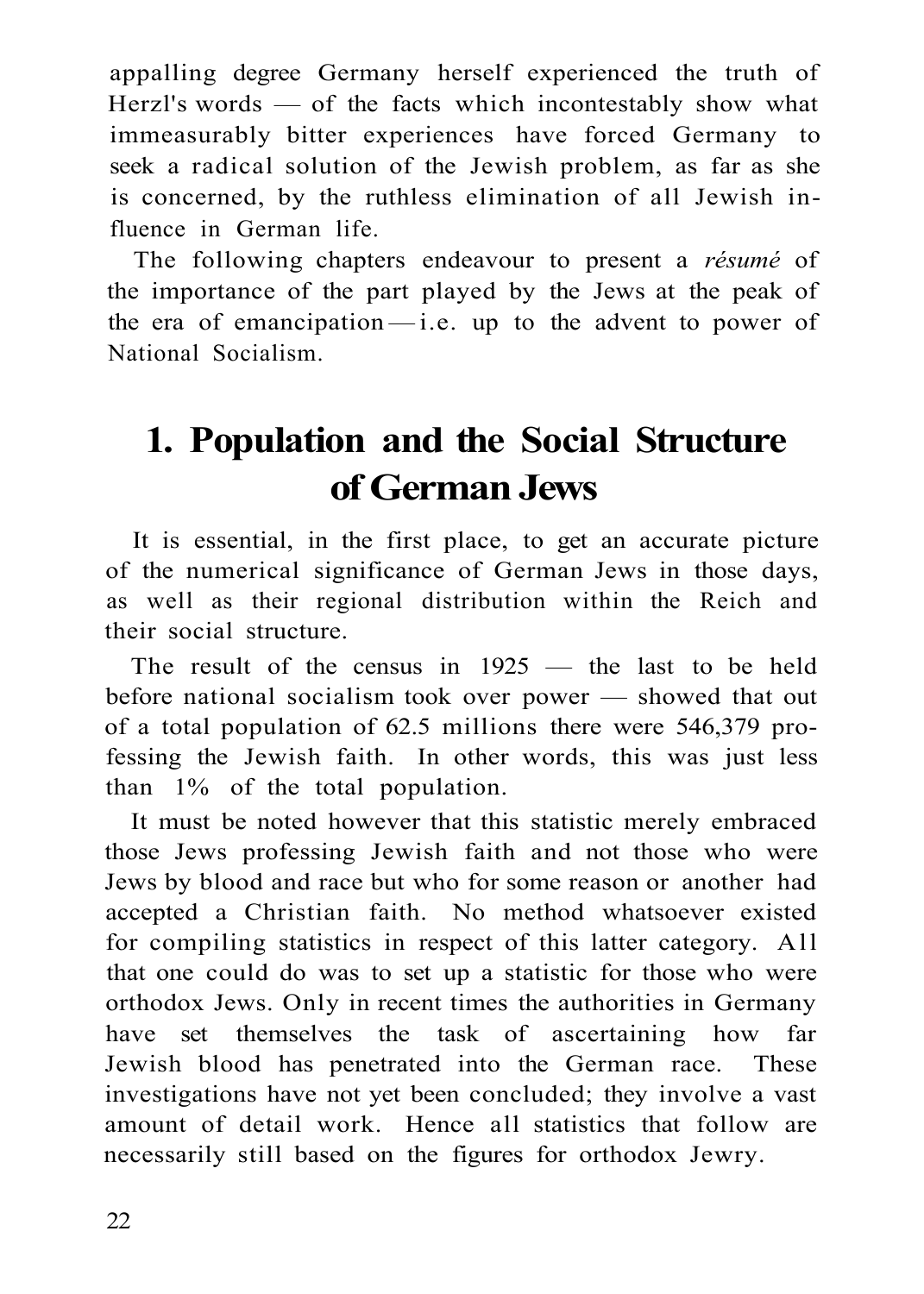In spite of this we have at our disposal some very reliable research data by the Jews themselves. We refer in this connexion to the works of Heinrich Silbergleit *Die Bevölkerungsverhältnisse der Juden im Deutschen Reich* — The Jewish Population Problem in the German Reich— (Berlin 1931). By basing our statistics to a large extent on these research figures, we are placing ourselves beyond criticism as prejudiced antisemitics.

We have shown that the total percentage of German confessional Jews in 1925 was just below 1%, to be exact, 0.90%. But this did not mean that the regional distribution within the Reich was on the same scale. Whereas the purely rural districts of Mecklenburg, Oldenburg, Thuringia or Anhalt possessed only a very sparse Jewish population (0.16 to 0.32%), the majority of Jews were heavily concentrated in the large urban areas, particularly in Prussia, Hamburg or Hessen (1.05 to 1.72%). In Prussia, the largest of the German federal states, the census showed that nearly 73% of the total number of Jews were concentrated in the large cities with a population of more than 100,000 — whereas the corresponding ratio for the non-Jewish population reached barely 30%.

A comparison with the results of the various census since 1871 shows that the status of Jews in the rural districts of Germany has consistently decreased, whereas all urban districts have shown a constant increase.

This can be ascribed to a veritable and phenomenal domestic migration of German Jews within the last 50 years towards the large urban areas. The main reason for this migration is to be found in the rapidly increasing Jewish emancipation in those days consequent upon a German victory in the Franco-Prussian war.

One of the main objectives of this Jewish migration was Berlin, the capital of the Reich, where the number of Jews had become trebled between 1871 and 1910, (36,000—90,000). In this metropolis, the centre of national, political and cul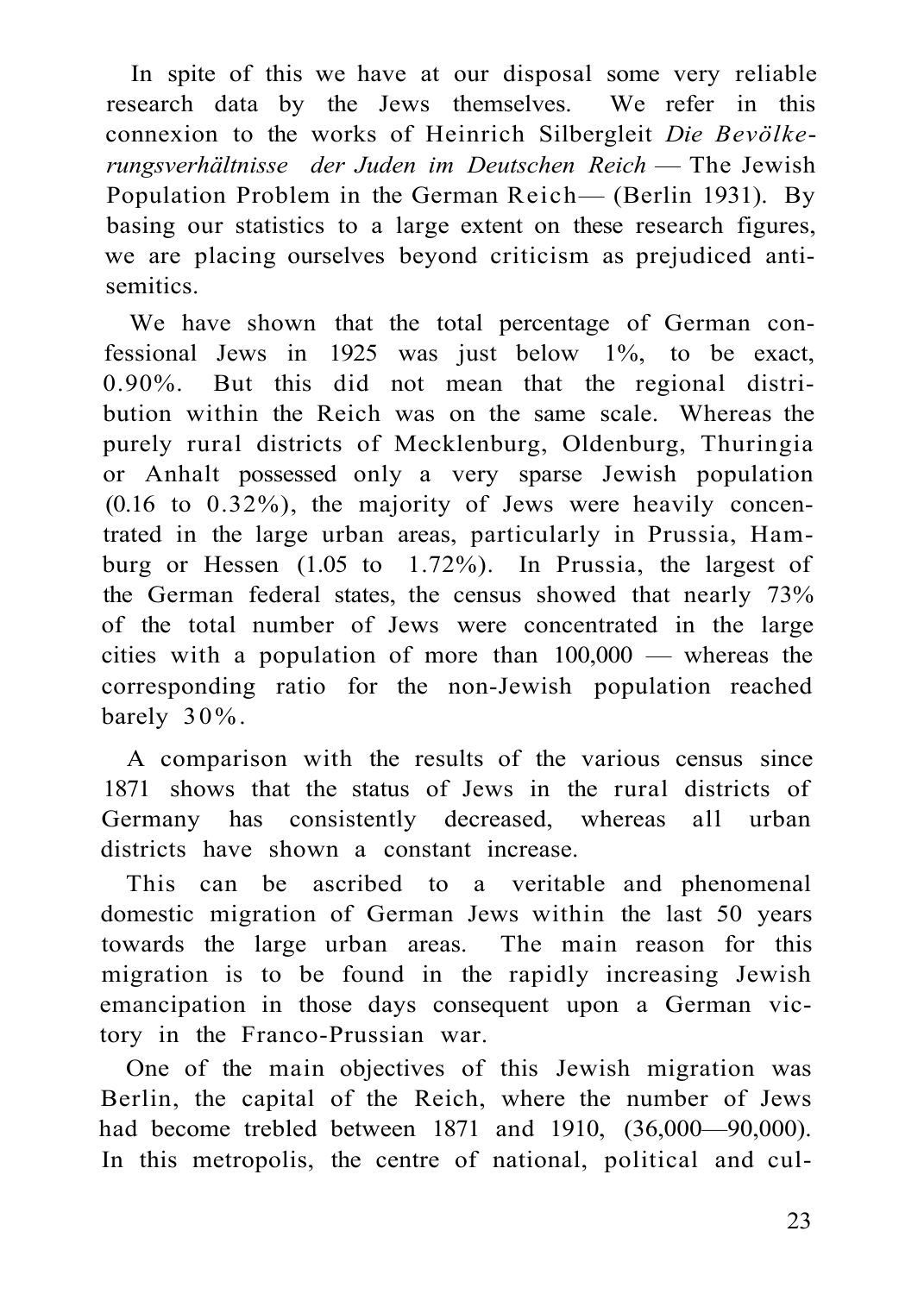tural activity, Jews had established their headquarters. Here they were able to develop unhampered their own peculiar racial characteristics.

The 1925 census returns for Berlin showed that there were 172,500 Jews or 4.25% out of a total population of approximately 4 millions. This percentage is four times greater than the percentage of Jews in the whole German population. Berlin, the capital of Prussia, the largest of the federal states, therefore possessed 42% of the 400,000 Prussian Jews.

Twenty-five percent of these 172,500 Berlin Jews were aliens. This fact alone illustrates clearly the total lack of Jewish affinity for national ties and national sentiment. Nearly one-quarter or 18.5% of the 400,000 Jews in Prussia possessed foreign nationality.

To be able to appreciate the true significance of these figures, one must bear in mind that Jewry in the large cities was able to attain such numerical significance despite the fact that it was subject to a number of restrictive factors. These could only be made good by a constant immigration from the East, particularly during and after the Great War. It is this Eastern immigration of low-class, mean and morally unscrupulous Jews which has given the German Jewish problem its particular harsh note.

Another aspect of Jewish life is the comparative infertility of Jewish marriages when compared with the rest of the population; further, the evident and constantly increasing tendency to contract marriage with Christians.

Statistics in regard to cross-marriages in Germany reveal the fact that between 1923 and 1932, two male Jews out of every three married Jewesses, — the third marrying a Christian. The statistics in regard to Jewesses were hardly less. In 1926 there were 64 cross-marriages for every hundred purely Jewish marriages, in other words, there were two crossmarriages for every three Jewish ones. At the same period in Germany as a whole, there were 50 cross-marriages against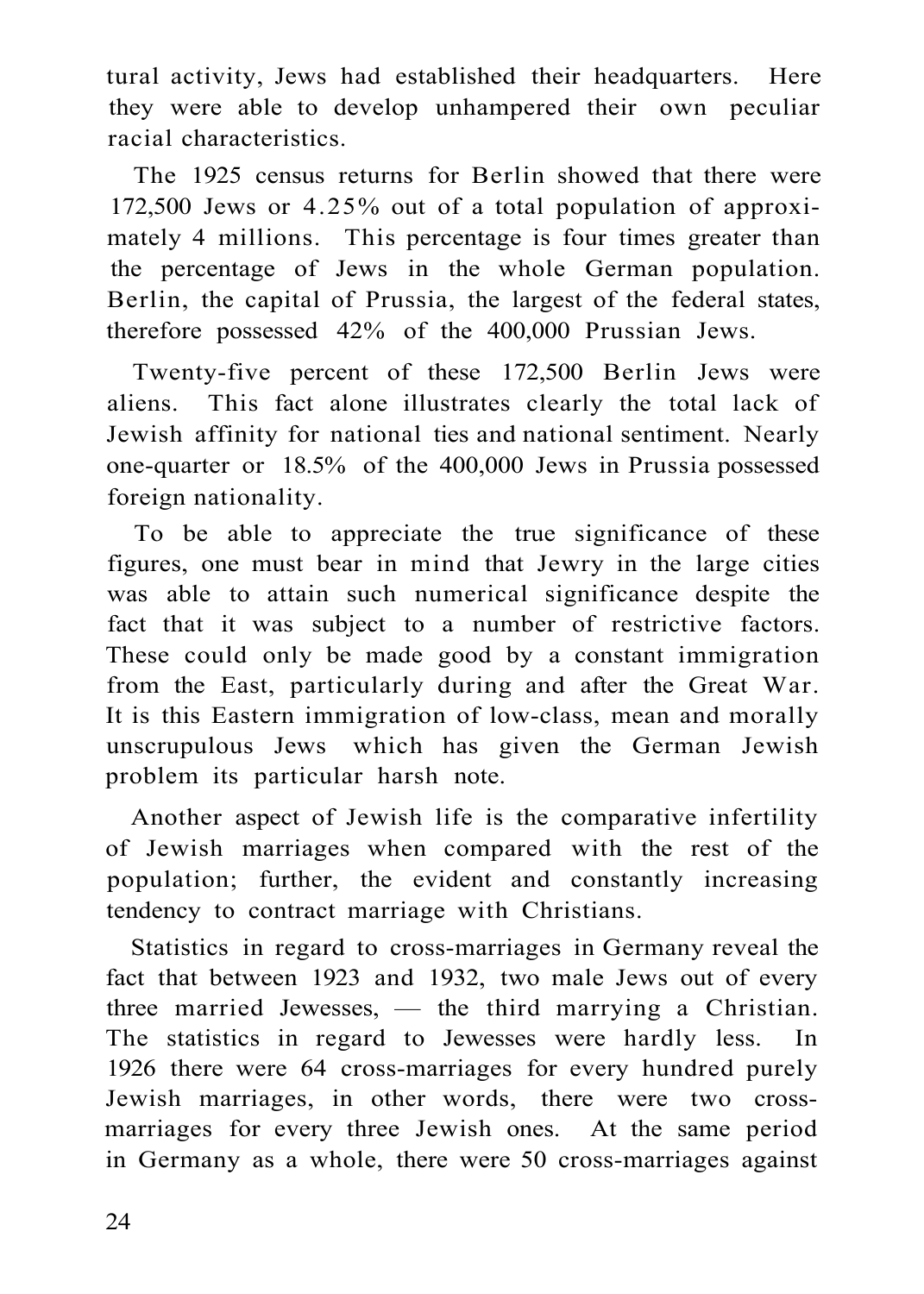100 purely Jewish ones that is, two Jewish marriages to one cross-marriage.

It is self-evident that the complete one-sided distribution of German Jews and their systematic migration to, and concentration in, the large urban areas was an unsound policy and disastrous not only for the Jews but also for the national life of Germany.

But the structure of professional life also suffered from this morbid one-sidedness. Here statistics show that Jewry was a tree without roots, without any anchorage whatsoever in social life. This abnormal social composition was responsible for the fact that the Jews exclusively preferred the commercial professions and steered clear of all manual work.

These facts can be checked by the results of the trades records established in the various German federal states in 1925. In Prussia, Würtlemberg and Hessen, these census gave the following results in regard to the percentage of Jews employed in the various groups:

| Group            | Prussia | Würtlemberg | Hessen |
|------------------|---------|-------------|--------|
| Trade & Commerce | 58.8%   | 64.6%       | 69%    |
| Industry         | 25.8%   | 24.6%       | 22%    |
| Agriculture      | 1.7%    | 1.8%        | $4\%$  |

It is often asserted that external pressure, political and social considerations, as well as ghetto and boycott have squeezed the Jews out of handicraft trades and forced them into commercial spheres. Here however we must reply by stating that in rural districts, particularly in the former province of Posen and in Hessen-Nassau, the Jews had every opportunity of working as farmers or craftsmen. There were certainly no restrictions placed on them. But they preferred to deal in cattle, corn or fertilizers and especially in money which brought them rich reward.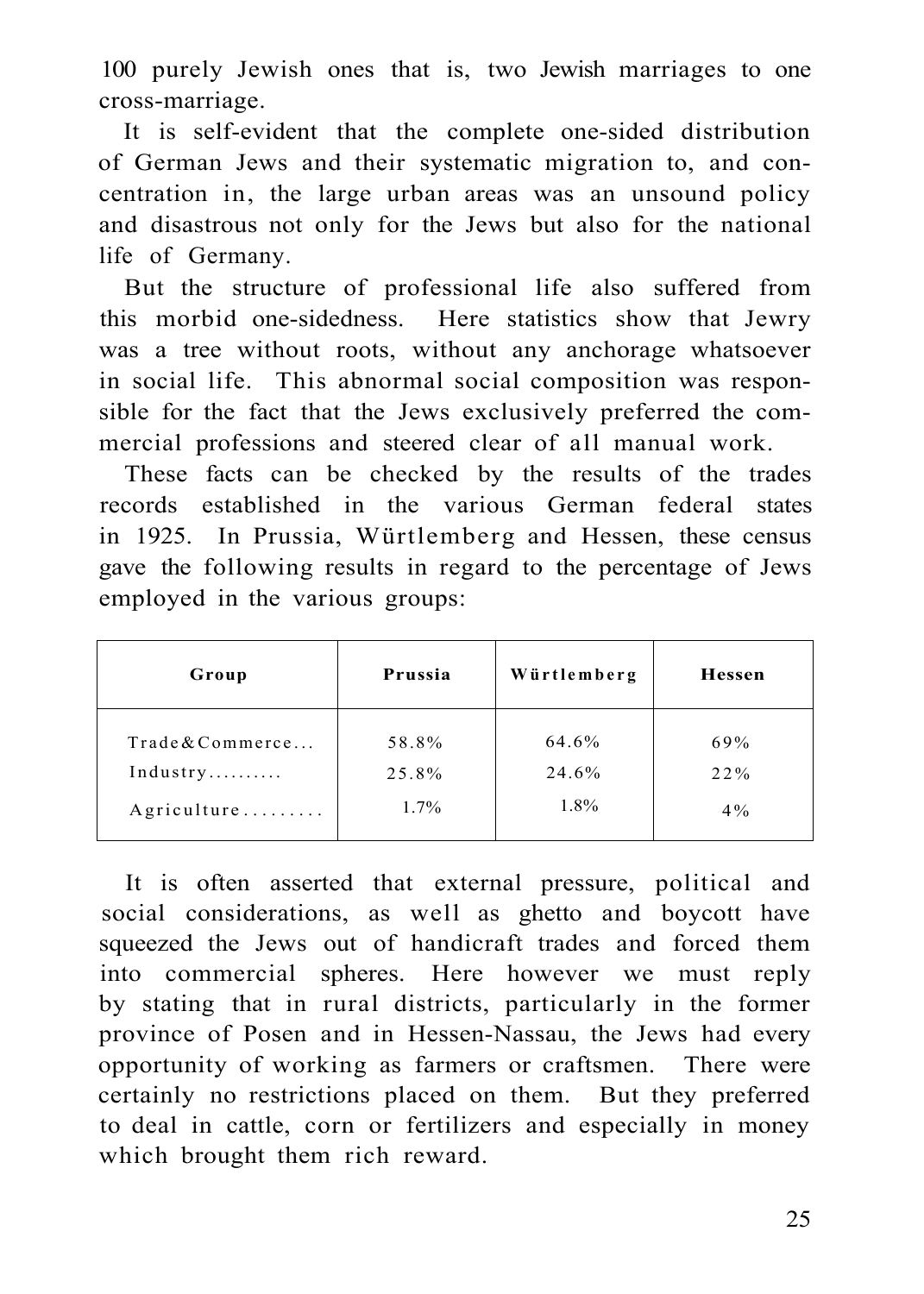Felix A. Theilhaber, the well-known Jewish economist, reporting his observations on the causes of Jewish disintegration in *Der Untergang der deutschen Juden* — The Decline and Fall of German Jewry— (Berlin 1921), confirms the fact that so-called primitive production is not in keeping with Jewish characteristics. He admits, primarily, that racial talents force the Jews into the so-called business professions as they are more easily able to guarantee commercial success and material security. Theilhaber finally arrives at the following conclusion:

"Agriculture has little material attraction for German Jews. . . Racial instincts, traditions and economic preconditions compel them to choose other professions . . . Hence it is natural that certain types dominate in German Jewry, for example, clothiers, agents, lawyers and doctors. Jewish characteristics and peculiarities are also evident in other branches (departmental stores, furs, tobacco and even the press). One peculiar Jewish feature is the craving for individualism,— the urge to become independent and wealthy."

Among the intellectual professions named by this Jewish author, that of medicine and law were the two most attractive. They were the professions that offered most material gain. Jewish influence in these professions was therefore most marked and finally assumed a dominating character.

In 1932 there were approximately 50,000 German medical practitioners of which  $6,488, -13\%$  — were Jews. That is to say, a figure ten times greater than that to which they were entitled on the basis of population ratio. It is noteworthy to mention in this connexion that the majority of these Jewish doctors classed themselves as specialists in venereal diseases.

In Berlin, the capital of the Reich, the percentage of Jewish doctors was still greater. The figure was 42% and 52% for the panel doctors. In the leading Berlin hospitals 45% of all the doctors were Jews.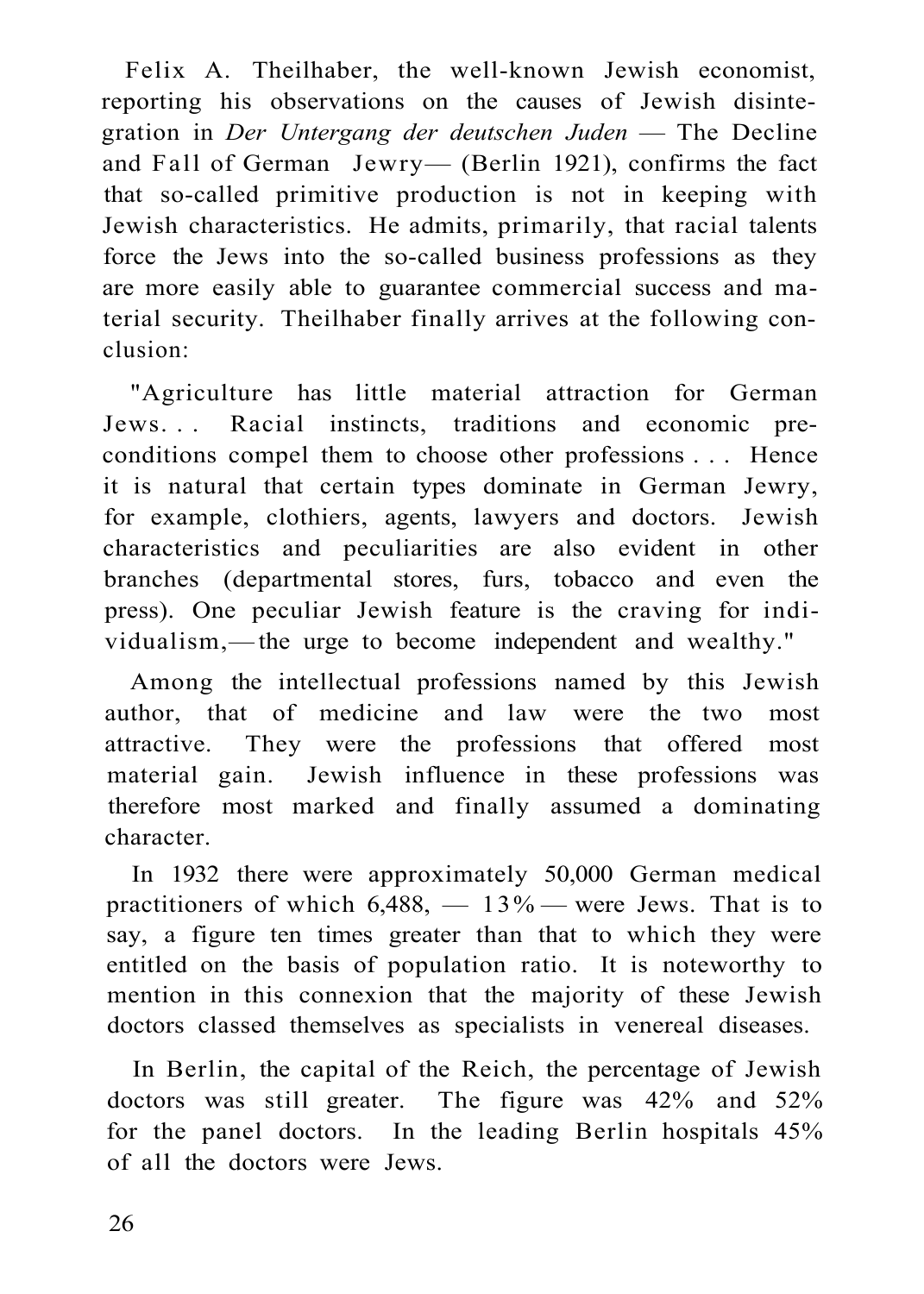An abnormal and disproportionate state of affairs also existed in the legal professions as compared with the population ratio. In 1933 there were 11,795 lawyers practising in Prussia of which 3,350 or nearly 30% were Jews; 2,051 or 3 3 % of the total number of 6,236 public notaries were Jews. In Berlin itself the percentage was much higher, — bordering between 48% and 56%.

Further consideration must be given to the fact that the administration of justice was chiefly in the hands of orthodox Jews. The position was similar in regard to the professorships at various leading German universities. The table below furnishes the statistics of three of these universities in 1931. Not only the law and medical faculties are quoted but the philosophical as well in order to show the abnormal Jewish penetration:

| Faculty             | <b>Berlin</b>     | <b>Breslau</b>     | Frankfurt a. M. |
|---------------------|-------------------|--------------------|-----------------|
| $Law \tcdot \tcdot$ | 44 teachers       | 23 teachers        | Jewish teachers |
|                     | 15 Jews = $34\%$  | 6 Jews = $26\%$    | total $33\%$    |
| Medicine            | 265 teachers      | 101 teachers       | Jewish teachers |
|                     | 118 Jews = $43\%$ | 43 Jews = $43\%$   | total $28%$     |
| Philosophy          | 268 teachers      | 107 teachers       | Jewish teachers |
|                     | 85 Jews = $31\%$  | $26$ Jews = $25\%$ | total $32\%$    |

Two of the most important phases of public life viz. law and public health were thus in danger of coming under complete Jewish control.

#### **2. Jews in German Economic Life**

Jewish penetration into German economic life was still more pronounced. In strict accordance with the objectives referred to in the previous chapter, trade and commerce were the principle spheres in which Jews centred their attention. Their peak activity in this respect, be it noted, was reached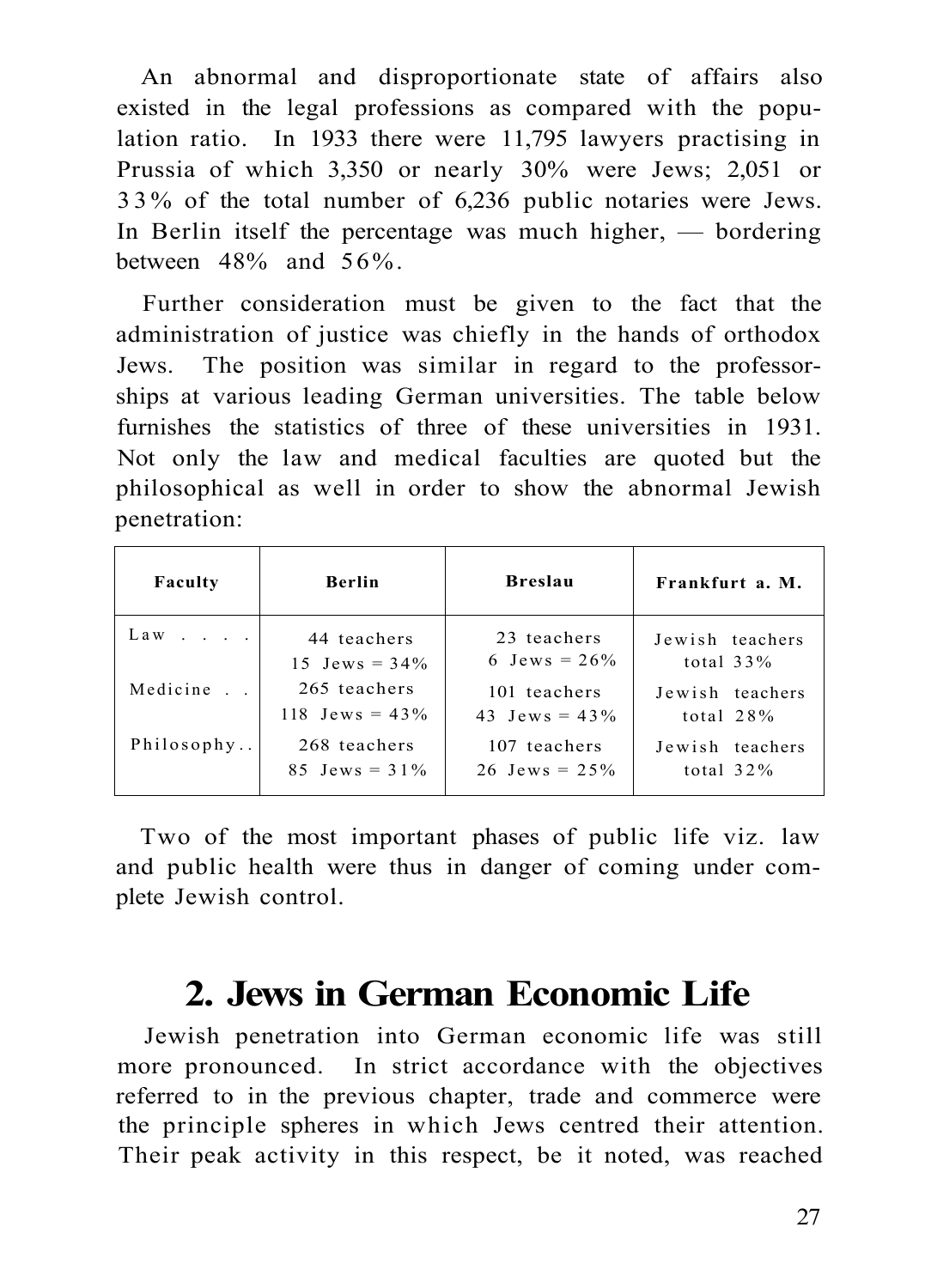during the currency inflation from 1919 to 1923. In that particular period very little material benefit accrued to anyone engaged in productive and strenuous work. An instinct for speculation and commercial shrewdness was the ruling factor in those days. It is no wonder therefore that Jewish business concerns sprang up like mushrooms overnight in that period. We need only recall such well-known Jewish names as Jakob Michael, Richard Kahn and Jacob Shapiro or the corrupt business concerns associated with the Austrian Jewish speculators, Siegfried Bosel and Castiglioni, two names that became notorious far beyond Germany's frontiers. At huge cost to the national budget all these concerns finally collapsed when German currency was stabilized.

In 1931, Dr. Alfred Marcus, the Jewish statistician previously referred to, carefully examined Jewish participation in individual branches of German trade in his book *Die wirtschaftliche Krise des deutschen Juden,* — The Economic Crisis of German Jews. — His investigations led to the following remarkable results:

In 1930, 346 or 57.3% of the total of 603 firms in the metal trades were in Jewish hands; in scrap-metal there were 514 firms of which 211 or 41 % were Jews; grain merchants totalled 6,809 of which 1,543 or 22.7% were Jews; textile wholesalers numbered 9,984 of which 3,938 or 39.4% were Jews; in the ladies dress branch there were 81 Jewish firms out of a total of 133, or 60.9%. In the art and booksellers trades, both of which possess an extremely cultural value, many of the most important firms were Jewish. We need only mention S. Fischer, Cassirer, Flechtheim, Ullstein and Springer.

Still more important is the financial or banking business. Here well-nigh every leading business was in the hands of Jews. A few individual instances can be quoted. Both the governing directors of the *Deutsche Bank und Discontogesellschaft* (1929) and four of its twelve board members were Jews. The chairman, two vice-chairmen and three of the five govern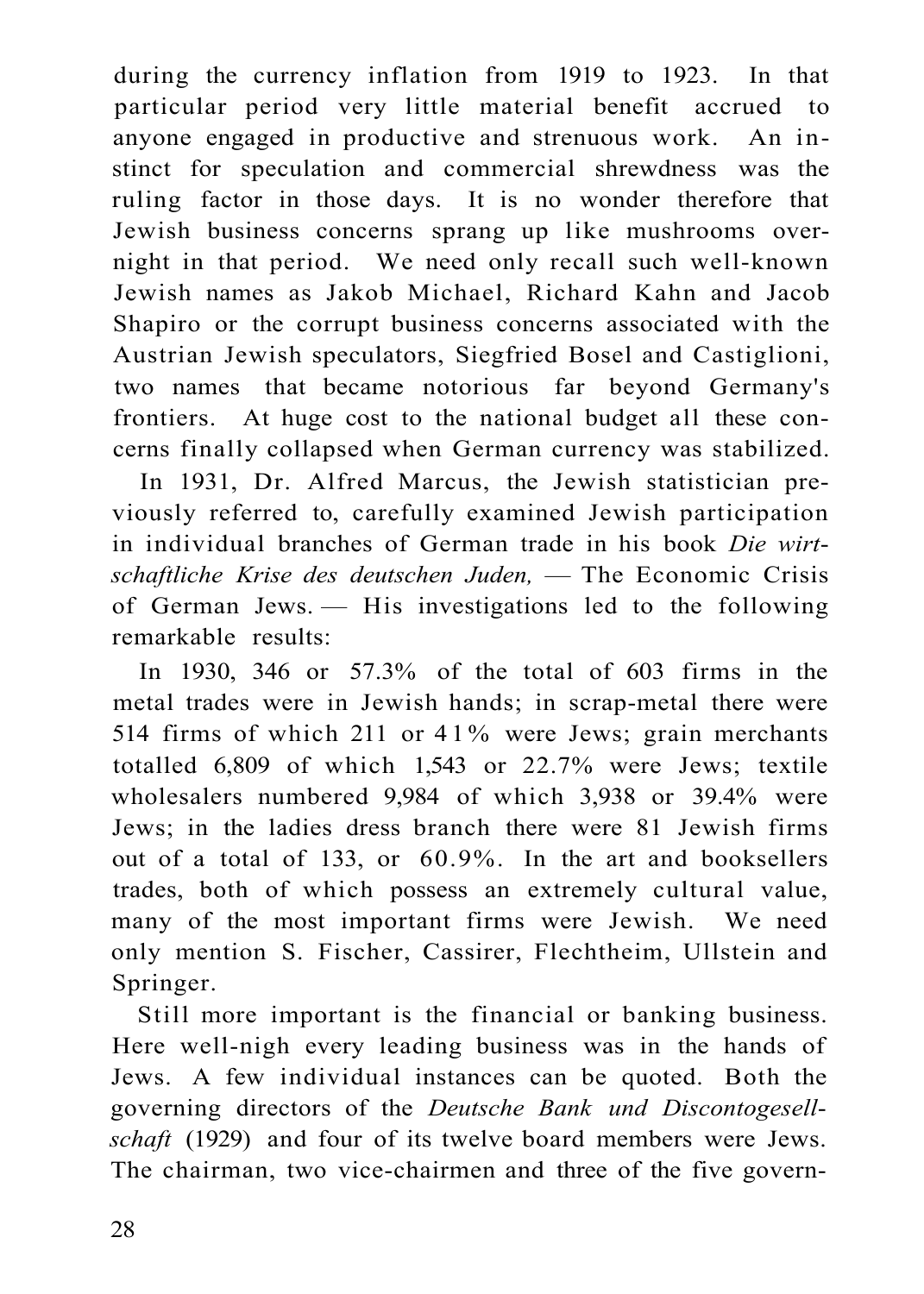ing members of the board of the *Darmstädter und Nationalbank*  were Jews. The chairman, vice-chairman and three of the seven members of the governing board of the *Dresdner Bank*  (1928) were Jews. Finally, every one of the three owners of the *Berliner Handelsgesellschaft* were also Jews.

The big private banks were also nearly all in Jewish hands. We need only recall such well-known firms as Arnhold, Behrens, Warburg, Bleichröder, Mendelsohn, Goldschmidt, Rothschild, Dreyfuss, Bondi and Maron, Aufhäuser, Oppenheim, Levy, Speyer-Ellissen, Heimann, Stern.

By means of these key positions in the financial world Jewish influence penetrated by way of the boards of directors to every section of German industry. The *Adress Buch der Direktoren und Aufsichtsräte* — A Guide to Company Directors & Boards of Management — published in 1930, i.e. long before the national socialists assumed power — proves the alarming influence of Jewish capital or capital controlled by Jews on German economic life.

Outstanding among Jewish financiers in this respect was Jacob Goldschmidt, a member of the boards of no less than 115 companies. He was closely followed by Louis Hagen, a Jewish banker, with 62 appointments. Third on the list was a Christian lawyer, followed successively by four Jewish bankers who together held 166 positions on the boards of various companies. Further down this list Jews continued to play a very prominent role.

This concentration of business-company authority in the hands of a small group of Jewish financiers was certainly not compatible with a conscientious fulfilment of the exacting duties of a company director. On the other hand no effort or work was necessary in producing extraordinary handsome returns. This was one of the most important factors that led to discrediting the political and economic systems of that period, and also formed one of the causes which led to a widespread growth of anti-semitism among the broad masses in Germany.

29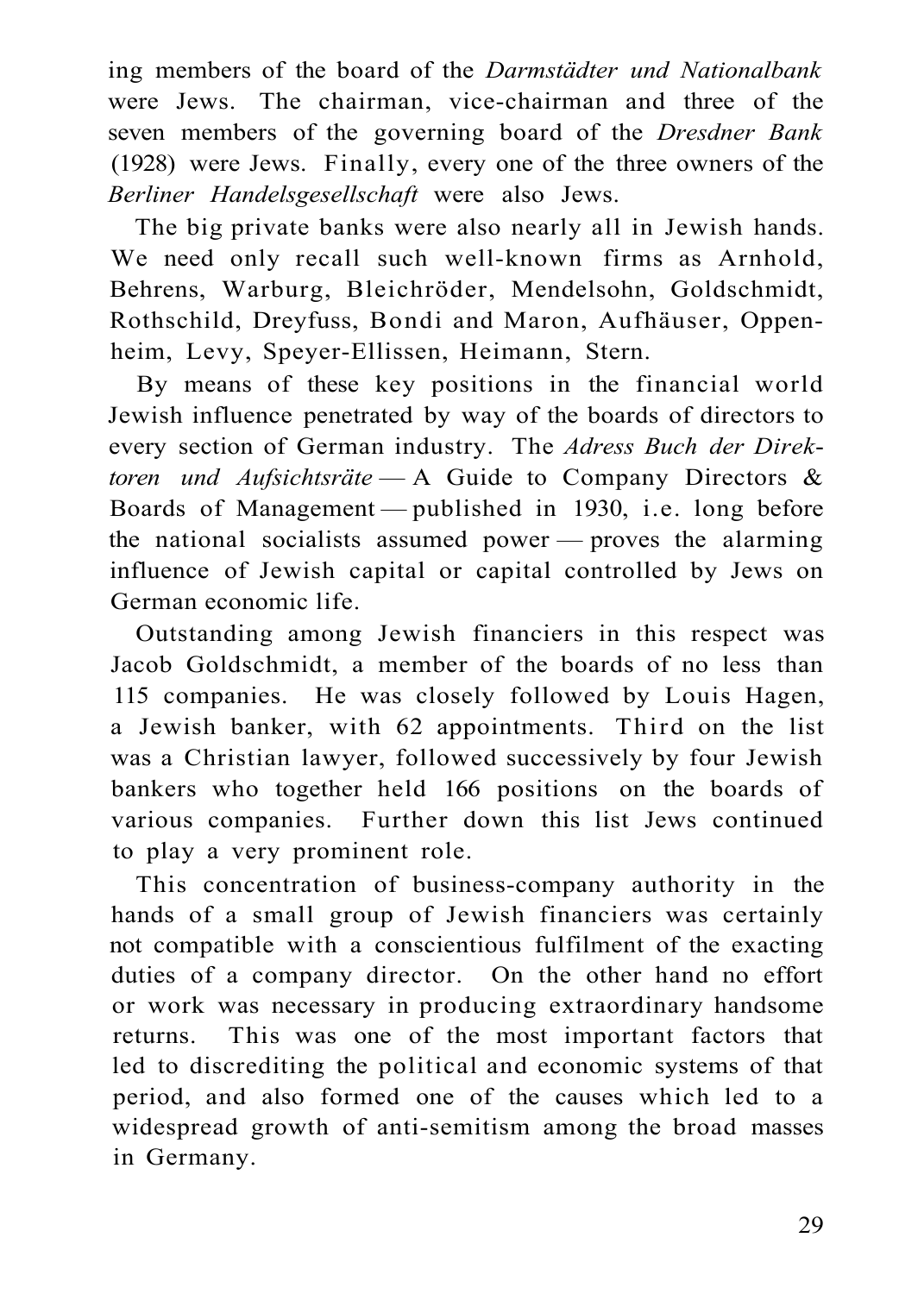The domination of German industry by a system of Jewish boards of business directors certainly went hand in hand with direct Jewish penetration and subsequent control of industrial production. The complicated nature of this vast field and its complex structure makes it possible to give only a few illustrations which, however, by no means exhaust the real extent of Jewish expansion.

In the electrical branch for example, mention must be made of the AEG, — the German General Electric Company. This company was established by the Jew Emil Rathenau and after the Great War, was controlled by two Jews. The whole of the metal market was controlled by the Jew Merton, head of the Frankfurt Metal Bank. The Osram Company, the leading electric globe concern, was controlled by Meinhardt, a Jew. The Continental Rubber Company in Hannover, Germany's largest productive plant, and the Calmon Rubber Company at Hamburg were established and controlled by Jews. Adler, Oppenheim, Salamander and Conrad Tack & Co., four Jewish firms, dominated the entire German leather industry. The iron market was controlled by the Jew Ottmar Strauss. Hugo Herzfeld, a Jew, exercised a decided influence in the potash industry. In the mining industry section, Paul Silverberg dominated the Rhenish lignite or brown coal industry whilst two co-religionists, the Petschek brothers had a similar function in the Central German lignite district.

Jewish participation was also extraordinarily large in industrial organisations and in official organs of German economic life. This influence was particularly pronounced in the Chambers of Commerce and Industry. To quote one example: The Berlin Chamber of Commerce and Industry, the largest of its kind in Germany, had 98 members in 1931 of which no less than 50 were Jews or half-caste Jews. Fourhundred of the 1,300 members attached to the Chamber as advisory experts were Jews, whilst 131 of the 209 commercial judges appointed by the Chamber were also Jews. The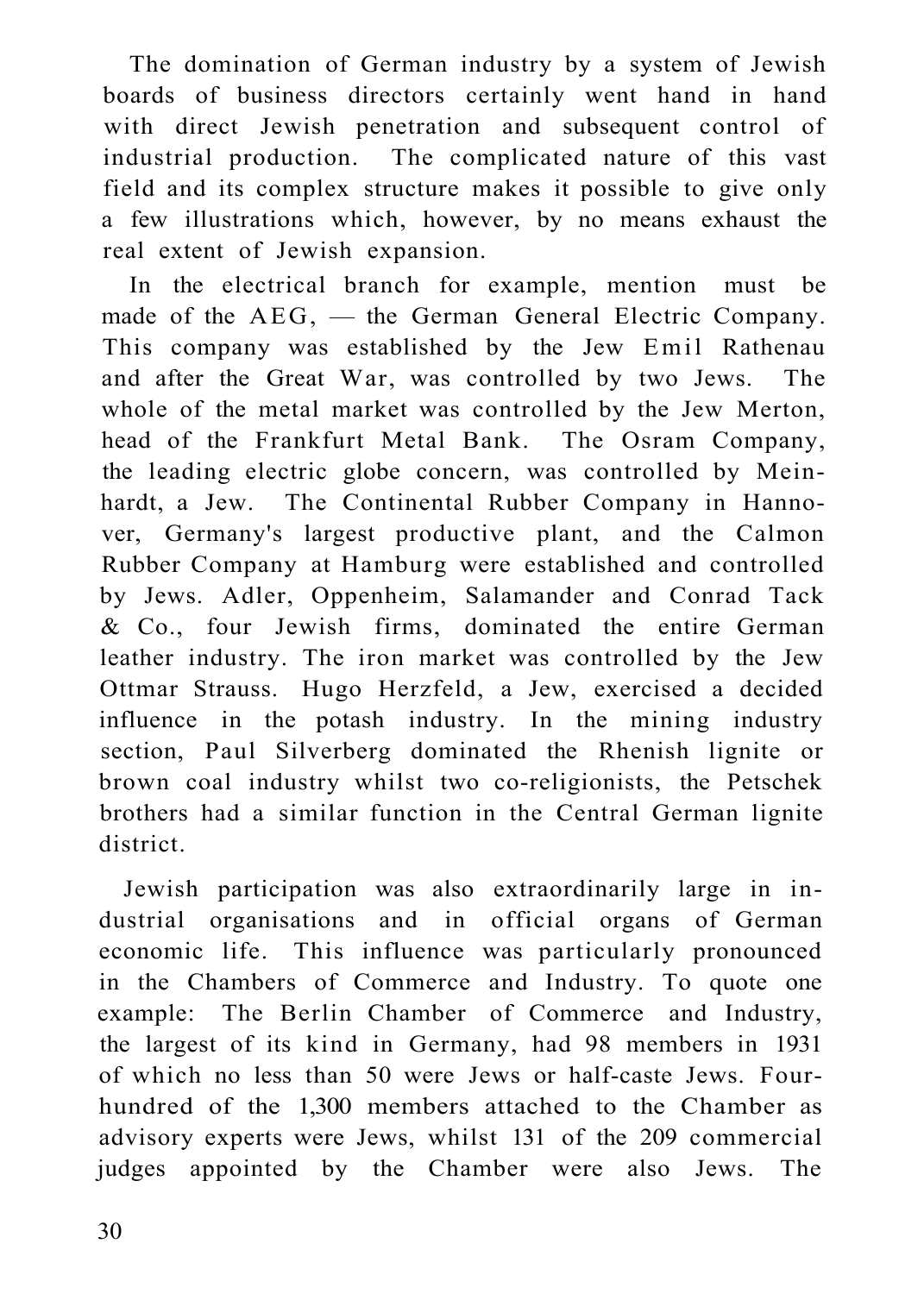Chamber itself was presided over by a President and five vice-presidents. The president himself and three of his deputies were Jews.

The position was far worse on the exchanges. We need do no more than give the Berlin Exchange, the most important one in Germany, as an example. Twenty-five of the 36 committee members of the Securities and Bonds Exchange were Jews. Twelve of the 16 committee members of the Produce Exchange were Jews and ten of the 12 committee members of the Metal Exchange were also Jews. The committee of the whole Exchange was composed of 70 members of whom 45 were Jews. Attendance at the Exchange was also more or less a Jewish monopoly. In 1930 for example, the attendance at the Securities and Bonds Exchange totalled 1,474 of which number approximately 1,200 were Jews. The Produce Exchange had an attendance of 578 of which 520 were Jews, and at the Metal Exchange out of an attendance of 89 there were 80 Jews.

It is obvious that the Reichsbank, the official bank for the issue of paper money, was in no position to resist permanently this well-nigh Jewish monopoly of capital and economic interests. The result was that in the period between 1925 and 1929 four of the six members of the controlling board of Reichsbank directors were Jews or half-caste Jews. All three members of the Central Council of the Reichsbank and two of their deputies were Jews.

It is necessary now to supplement the aforementioned quantitative analysis of Jewish participation in German economic life by a qualitative one in which the following facts must be borne in mind:

When compiling the aforementioned statistics in regard to certain professions in the various German states since 1925, it was ascertained that in Prussia, the largest State, out of a total of approximately 3 million employed in the professions — either independently or in leading capacities — approximately 92,000 were orthodox Jews. This means that 48%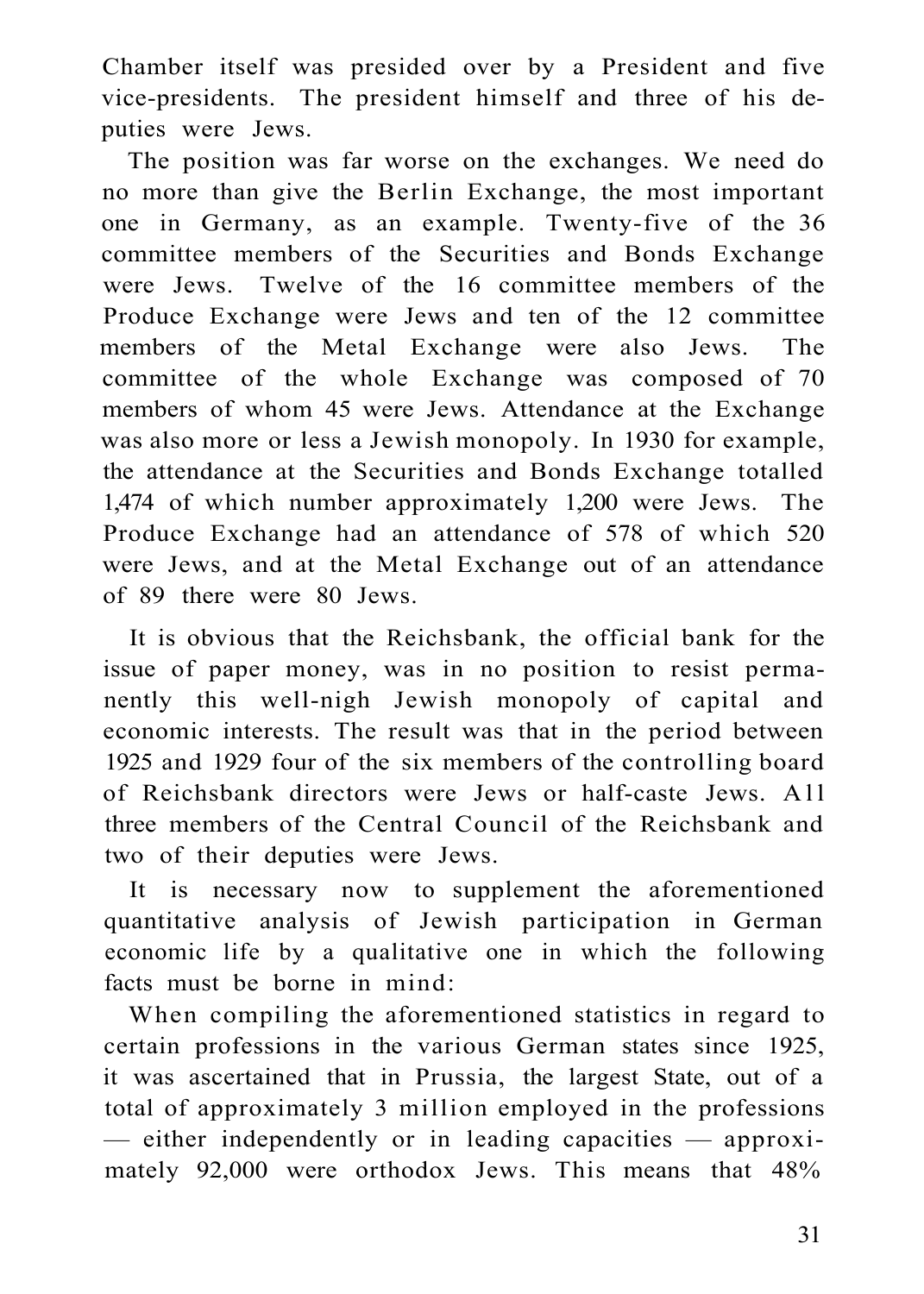of all Jews professionally employed held leading positions, whereas the corresponding ratio for the remainder of the population amounted to only 16%.

If we compare this with the Jewish share in the nonindependent manual work branch, then the whole abnormal social structure of Jewry stands revealed in its true light: Whereas Prussia in 1925 employed approximately 8.5 million ordinary workers (i. e. 46.9% of the sum total of all in employment). Jews totalled only 16,000 i.e. (8.4% of all Jews in employment). The percentage of Jews (which in the leading positions was three times greater than that of the whole population) dropped therefore in the manual trades to onesixth of the figure for the rest of the population, and for all practical purposes had reached zero.

This supplementary qualitative assessment makes it perfectly plain that prior to the national socialist regime the whole of German economic life had reached that alarming stage where it was under foreign domination by Jews and principally by Jews in leading key positions.

It is not surprising that this powerful domination of German economic life should express itself in abnormally high incomes for members of the Jewish community. It is difficult of course to give accurate figures in this respect. We will, however, limit ourselves to the statistics furnished us by the Jewish statistician, Dr. Alfred Marcus, to whom reference has already been made. Marcus estimates the average Jewish income for 1930 as 3.2 times greater than the average income of the rest of the population.

Summarizing the aforementioned particulars, it must be emphasized once more that the Jews concentrated themselves exclusively on commercial and financial undertakings and assumed therein absolute leading positions. Agriculture and other manual work were severely left alone. Abnormal concentration of Jews in large cities, particularly in Berlin, must not be forgotten.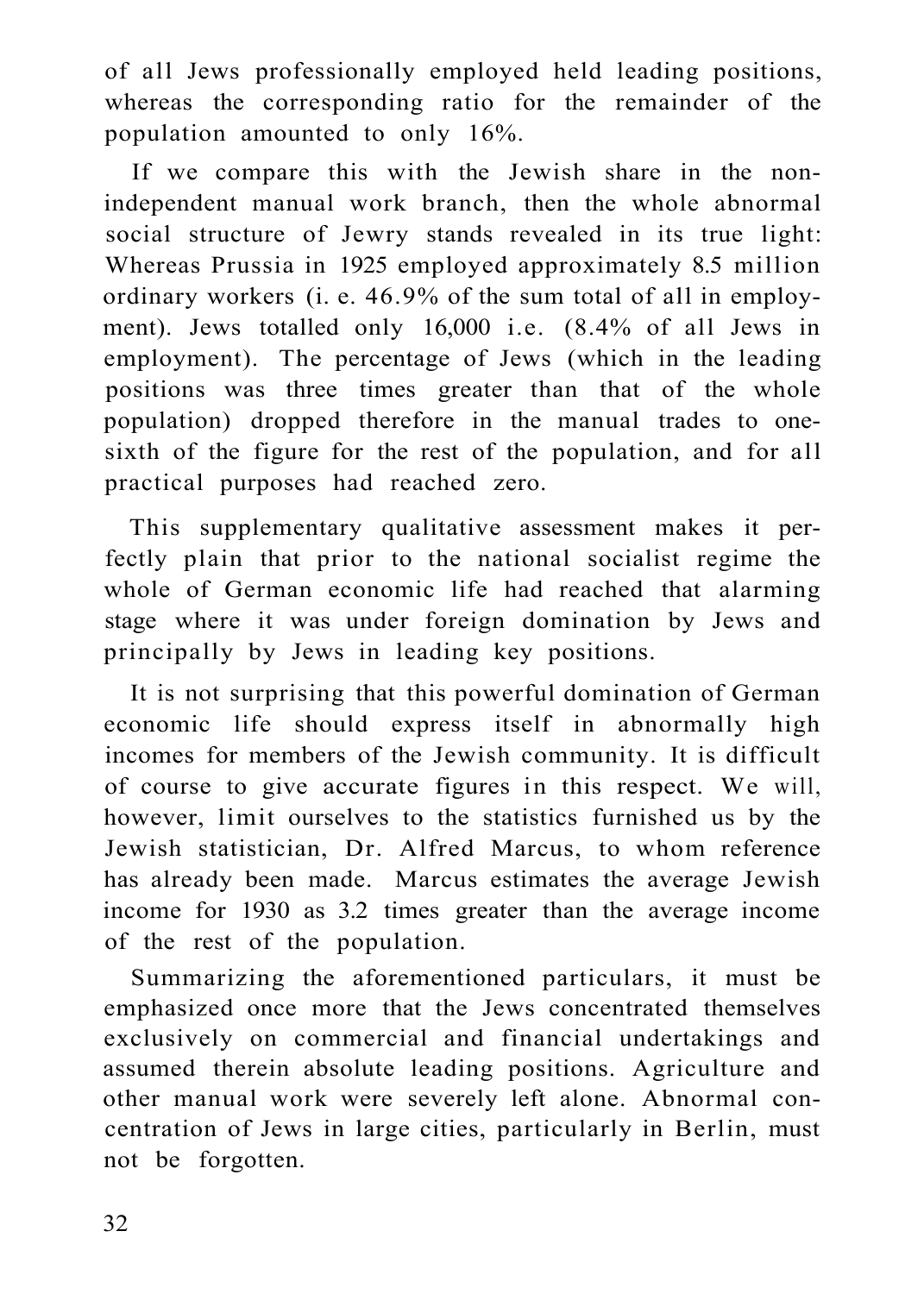It does not require much intelligence to realize that such an abnormal social and regional structure must ultimately lead to a state of severe tension, if not to serious disturbances in public life. This would have taken place in any case even if the Jews had wisely adapted themselves to the requirements of the country which was giving them shelter. These tensions had to lead to an explosion one day if Jewry, blinded by the lustre of its fortunes continued to exercise no restraint in displaying its foreign racial characteristics. But nowhere have Jews been more downright unrestrained than during the era of economic and political corruption which Germany experienced after the Great War.

#### **3. Jews and Corruption**

It is no exaggeration to say that public life in those days was governed by an epidemic of corruption. This was by no means confined to Germany. Europe and the United States of America were similarly affected. Jews played a leading part in corruption scandals everywhere. In France it was Hanau, Oustric and Stavisky; in the United States of America it was Insull and in Austria, Bosel, Berliner and Castiglioni were the outstanding figures.

Fundamentally it is not surprising that this plague of corruption became most widespread and acute in the period which followed the disastrous World War. On the other hand, however, it is typical of the Jew and his character that he should be the bearer and the principal beneficiary of this process of disintegration.

It is understandable that Germany, as the loser of the war, became infected to a particularly acute degree with the germ of corruption. During its most distressful period of trial and tribulation — the result of the Dictate of Versailles — Germany therefore became acquainted with Jewry as the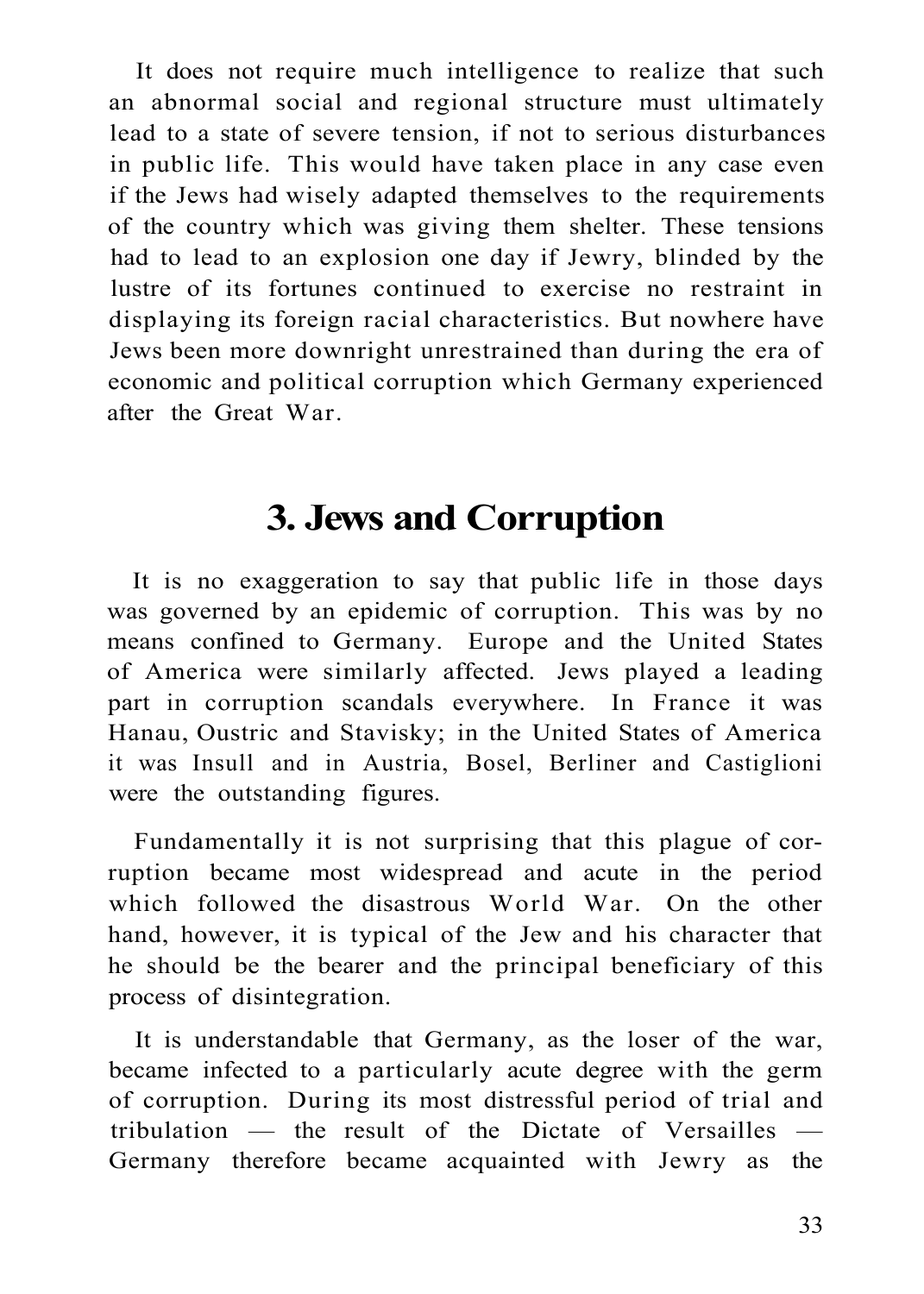exploiters and beneficiaries of its national misfortunes. No other country can point to a similar experience.

The list of Jewish profiteers in those years of national distress who veritably swamped the crumbling structure of German economic life and finally were responsible for its total collapse and ruin — ranges from the company promoter type and inflation profiteer to all the various types of soldiers of fortune and large-scale swindlers. In no other national economy has Jewish nature with its selfishness, its unscrupulousness and its urge for quick profits developed itself so unrestrictedly as in Germany throughout that particular tragic period.

Even the war companies, which during the Great War attended to the supplies of raw materials, were allowed to come more and more under Jewish influence. The largest concern of its kind, the *Zentral Einkaufsgesellschaft* — the Central Buying Company — for example, was controlled by a Jew. The important *Kriegs Metall Company* — the War Metals Company — was in charge of 14 governing men of whom 12 were Jews. A public scandal as the result of the business methods of this company was avoided for the simple reason that the political and military developments of the war confronted Germany with other and more pressing tasks.

Jewry's great and triumphant hour of corruption came with the end of the Great War. The liquidation of the armaments factories and the sale of military stores and equipment offered splendid opportunities for handsome profits and the Jews were not backward in exploiting this state of affairs. The Jew, Richard Kahn, to mention an example, made a contract with the *Deutsche Werke* — the largest state-owned armaments plant — whereby the whole of its valuable stock was sold to him at scrap-metal price. Kahn was not the only Jew who profiteered enormously as the result of Germany's downfall. Felix Pinner, a Jewish author, in his book entitled: *Deutsche Wirtschaftsführer* — German Leaders of Economy — (Berlin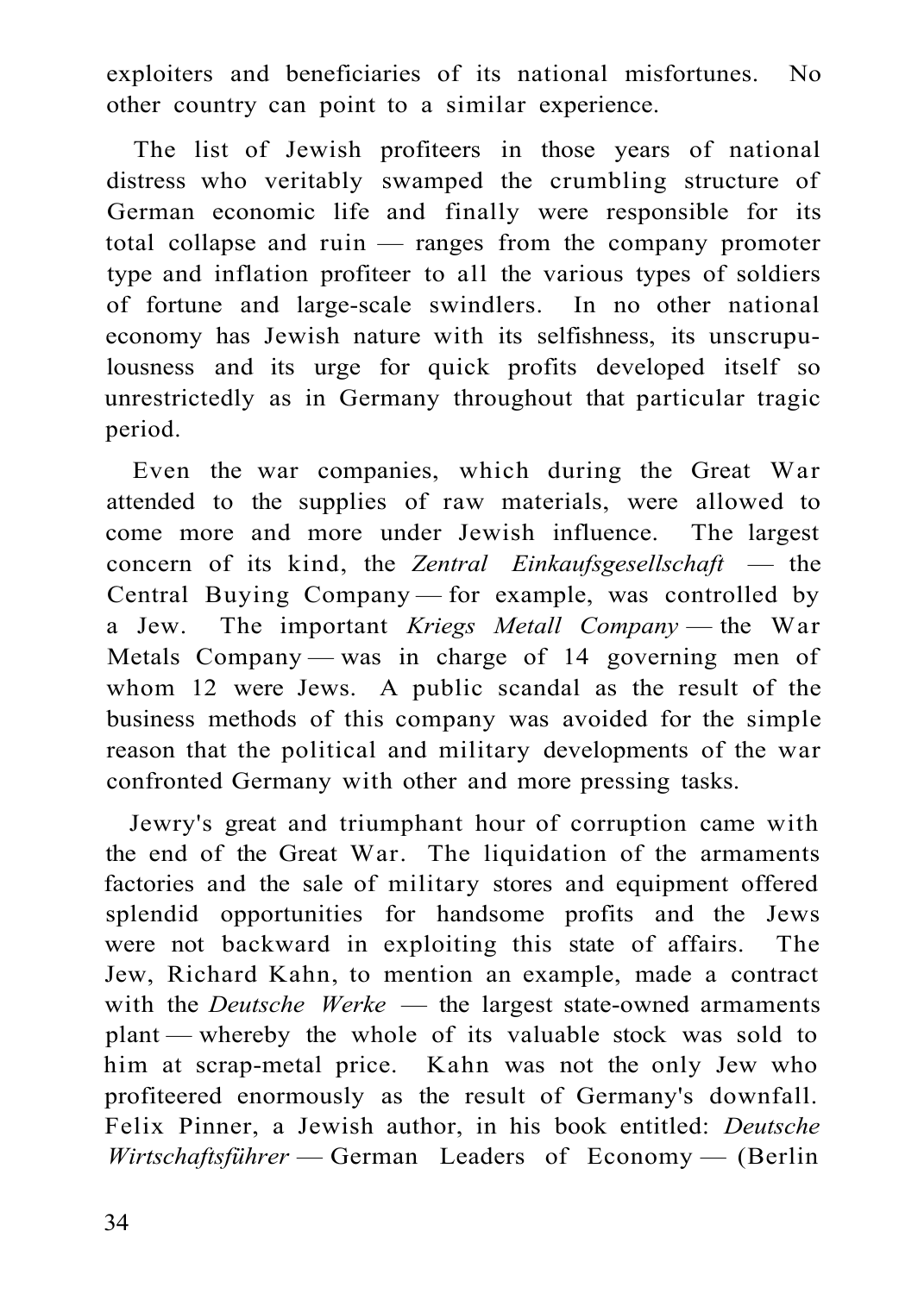1924) has characterized the innumerable Jewish profiteers as follows:

"Many of them . . . started business as army suppliers. In a number of cases it was difficult to say whether their chief motive was a desire to deal in military supplies or an excuse for shirking military duties. In many cases their big opportunity came when military stores and equipment were finally sold. Others again firmly established themselves financially with the advent of the currency inflation period."

Business in deflated currency in the years 1919 to 1923 brought many outstanding triumphs to corruptive and speculative dealers. The Jews in particular were prominent in floating large companies as the result of shady transactions on the exchange. These concerns, which were none too securely established, paid out large dividends in the early stages before finally crashing. The most well-known names in this respect are the Jews Jakob Michael, Richard Kahn and the Eastern Jew Ciprut and his brother. These two brothers are referred to by Pinner, the Jewish author, in his book from which we have already quoted. He states: "The Ciprut brothers are of the breed that comes from the south-eastern plains of Roumania or Persia; soldiers of fortune attracted by the decomposing stench of German currency."

All these cases however were not the deciding factors that turned the Jewish question in Germany into a most burning problem for the whole nation. No. They took place at a time when all phases of economic and political law and order were extremely lax. To a certain extent they even passed unnoticed in the general chaotic state of affairs during the first post-war years. But nothing was more calculated to open the eyes of the general public in Germany and fan the flame of anti-semitism than the huge wave of Jewish corruption which had assumed such a criminal character that one public scandal followed another in rapid succession.

We refer in particular to the five Sklarz brothers, the three Barmat, the three Sklarek and the two Rotter brothers as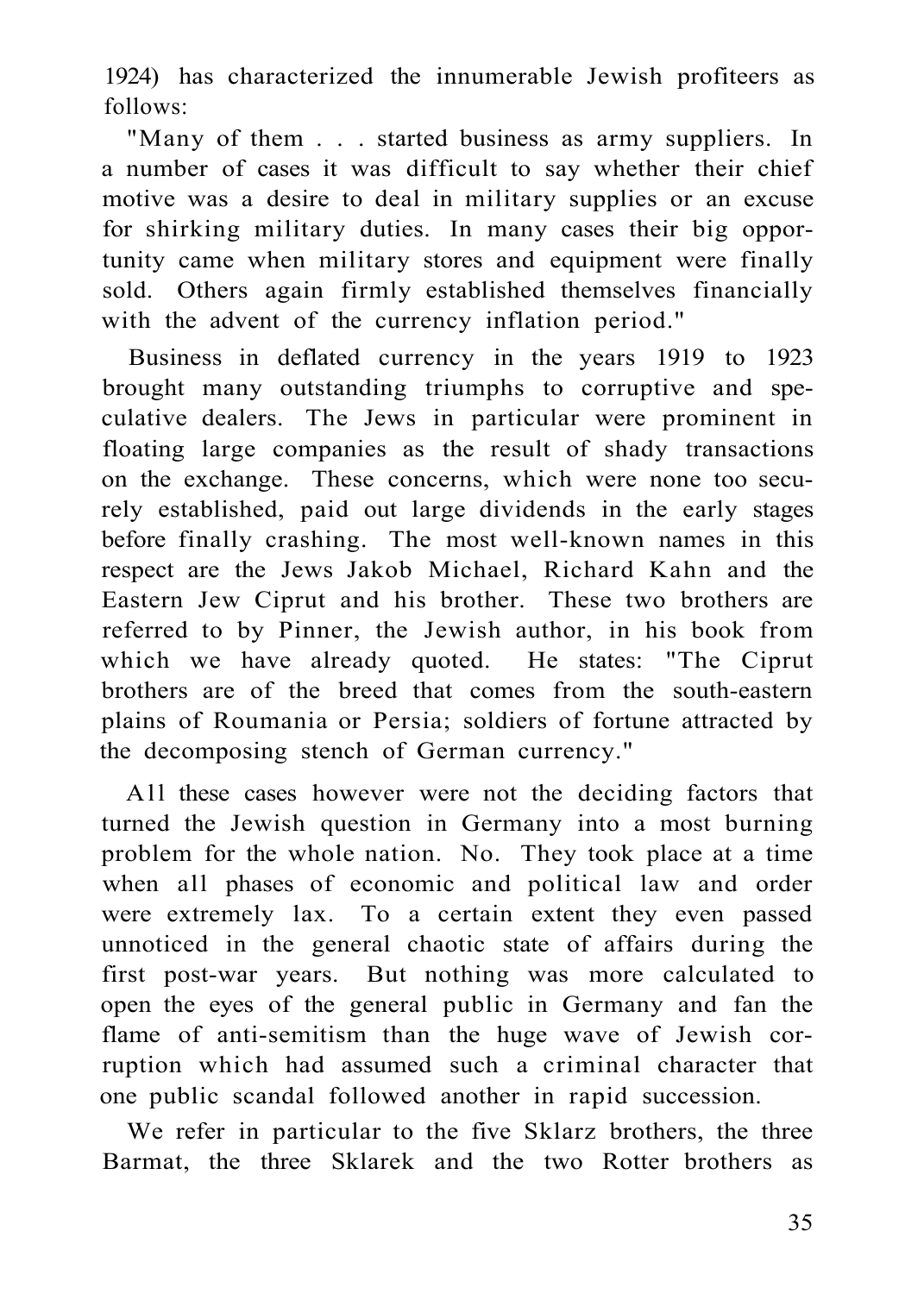well as the scandals associated with Michael Holzmann and Ludwig Katzenellenbogen. All these Jewish past-masters in corruption were, with the exception of Katzenellenbogen, Easterners i. e. Galician or Polish Jews who had migrated to Germany either during or after the Great War.

The first of the big corruption cases was the one in connexion with the five Sklarz brothers. With the help of influential connexions in the social-democrat party they succeeded, shortly after the war, in obtaining a monopoly for supplies to those troops that had been commissioned with the task of restoring domestic law and order. These contracts led to enormous profits within a short space of time. These brothers increased their wealth considerably by further shady manipulations and by discreet bribes to leading government officials. All this helped these unscrupulous Jewish blackguards materially when they subsequently came up for trial. Very little light could be thrown on their shady conduct and after a well-nigh endless trial, only one of the five brothers was convicted in 1926.

These five brothers were ably assisted by a Russian Jew, Parvus-Helphand, one of the most unscrupulous blackguards and swindlers produced by the war. He utilized the millions he made out of war supplies in order to establish good relations with the social-democrats in power at that time. As a principal wire-puller he remained in the background of many corruption scandals. No one dared to institute proceedings against a man who had successfully bribed so many leading government officials.

The three Barmat brothers were artists in corruption on a more imposing scale. Their home was at Kiev and during the war they were engaged in business in Holland as food merchants. With the help of Heilmann, the Jewish politician, the five Sklarz brothers and Parvus - Helphand these three Barmat brothers ultimately received permission to settle in Germany. By means of ruthless exploitation of human weaknesses, small and large favours which culminated in direct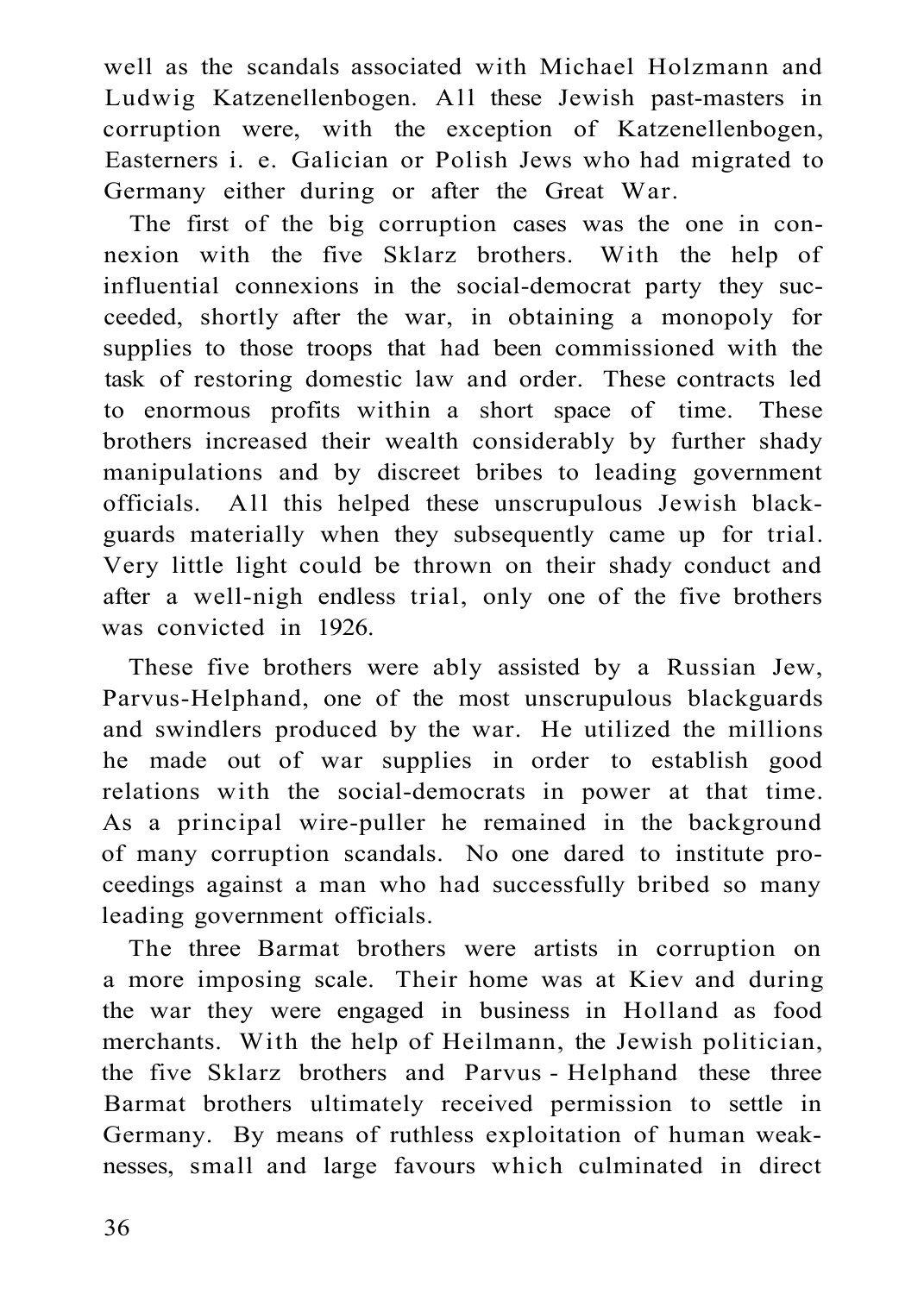bribes, these brothers were able finally to win the confidence of influential friends and members of the government. In this way they soon became the owners of ten banks and a great number of industrial concerns. With the help of fraudulent balance sheets they procured a loan of 38 million Marks, partly granted by the Prussian State bank and partly by the Reich Ministry of Posts and Telegraphs. When finally this inflated Barmat concern crashed, its debts were estimated at 70 million gold Marks, and half of this sum had to be covered by the savings of small investors.

The subsequent court proceedings against these Barmat brothers ended in very small terms of imprisonment. Herr Bauer, the social-democrat Reich Chancellor at that time, who had become involved in the proceedings was forced to resign.

After the crash, Julius Barmat went abroad again. In his new surroundings he applied with great success the methods which he had adopted in Germany. By bribing influential politicians he was able to obtain loans and finally defrauded the Belgian National Bank of 34 million gold francs. He evaded the law by committing suicide in 1937.

The three Jews, Iwan Baruch, Alexander Kutisker and Michael Holzmann were less successful in their efforts than their predecessors. Nevertheless they are worthy of mention. They turned their attention to the Prussian State Bank which Barmat had previously defrauded. They also succeeded in defrauding this institution to the extent of 14 million gold Marks.

By far the largest scandal however was brought about by the Sklarek brothers of whom there were three. The case is certainly unparalleled in the history of crime, politics, business and bribery. The principle sufferers were the city authorities in Berlin.

By a clever and crafty system of favours, presents and bribes of every description these three Jews had literally purchased goodwill in various civic quarters in Berlin — where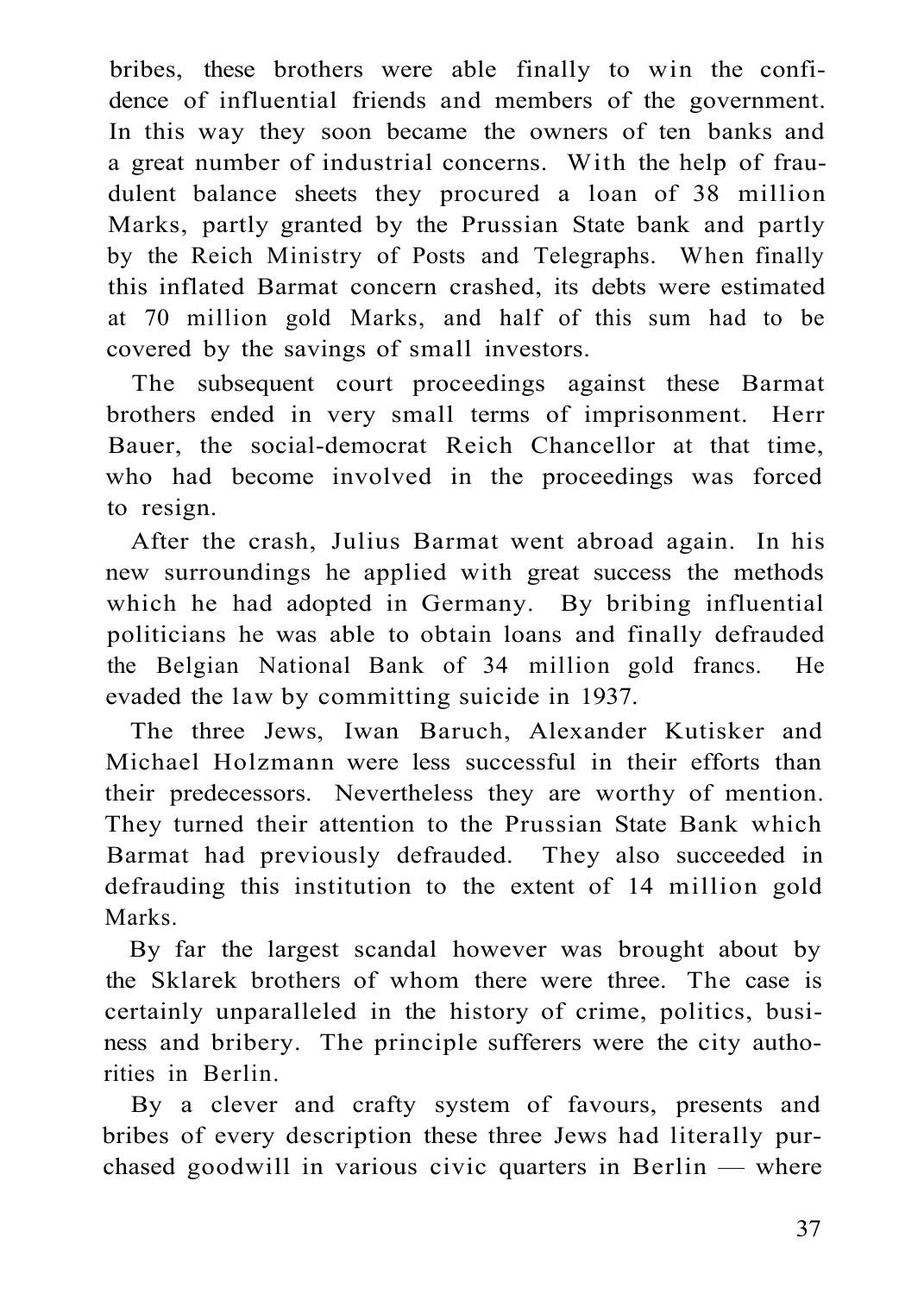social-democrats and communists were chiefly in power. In this way they secured an absolute monopoly for the supply of clothing either to the police force, traffic department, social aid depots or public works department. All municipal officials were systematically bribed who might in any way prove useful to the Sklareks in obtaining and keeping their monopoly. Even the Oberbürgermeister, Berlin's Lord Mayor, was bribed. In this way, therefore, it was possible to obtain payment from the *Stadtbank* — the Berlin Municipal Bank — for all faked invoices in respect of goods never supplied. The sums paid on this account ran into enormous figures. When the firm of Sklarek finally suspended payments, the municipal bank had been defrauded of 12,5 million Marks. An enquiry to ascertain the whereabouts of a further 10 million Marks brought no results.

The legal proceedings against these three Jews commenced in 1932 and lasted nine months. In accordance with public feeling the sentences were more severe than in previous cases. Two of the brothers (one had died in the meantime) were sentenced to long terms of imprisonment with hard labour.

Mention must still be made of the Jewish Director-General Katzenellenbogen. He was head of the Schultheiss-Patzenhofer concern, one of the largest industrial undertakings in Germany with a share capital of 75 million Marks and a preferential capital of 15 million Marks. By means of disreputable speculation with a view to personal enrichment at the expense of the company, Katzenellenbogen brought this vast concern to the verge of bankruptcy. The shareholders were defrauded to the extent of thirty million Marks. Part of his dishonest profits Katzenellenbogen used for the purpose of financing Erwin Piscator, the bolshevik theatrical director. Katzenellenbogen was finally convicted for fraud and for issuing false balance sheets and sentenced to imprisonment.

The final case in this long series of corruption scandals was the one dealing with the Rotter brothers. These two Jewish speculators had formed a combine embracing seven of the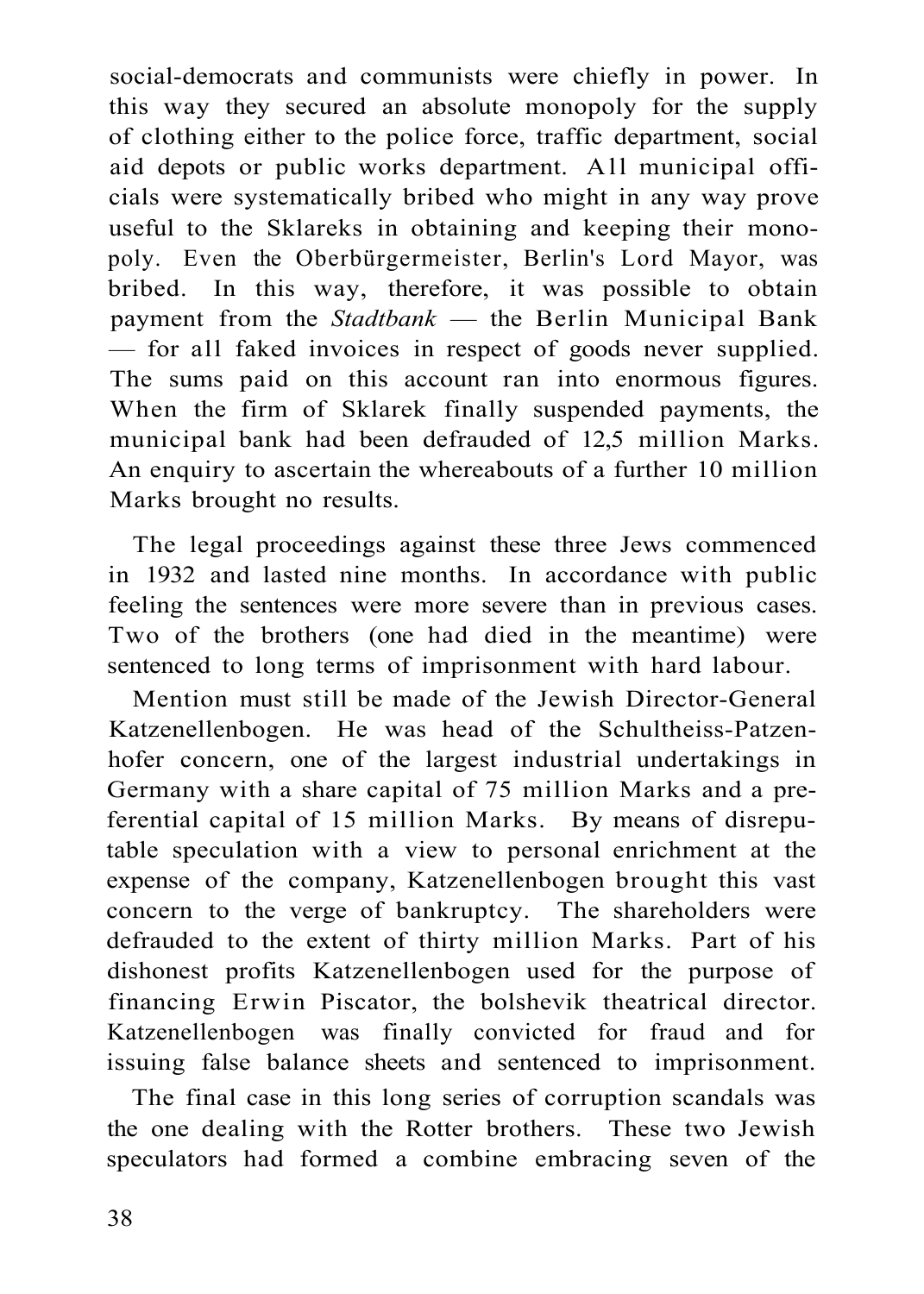largest Berlin theatres. The work of exploiting these theatres was considerably facilitated by the flotation of several companies whose affairs were placed in the hands of an ignorant though willing person acting as a mere figure head. In one single year, 1932, these two adventurers were able to squeeze no less than 300,000 Marks clear profit out of these undertakings after all expenses had been met. Their monthly salaries, which they themselves had fixed at 2,000 Marks each were not included in this figure. A further 400,000 Marks accrued to them as the result of a fraudulent contract respecting two cultural undertakings. While Christian actors in these theatres were badly underpaid, the Jewish "stars" on the other hand received fantastic salaries, as much as 1,000 to 2,500 Marks per evening being no rare occurrence. The Rotter brothers lived a life of splendid luxury and the day came in 1932 when their concern also finally crashed with debts amounting to 3.5 million Marks. The two brothers declined all responsibility for the crash and decamped to Liechtenstein for which country they had taken care to obtain papers of naturalization.

We have already stated that Austria also had its Jewish corruption scandals on a large scale. Apart from Castiglioni and Bosel mention must be made of Berliner, the large-scale Jewish swindler. As Director-General of the large *Phönix*  Life Insurance Company, he utilized the funds of this company for political purposes. Berliner maintained excellent relations with all political parties in Austria and paid out a total of three million schillings in bribes in respect of elections and the occupation of certain important positions. He influenced the press in his time by payments amounting to 170 million schillings. The trade unions and the military *Heimwehr* organization were also supported by him from funds fraudulently appropriated from his company. In this way, the debts of the *Phönix* Company finally totalled the mammoth sum of 670 million schillings. 330,000 policy holders of the company, chiefly of the non-wealthy middle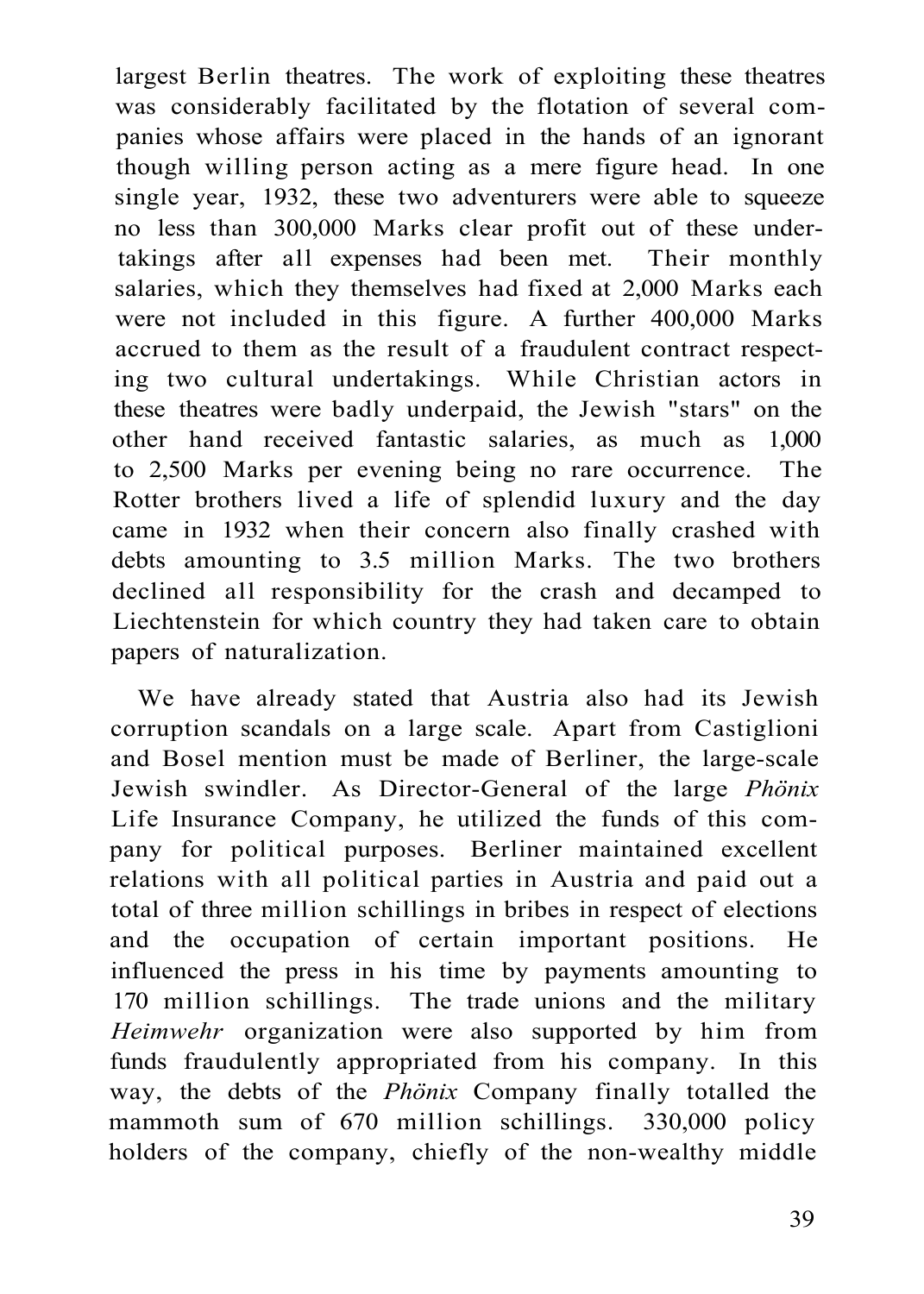class type, were the principal sufferers and had to foot the bill by means of increased premiums and reduced benefits.

This list of Jewish corruption by no means lays claim to being complete. Attention has only been drawn to those cases which in Germany and elsewhere have focused particular public attention by reason of their magnitude. But the instances quoted suffice to deny the oft-repeated Jewish charge that Jews were in no way more involved in corruption than Christians. Here it can be said that during the period which has been referred to, only two great corruption scandals by Christians have taken place. These are the Raiffeisen Bank and the Lahusen cases. Jewish participation in corruption is therefore not only greater on a percentage basis — that is when compared with the Jewish population ratio but also totally dominant in every respect.

A decisive factor in judging Jewish corruption is that legal punishment of this crime was either invariably a long-winded affair or no charge was subsequently preferred against the criminals. When a conviction did take place punishment was invariably mild. The reason for this was to be found in the very friendly and mutually profitable relations existing between these Jews and various influential personages in the government and other public bodies. And here again, Jews were always to be found in highly-placed and important key positions.

This inter-connexion of interests has already been referred to above. Reference has already been made to Heilmann, the Jewish social-democrat Reichstag member who paved the way for the Barmats. The Jewish Secretary of State Abegg has also been mentioned as acting in a similar capacity. As further examples of Jewish corruption in the Prussian Civil Service, mention must be made of Dr. Weismann, Secretary of State and State Commissar for Public Law and Order in Prussia. Further, Dr. Weiss, Deputy Chief of Police in Berlin. Both were officially responsible for law and order; Dr. Weis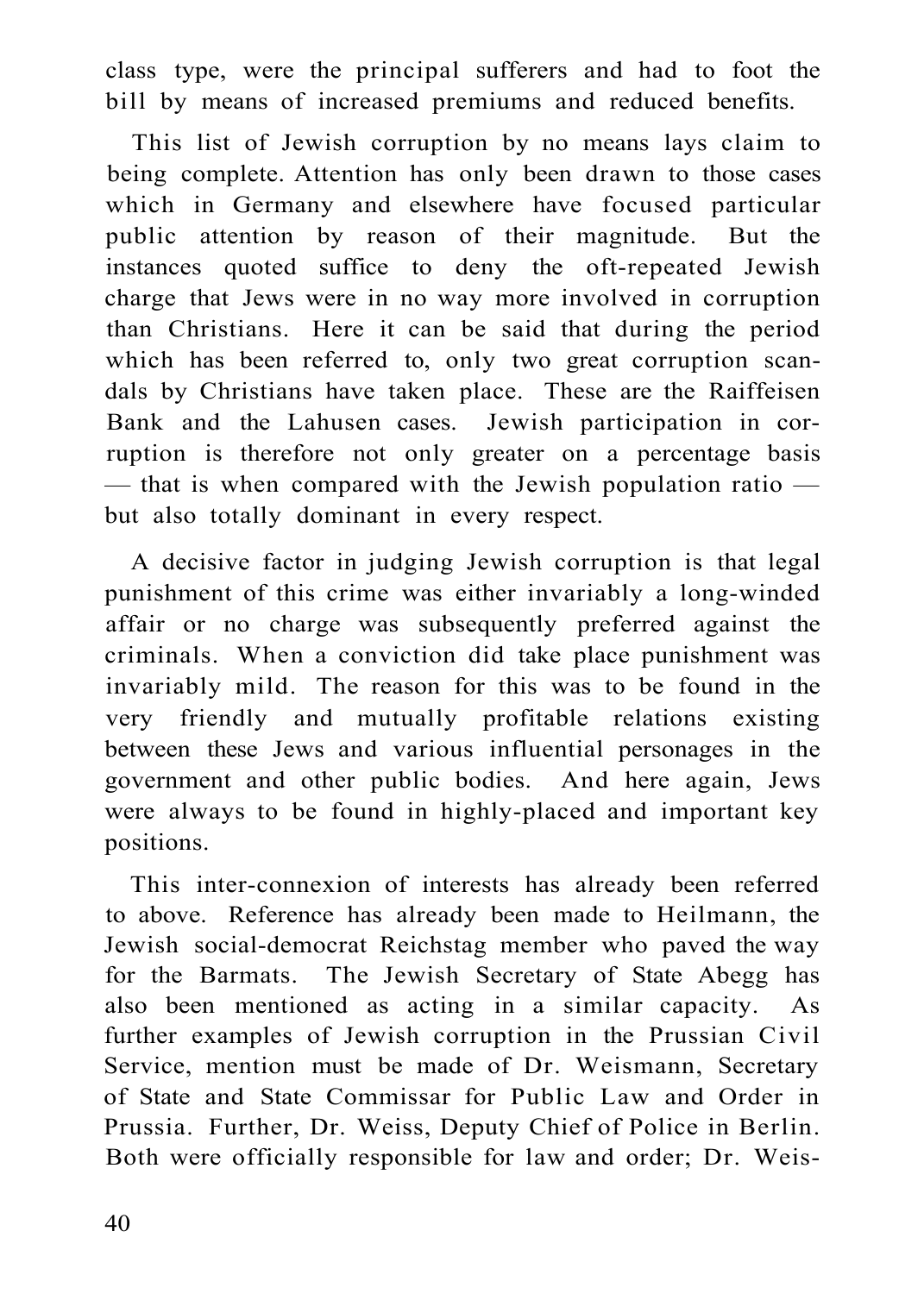mann himself was classified as the senior official in Prussia, the largest of the federal states.

Dr. Weismann played a particularly shady part in the proceedings against the Sklarz brothers. It is characteristic of him that he attempted to bribe Herr Gutjahr, the leading state prosecutor, with a sum of three million Marks with a view to having the charge modified. Gutjahr refused to be bribed and subsequently Weismann was responsible for this trusted official being officially reprimanded.

Weismann and Dr. Weiss were both heavy gamblers in private life. The Jewish periodical *Die Weltbühne* even criticized Weismann in 1920 as "one of the most notorious gamblers in Berlin." Dr. Weiss — the deputy chief of police was frequently surprised in 1932 in various illicit gaming dens. Before the national socialists came into power the Court of Appeal in Berlin even confirmed that he had committed an offence against the law and that he "did not possess the moral qualities necessary for such a responsible position."

## **4. The Jews in German Political Life**

In Imperial Germany the Jews did not play any important roles in the political life of the country, that is to say, not insofar as they were in possession of important key positions. But this state of affairs changed radically with the outbreak of the 1918 revolution and the introduction of a new constitution. There is no need here to examine the question of whether this new state structure was in line with the governing political ideas of Jewry. The facts, however, are that with the commencement of November 1918, a veritable rush was made by the Jews to capture the leading key positions in the Reich and in the federal states.

Among the six so-called "Representatives of the People" who formed the first Reich Government after the collapse,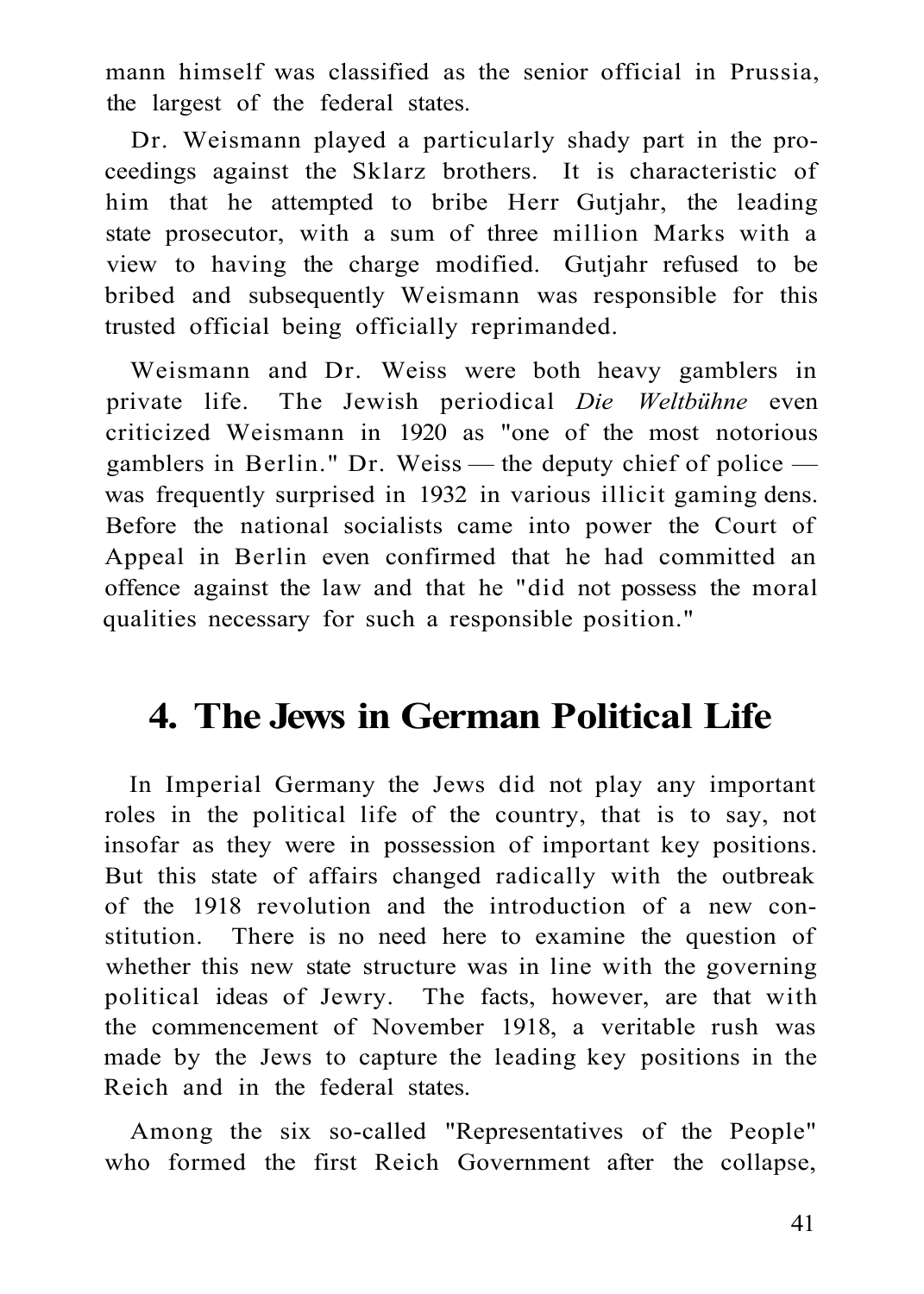there were two Jews, Hugo Haase and Otto Landsberg. Kurt Eisner, a Jew, headed the list as Minister-President in Bavaria; in Prussia the Jew Paul Hirsch assumed a similar function. The first Reich government established in 1919 on a parliamentary basis contained five Jews. Many of the most important departments in the Reich ministries were controlled by Jews.

To thoroughly appreciate the significance of this fact, one must bear in mind, that Jewish usurpation of political leadership commenced with the beginning of an epoch of political weakness which, in foreign affairs led to complete surrender and shameful servility; in the domestic sphere to complete disunion and disruption. Even the loss of the Great War which naturally had to lead to a profound change in Germany's position abroad and in her domestic affairs as well — is certainly no sufficient excuse or explanation. Opinion abroad, when dealing with that particular period, will agree that a more dignified attitude would have been helpful in improving the German position. On the other hand, the servile and defeatist policy of the German Jewish politicians commanded nothing but contempt and only served to accentuate German's national shame and misery.

Those particular Jewish politicians were also in no way satisfied that a change from constitutional monarchy to a parliamentary-republican regime had taken place in German affairs. This is testified to by the Jewish author, Rudolf Schay, in his book *Juden in der deutschen Politik* (Jews in German Politics) published in 1929. He states:

"Among the elements who carry on the revolution, and will not accept a free and bourgeois and a democraticrepublican order — but who insist on the complete fulfillment of all social demands, — Jews have played a dominant role; viz: Rosa Luxemburg, Eisner and Landauer . . ."

This complete fulfillment of all socialist demands was nothing else than a realization of the communist manifest inspired and dictated by the Jew Karl Marx. But that was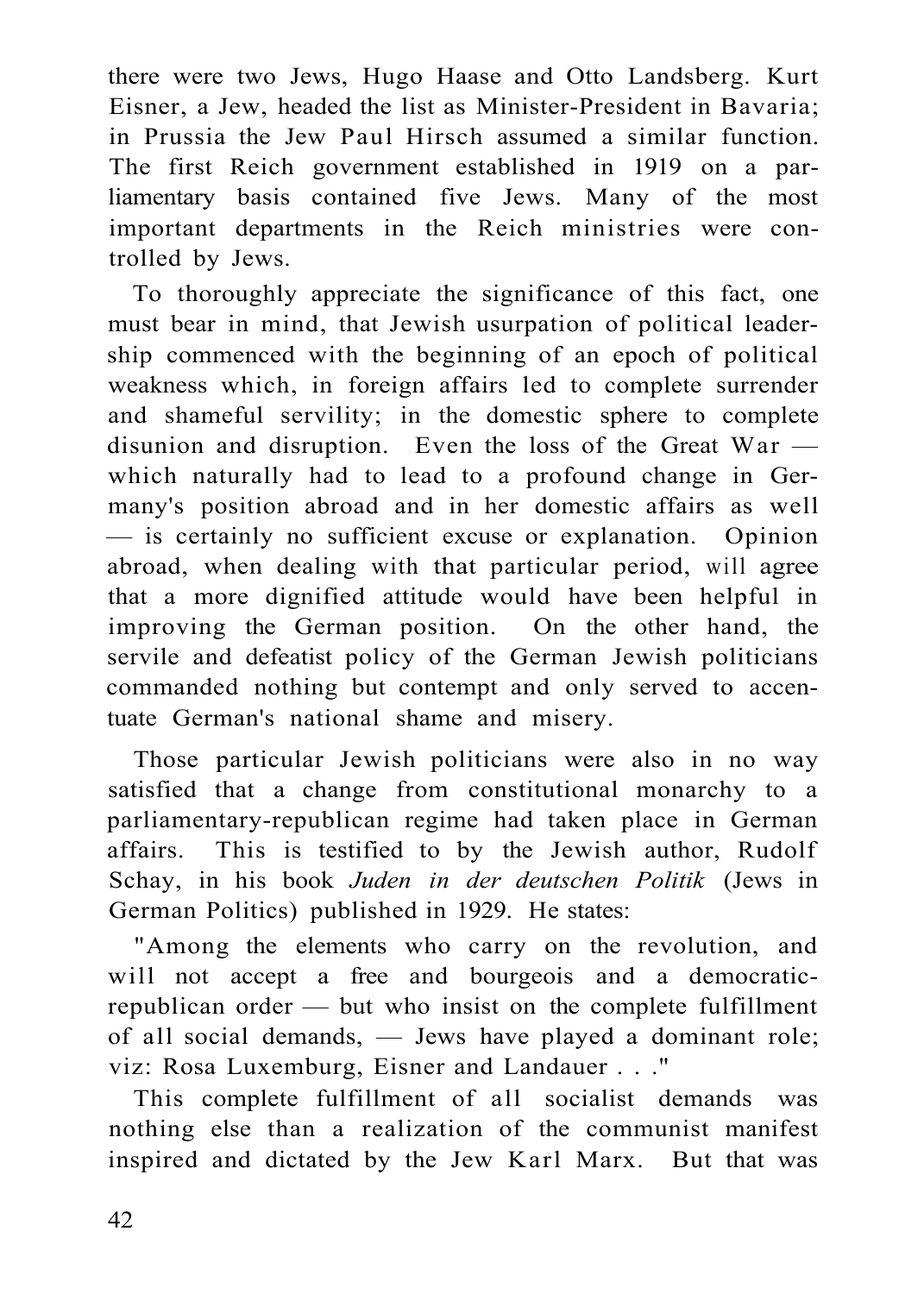only possible by completely surrendering all national ideas and interests of the German nation.

It is therefore not surprising that Jewish politicians were playing a leading role, even during the Great War, in all those movements which aimed at undermining the political and military strength of Germany. Which of the Allied countries would not have taken immediate steps to punish the author of a treacherous article such as that which appeared on October 20, 1918, in the social-democratic paper *Vorwärts,*  written by its editor, the Jew Friedrich Stampfer. He stated:

"Germany must — that is our inflexible will as socialists strike her war flag for ever, without bearing it home in victory for the last time."

That is the same brand of defeatism which already at the beginning of the Great War had permeated the many pacifist organisations, all of which were under Jewish control.

Prominent among these organisation was the *Neues Vaterland* (The New Fatherland) subsequently known as "The German League for Human Rights." Its policy was principally dictated by the Jews Witting, Grelling, Bernstein, Magnus, Hirschfeld, Heymann, Gumbel, Wulfsohn etc. The pacifist Youth Organisation was also led by Jews: Max Hodann, Jakob Feldner, the Jewish communist Scholen and the half-caste Jewish sons of Karl Liebknecht.

It is not our intention to criticize pacifism as such. Unquestionably pacifism is a political conviction of great moral significance and is certainly worthy of every effort to support it. But pacifism is only tolerable for the political direction of a country — particularly when all national forces of that country are concentrated to the full  $-$  as long as it remains within boundaries prescribed by the political interests of the country.

But it is those particular pacifists mentioned above who primarily must be held responsible for the collapse of Germany's spirit of resistance, for the estrangement that took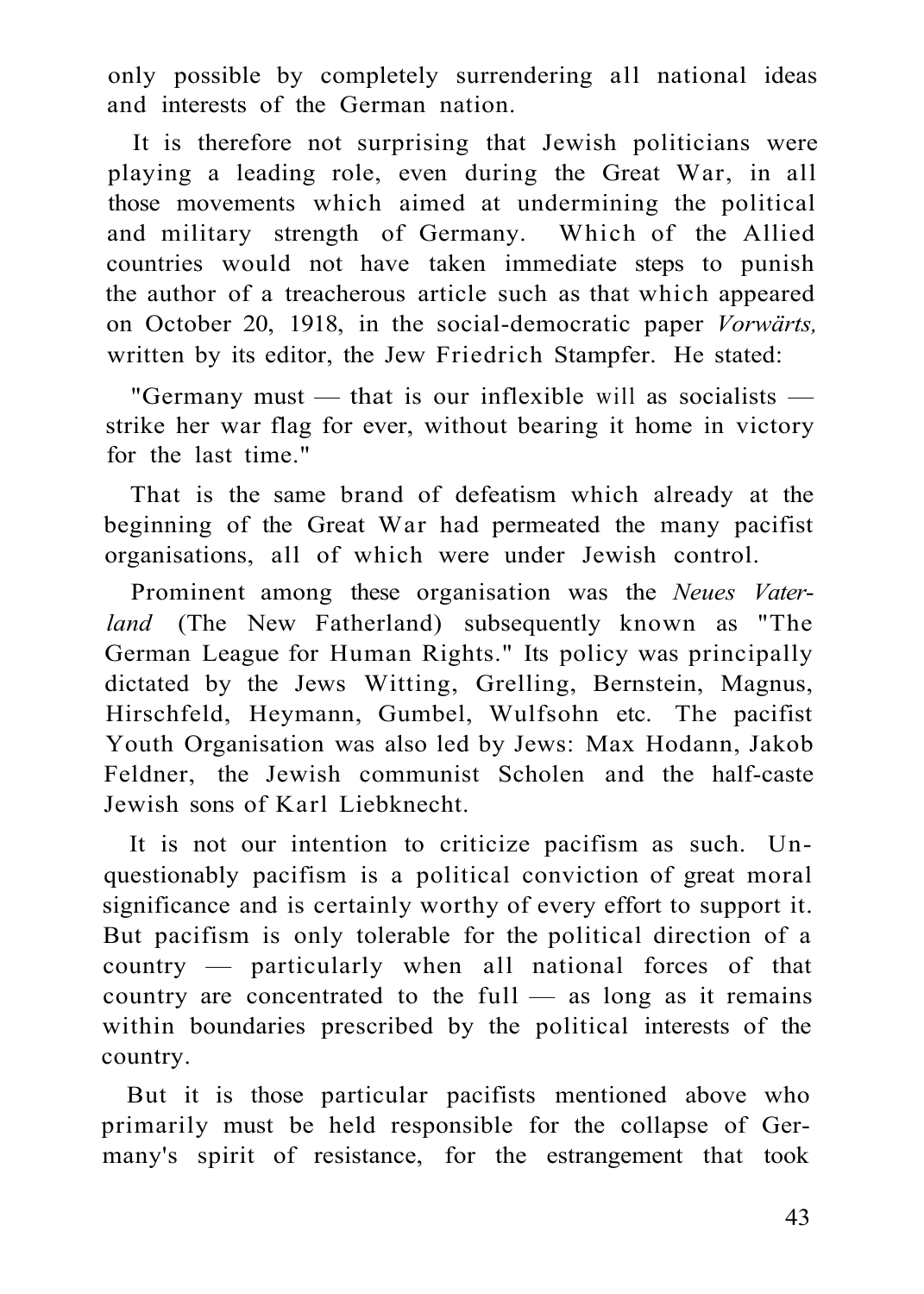place between the people and its political leaders and for the cleavage between the army at the front and the people at home. No one was more successful than the leading pacifist Jews in giving Germany's enemies suitable material for propaganda.

Prominent in this work is the Jew already referred to, Dr. Richard Grelling — a name undoubtedly still well-remembered in the former Allied countries. Before the War he emigrated to Switzerland and there published his two books *J'accuse* and *Das Verbrechen* (The Crime) in which he attempted to prove Germany's alleged guilt for the outbreak of hostilities. This book was very widely circulated in the Allied and neutral countries as an "authoritative and convincing" personal document of Germany's war guilt and all the attendant horrors. In 1917, Karl Federn, Grelling's co-religionist and also an author, replied by denouncing Grelling's conduct as "dishonourable" and stating further that Grelling had built up his case "by lies and the use of false and forged documents." Grelling never replied to these severe charges which were constantly repeated in later years. On the contrary, he was coward enough to attempt to deny authorship of these two books.

Mention must also be made of the Jewish journalist Hermann Fernau who conducted propaganda against Germany from Switzerland in 1917/1918. His newspaper articles furnished the Allies with excellent material for disruptive propaganda in German front line trenches.

*Geheimrat* Willing, a highly placed German official, brother of the Jewish author Maximilian Harden, was responsible for the unlawful and widespread publication in pamphlet form of a private memorandum ("My London Mission"), the property of Count Lichnowsky, the former German Ambassador in London. This memorandum contained observations of a purely personal character but their unlawful publication was just as disastrous to Germany's political position as the works of Grelling.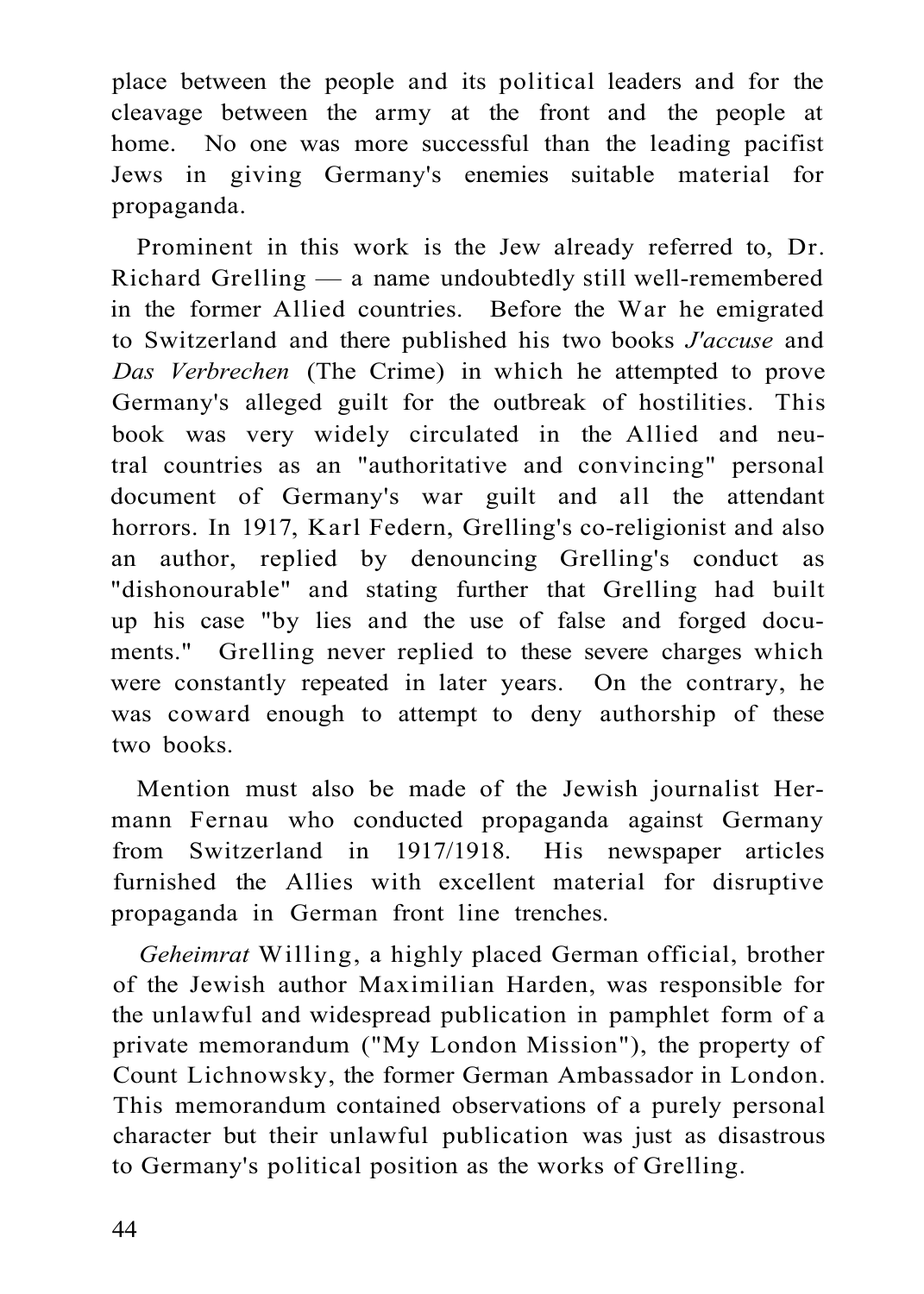Jews also took a prominent part in the work of planning the 1918 revolution in Germany which finally, led to the collapse of the entire western front.

It was Dr. Oscar Cohn, the social-democratic deputy who early in November 1918 accepted the sum of four million gold roubles from M. Joffe, the Soviet-Russian ambassador to Berlin in those days, and also a Jew. This money was intended to finance the German revolution. Hugo Haase, a Jewish Reichstag deputy, was the master-mind behind the Sailors' revolt at Kiel, which was the signal for general revolution throughout Germany. At the national meeting of protest held on May 12, 1919, when it was unanimously decided to vote against signing the peace terms, it was the Jew Haase, as leader of the Independent Social Democrats, who alone insisted on accepting the terms. It must also be added that in the Prussian Diet of that period it was a Jew, Kurt Rosenfeld, who on May 7, 1919, on the occasion of a similar protest meeting demanded that these terms should be accepted.

Closely allied to these destructive elements and traitors to national interests, a few further outstanding names can be mentioned: The Jews Georg Bernhard, editor of the *Vossische Zeitung,* Friedrich Stampfer and Erich Kuttner, both on the staff of the social-democratic *Vorwärts,* Rudolf Hilferding, attached to the radical *Freiheit* press. Their united efforts were chiefly responsible for Germany being forced to bow down and submit to the yoke of the peace terms. Although political development proved later that these terms could never be fulfilled, yet to the military collapse there was added a total political and economic crash.

It is not possible to conclude this chapter of Jewish defeatism without mentioning the following: It is true that there were also numbers of non-Jewish Germans who both during and after the war committed treason on strictly Jewish lines. But the Jewish percentage in this dastardly political work is not only relative but actually incomparably

45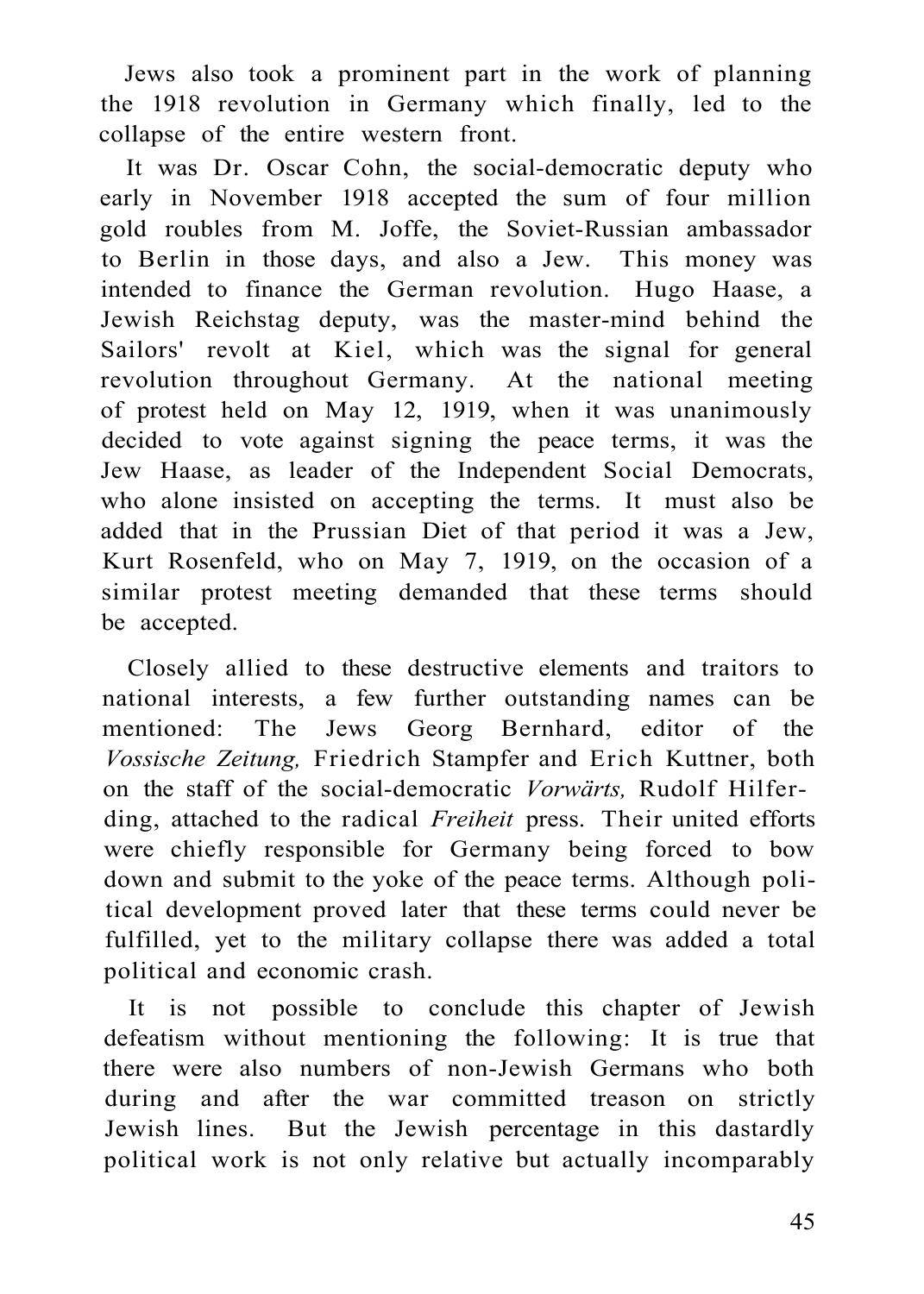higher. In fact, the percentage is so abnormally great, that the list of non-Jewish perpetrators is almost insignificant.

Seeking for an explanation of this curious fact one finds that Jewry is outwardly as well as inwardly completely rootless; on the basis of its racial habits and its historical past it recognizes no ties which can in any way be connected with love for a homeland.

At the same time, however, this political attitude of the Jews clearly shows up the glaring ingratitude which they have demonstrated in Germany. There is no country where the requirements of Jewish emancipation have been more justly fulfilled than in Germany; and there is not another country in which Jews were so accommodatingly allowed to fill positions in the public services. But in no other country in the world have Jews in times of severe national distress played such an inglorious, destructive and treacherous role as in Germany.

Two particular and instructive instances of post-war date will illustrate the Jewish lack of national feeling and also demonstrate the objectionable way in which profound national susceptibilities were wounded by Jews.

The first case is the scandal in connexion with Professor Theodor Lessing. During the election campaign for a Reich President in 1925, this Jew, who had been entrusted with the work of educating German youth, published an article in a foreign and anti-German paper — the Prague *Tageblatt*  opposing Field Marshal von Hindenburg as a candidate for the Presidency. This article abounded in slanderous and illnatured attacks on the Field Marshal who was stigmatized as "inhuman", a "simpleton" and a "ferocious wolf". Lessing added that the Field Marshal would prove to be a "Nero" in office.

To fully grasp this dastardly attack, one must recall to mind that the Field Marshal, after a strenuous career, had again placed himself at the service of the country at the age of seventy-seven. This was at a time when a disrupted Ger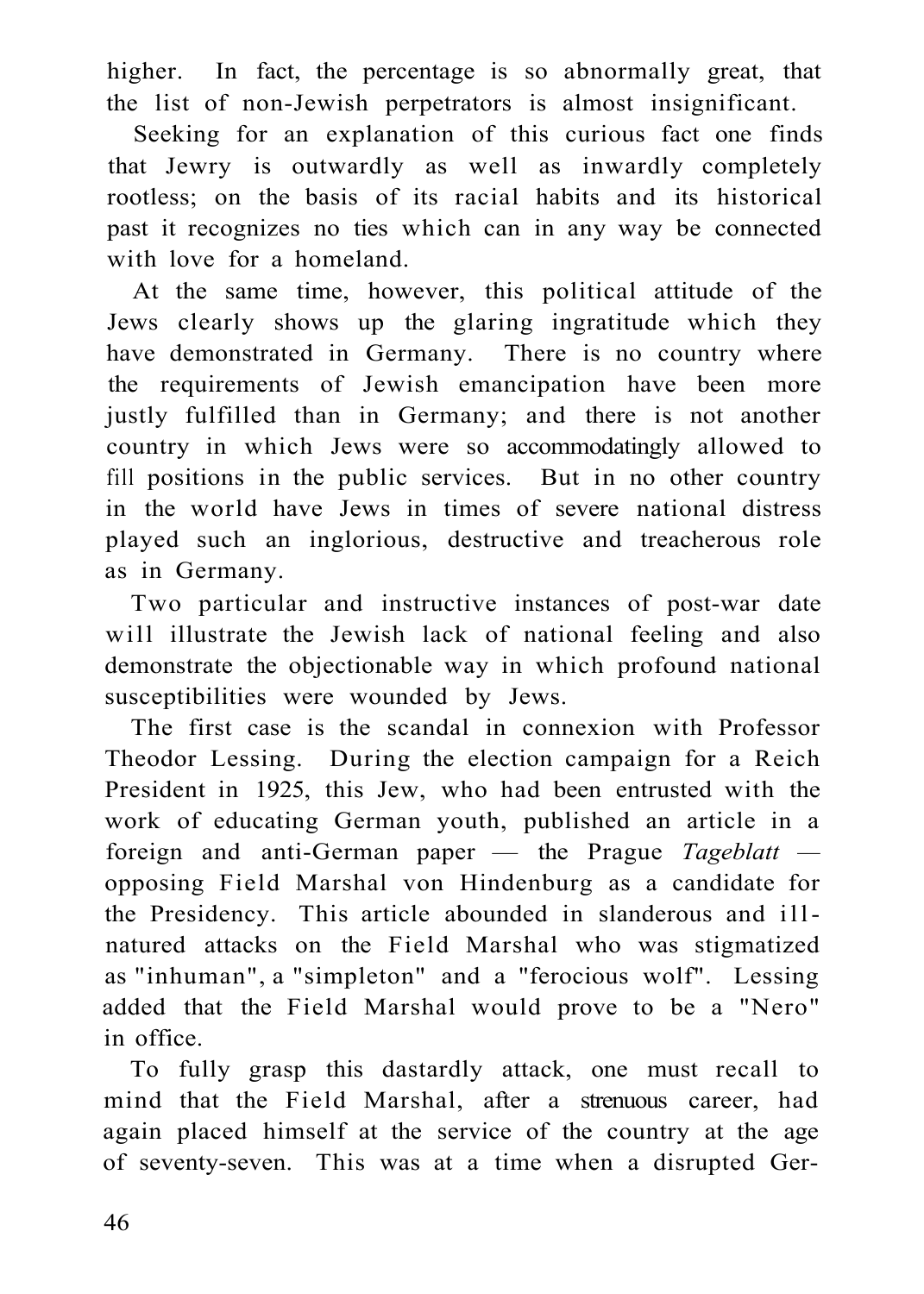many sorely needed a man who would collect all the forces for the work of national reconstruction. One must further remember that Hindenburg as Commander-in-Chief of the German Army during the War, had become a loved and venerable figure, the very embodiment of all the glorious achievements of the army at the front. This slanderous attack had the same effect on Germany as a similar attack on Kitchener or Nelson would have in England, or Marshal Foch in France or George Washington in America.

A veritable storm of indignation arose in academic circles throughout the country. Prof. Lessing, however, was not reprimanded and was even permitted to continue his slanderous attacks. But the result was a natural further strengthening of the anti-semitic tendencies of the whole nation.

The character of this Jew Lessing is further emphasized in his "War Memoirs" published in 1929 in the same Prague newspaper. He states clearly but equally cynically as well as incomprehensibly stupid:

"I was fortunate in becoming a shirker. Throughout four years of war I was called up to the colours regularly once a month. Disqualification became more and more difficult. I kept on inventing excuses in order to keep away from the front." That was the man who dared to slander Hindenburg, the soldier, and make him appear ludicrous.

The "Gumbel Case," broadly speaking, is similar to the Lessing scandal. Emil Gumbel, a Jew, was also a university teacher; he belonged to those pacifists, traitors and defeatists previously referred to. He also was closely connected with the Third International and with Moscow. In a series of pamphlets he made seditious statements which brought him into conflict with the law despite the fact that the sympathetic attitude of the government in those days was all in his favour. Gumbel also participated in the publication of a document entitled "Germany's Secret Armaments" in which he endeavoured to expose Germany's alleged breaches of the disarmament terms of the Versailles Treaty. This document was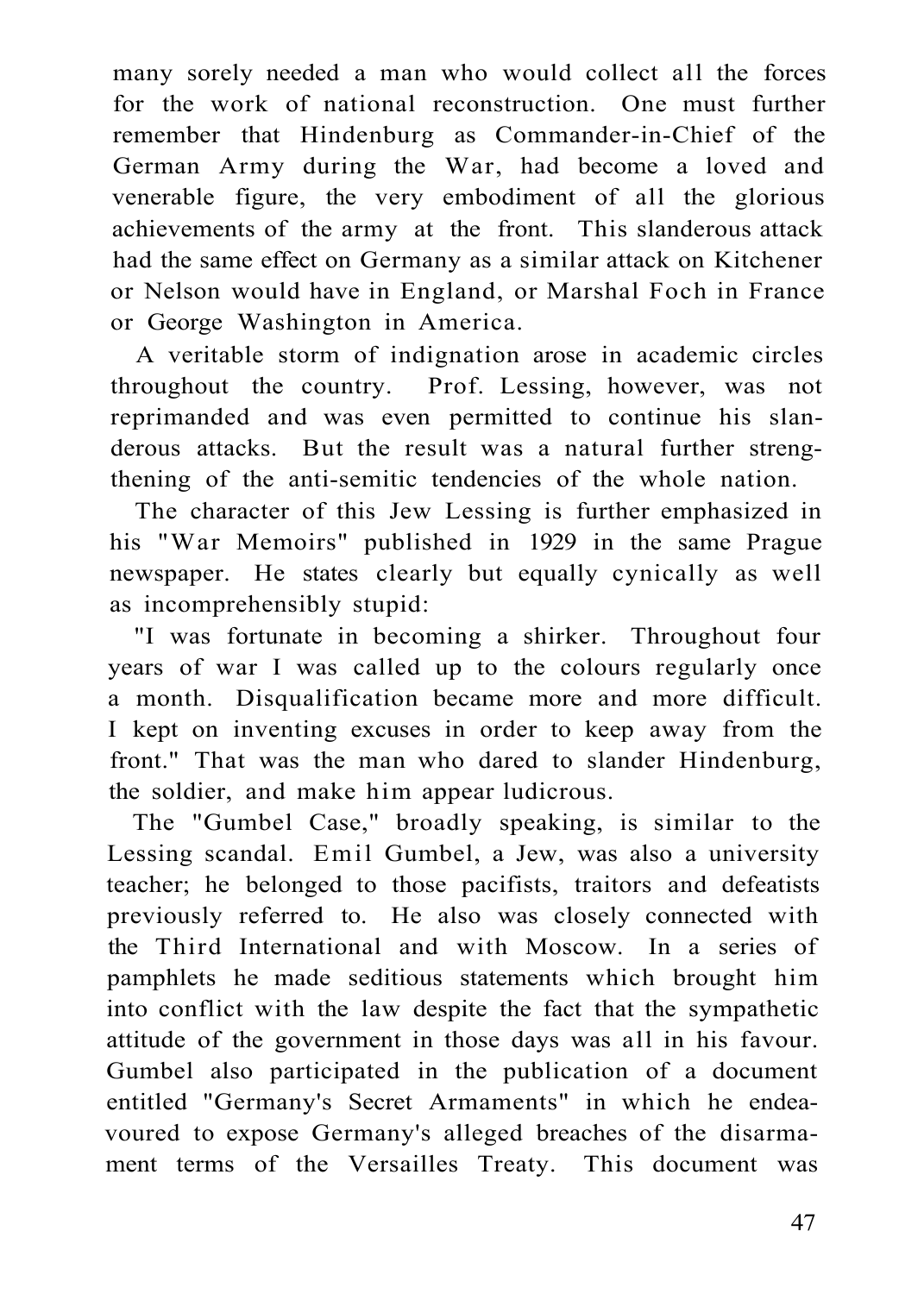handed to the French, English and Polish governments by the Jewish controlled pacifist "League for Human Rights." It is quite obvious that this document brought about a difficult foreign political situation for Germany. In speeches which Gumbel made in 1924 at various French universities, he even went so far as to admit the truth of the oft-repeated false statement about Germany's war guilt.

Hence there is no cause for surprise that this man (who had never seen the front) was incapable of a spark of human feeling for the heroic deeds of German soldiers in the war. It was he who dared to declare at a public meeting in 1924 that the dead German soldiers had "died on the field of dishonour."

Despite these infamous statements and insults to the German people, which caused widespread indignation, Gumbel was able to maintain his position as teacher at the university until 1933. Influential Jewish friends such as Georg Bernhard and Albert Einstein were his protectors. He was even able to continue his insults and at a later meeting at Heidelberg he declared: "The War Memorial to German soldiers is to me nothing but one big turnip."

Would it be possible — one must ask the question in view of this blackguardism — for an English university teacher to insult the Tomb of the Unknown Soldier in a similar manner? Would not a storm of national indignation sweep away Jewish blackguards of the Gumbel and Lessing type? National Socialism in Germany certainly accomplished that when it cleared out its Gumbels and Lessings, its Grellings and Bernhards and the whole clique of defeatists and traitors. By means of legislation, such disruptive work was made impossible for all time.

In Gumbel's case one could already discern the connexion that existed between people of his character and Marxism. Opinions may vary in regard to Marxism and its parliamentary champions, but when one closely studies this subject one cannot deny the fact that Marxism and Jewry are closely allied.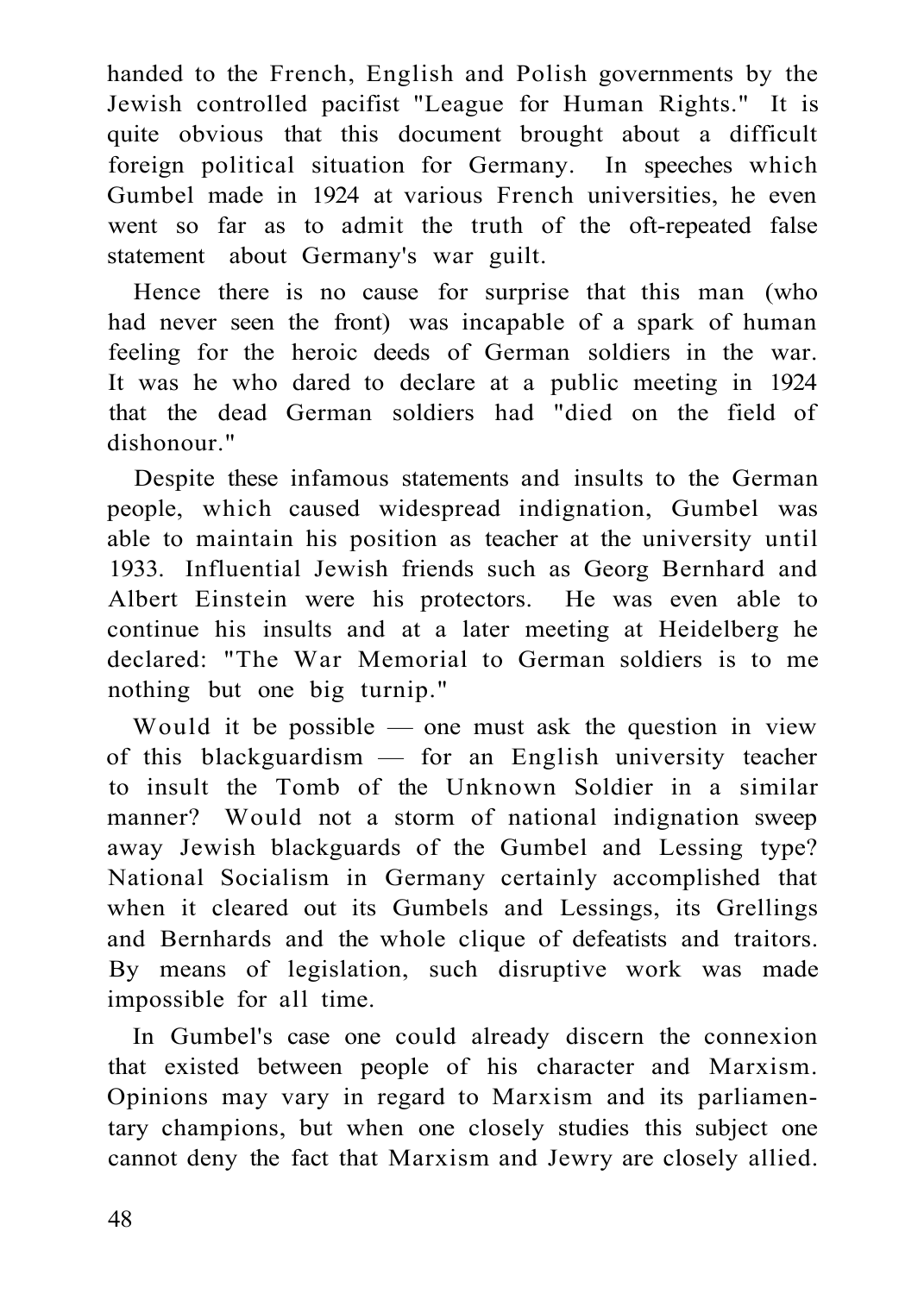It is a well-known fact that the Father of Marxism, Karl Marx, was a member of a rabbi family. Subsequent logical developments prove that this was no mere accident. Another Jew, Ferdinand Lassalle, stood next to Marx on the threshhold of this new socialist workers movement. Lassalle was the son of a Jewish silk merchant in Breslau. Both looked up to the Jew Moses Hess as their spiritual father, quoted as the "Father of Modern Socialism" and the "Communist Rabbi" by the "Jewish Lexicon" — the standard work of reference for all German Jews. All Jewish thought since those days has always felt itself drawn towards this marxist socialism, and the array of Jewish leaders in the marxist workers movement has been maintained up till now.

Opinions may differ in other countries, but Germany's attitude towards this problem is guided by the profound relationship existing between Marxism and Jewry. The two are inseparable wherever they occur. The war and post-war periods in Germany have definitely proved the disastrous effects of Jewish marxism as a political factor.

At the turn of the century, two Jews in succession were chairmen of the social-democratic party in Germany, Paul Singer and Hugo Haase. After that Jews gained more and more dominating influence in all sections of the marxist movement, its parliamentary, journalistic and literary work. The consolidation of the Marxist theory and science became well-nigh a Jewish monopoly. Outstanding Jewish theorists in this work were Eduard Bernstein, Rudolf Hilferding, Adolf Braun, Jacob Stern and Simon Katzenstein. The central intellectual organ of international marxism was the publication called the *Neue Zeit* (The New Age), published in Berlin, which started its career in 1883 with one dozen Jewish contributors. In 1905 this figure had increased to forty and in 1914, no less than one hundred Jews from all parts of the world were contributing articles to this publication. The position was similar in other intellectual and literary publications of German marxism.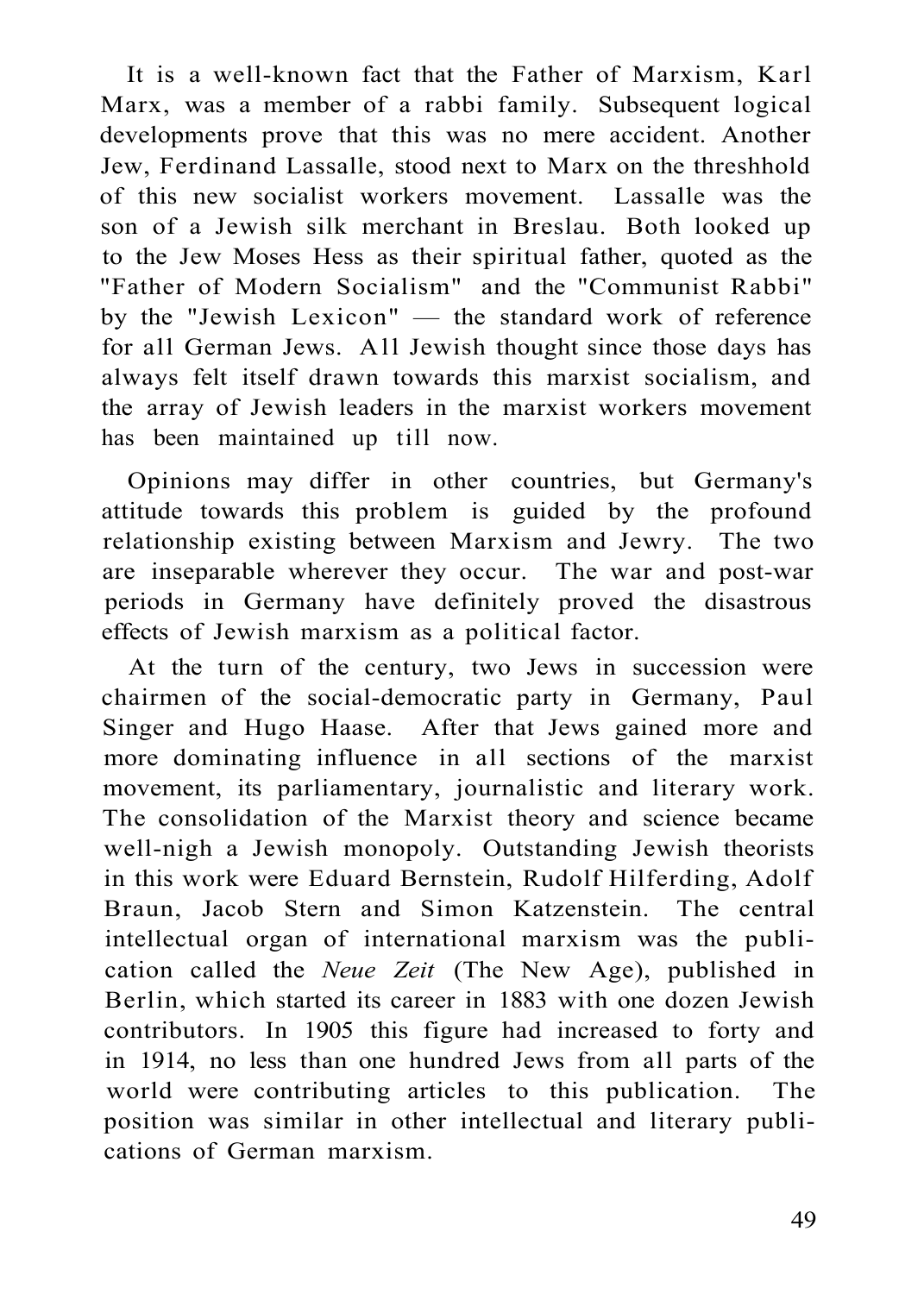The Marxist daily press was almost completely in the hands of the Jews. The *Vorw-rts* — the principal organ of the German Social-Democratic Party, was founded by Singer, a Jew. In 1929, according to a statement by its editor-in-chief, Friedrich Stampfer, the whole of his editorial staff, with one exception, was composed of Jews. When later on the communist paper the *Rote Fahne* (Red Flag) was published the percentage of Jews on its staff was equally high. Its editors were the Jewess Rosa Luxemburg and Karl Liebknecht who, although a Christian, had been twice married to Jewesses. Another publication preeminently controlled by Jews was the *Freiheit* (Liberty) — with an extreme marxist policy controlled by Rudolf Hilferding and Paul Hertz, both Jews. The social-democratic press news services and foreign press offices were essentially dominated by Jewish journalists.

The percentage of Jewish social-democratic Reichstag deputies totalled 22% in 1924 while the percentage of Jewcommunist deputies was given as 15% in the same year. Here it is well to emphasize again that Jews totalled barely 1% of the whole German population.

The following is the list of Jews elected to the Reichstag in 1924, as members of the Social-Democrat Party:

Aufhäuser, Dr. Adolf Braun, Bernstein, Eggerstedt, Frölich, Heimann, Dr. Hertz, Dr. Hilferding, Hoch, Jacobshagen, Kirschmann, Landsberg, Dr. Levi, Dr. Löwenstein, Ludwig, Stefan Meier, Dr. Moses, Dr. Rosenfeld, Frau Schiffgens, Frau Toni Sender, Stampfer, Frau Wurm.

In the same year, the Communist Party returned the following Jews as members.

Frau Arendsee, Frau Gohlke (known as Ruth Fischer), Hoernle, Katz, Koenen, Münzenberg, Rosenbaum, Dr. Rosenberg, Scholem.

In 1932, Jewry in the Marxist parties was represented in the Reichstag by the following Jewish members: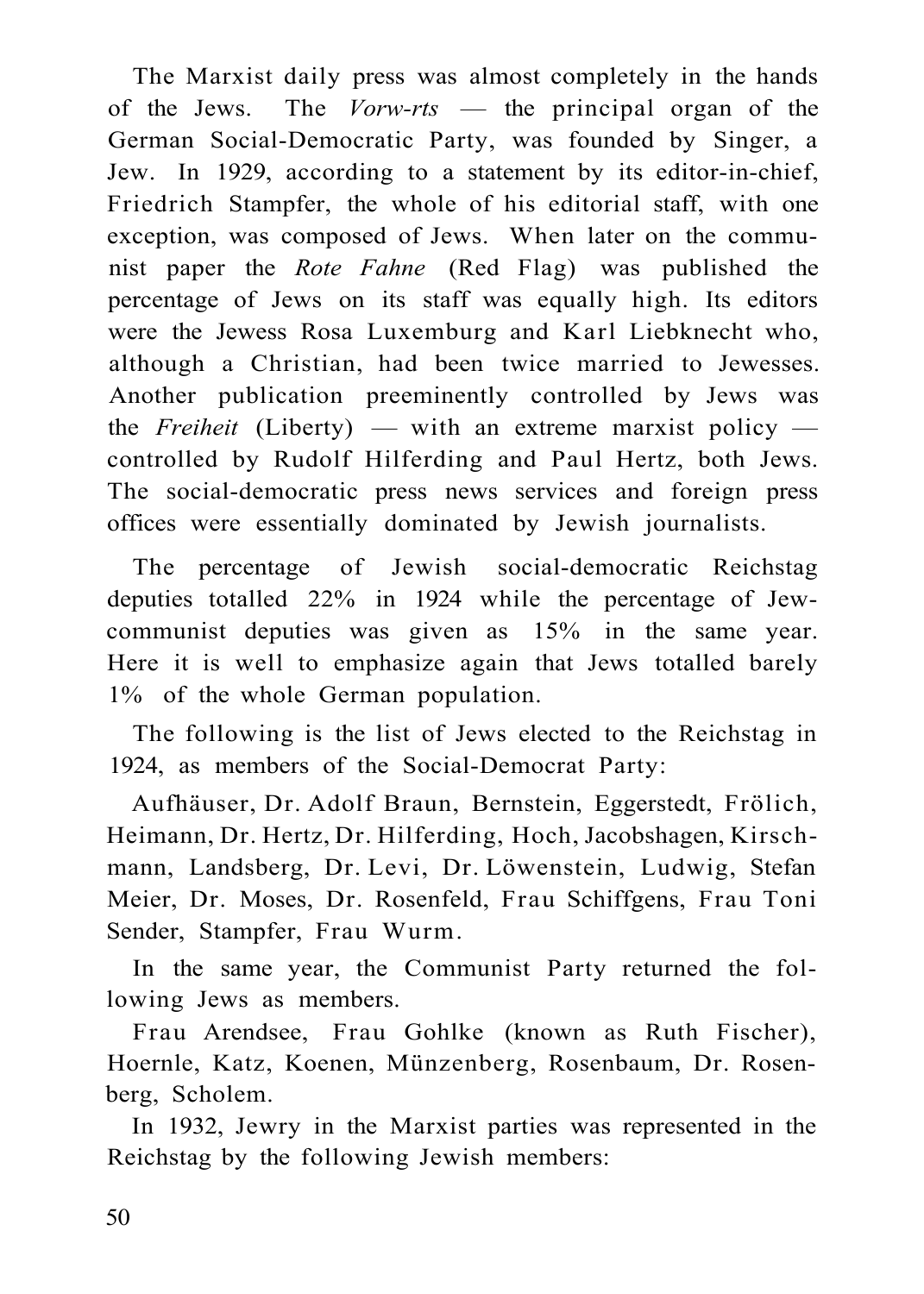In the social-democratic section, — Aufhäuser, Dr. Adolf Braun, Eggerstedt, Frölich, Heilmann, Heimann, Heinig, Dr. Hertz, Dr. Hilferding, Kirschmann, Landsberg, Dr. Löwenstein, Dr. Marum, Stefan Meier, Reuter, Schneppenhorst, Frau Schreiber-Krieger, Frau Toni Sender, Friedrich Stampfer, Frau Wurm.

In the communist section, — Gräf, Hoernle, Frau Kessel, Kippenberger, Münzenberg, Frau Sandtner.

It was natural therefore that this influx of Jews in the Reichstag should have its effect on government in the Reich itself and in the federal states. Prussia particularly was their happy hunting ground and they were to be found in key position in practically every ministry. No important step could be taken anywhere without brushing up against a Jew in authority.

When taking this all - powerful Jewish influence in all marxist organisations and parties into account, it is no longer surprising that the policy of the social democrats was shaped and influenced entirely by their Jewish leaders. Therefore we see once more the same spirit of defeatism and treachery to which we have already referred.

A start was made, almost immediately on August 4th, 1914, when the Jew Hugo Haase led 14 social democrat deputies in the Reichstag in an attempt to stop government war loans. Two years later 18 social democrat deputies finally voted against the same governmental measure. Apart from this Jew Haase, their ranks had been swelled by five other Jews. The Jewess Rosa Luxemburg led the campaign of sapping Germany's power of resistance. The first success of this dastardly process of undermining became evident in August 1914, when a public statement opposing the government's policy of home defence was published by a Hamburg social democrat newspaper. That statement was signed by three leading Jews.

After the November 1918 collapse, nearly all the Radical leaders with bolshevik tendencies were Jews. They took a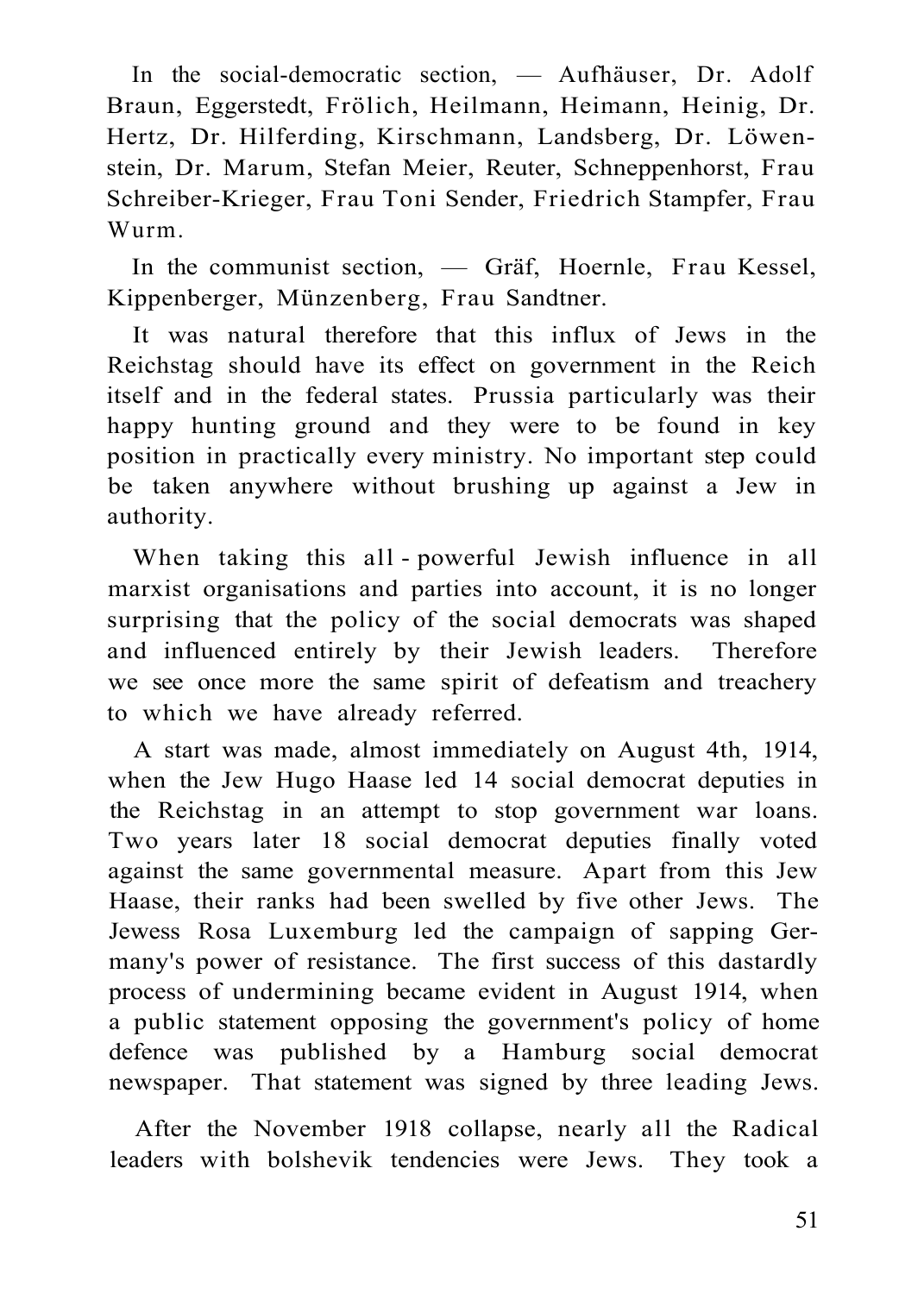prominent and for Germany a disastrous part in the peace negotiations, to which reference has already been made.

In communism, which is the extreme form of marxism, Jewish domination became particularly marked. Its leaders and propagandists were almost exclusively Jews. The "Spartacist League", founded in 1918 as a forerunner to the communist party, was in charge of Karl Liebknecht and Rosa Luxemburg. This league was modelled on true Soviet lines and called on the proletariat to arm in those days of terror which followed the collapse of the nation. The league's Moscow agent was the Jew, Leo Jogiches (formerly known as Tyschko). Mention has already been made of the fact that Oscar Cohn, the Jewish radical socialist, received the sum of 10 million gold roubles from Joffe, the Jewish Soviet Ambassador to Berlin in November 1918.

After a systematic preparation by these German and Russian Jews, chaos and indescribable horror was finally let loose by them on the German nation, culminating at Munich. Here again it was a Jew, Kurt Eisner, an author, who played the part of leader and organiser. In 1917, when Germany was still fighting for her existence, he had already agitated for strikes and revolution. Eisner founded a Workers' Council at Munich on strictly Bolshevik lines; his "Revolutionary Tribunal" contained nearly all Jews — five of them in number. Only those who have experienced that period of Jewish terror and slaughter, the murder of hostages, plunderings and acts of arson, are able to realize why Munich became the birthplace of national socialism, whence the movement spread to other parts of Germany, and finally put an end to Jewish domination.

The closely allied interests of Jewry and communism were in no way affected when the first communist attempts at revolution were summarily suppressed. The so-called cultural bolshevism of the extreme marxists, sponsored mainly by Jews, now joined with those forces which were tireless in their efforts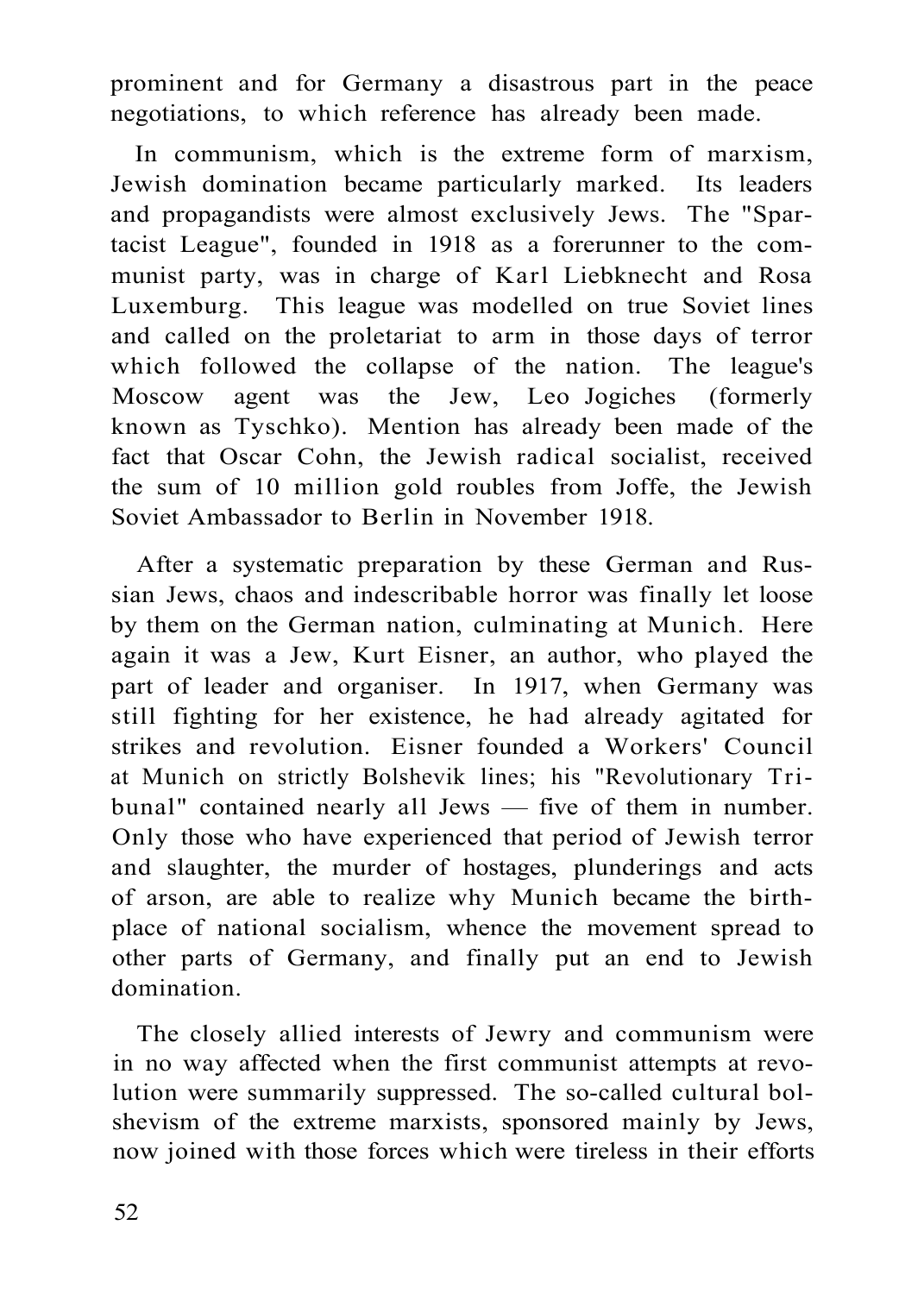to overthrow law and order with the object of bolshevising Germany.

It is necessary to quote only a few distinctive examples of the work that was being carried on in this extensive sphere of moral corruption and disruption. During negotiations in regard to a reform of the German Criminal Code, the Jewish radical socialist Kurt Rosenfeld intimated that he was opposed to punishment for the crime of high treason as well as for sodomy and homosexual offences.

Jews were also dominant in questions relating to the education of children on bolshevik principles. Jewish pedagogues, Jewish principals of official school establishments founded and supported experimental schools and "Juvenile Republics" modelled on Soviet lines. Authority was entirely banished in these institutions, the sexes were educated in an unmoral manner and sexual problems formed the major part of the school curriculum. In this respect much publicity was given to Kurt Löwenstein as the Jewish principal of Berlin's schools, and his colleague, Fritz Karsen-Krakauer, another Jew.

To complete the sordid picture of closely allied interests between Jewry and bolshevism which had brought Germany to the brink of communism only a short while before national socialism took power, it remains to be said that Jews were still in certain key positions up to the last minute.

Hans Kippenberger is first on the list. He was head of the terror and espionage branches of the German communist party. Heinz Neumann, son of a wealthy Berlin merchant, was also prominent. He was a member of the Central Executive of the German communist party and one of the most dangerous agitators among the general public. He coined the infamous phrase: "Kill the fascists wherever you meet them" which in 1932 led to a series of foul murders of national socialist party members. Abroad, Neumann was equally busy. He was responsible for the communist rising in Canton in 1927 and for this act he was labelled in the world press as the "The wholesale butcher of Canton."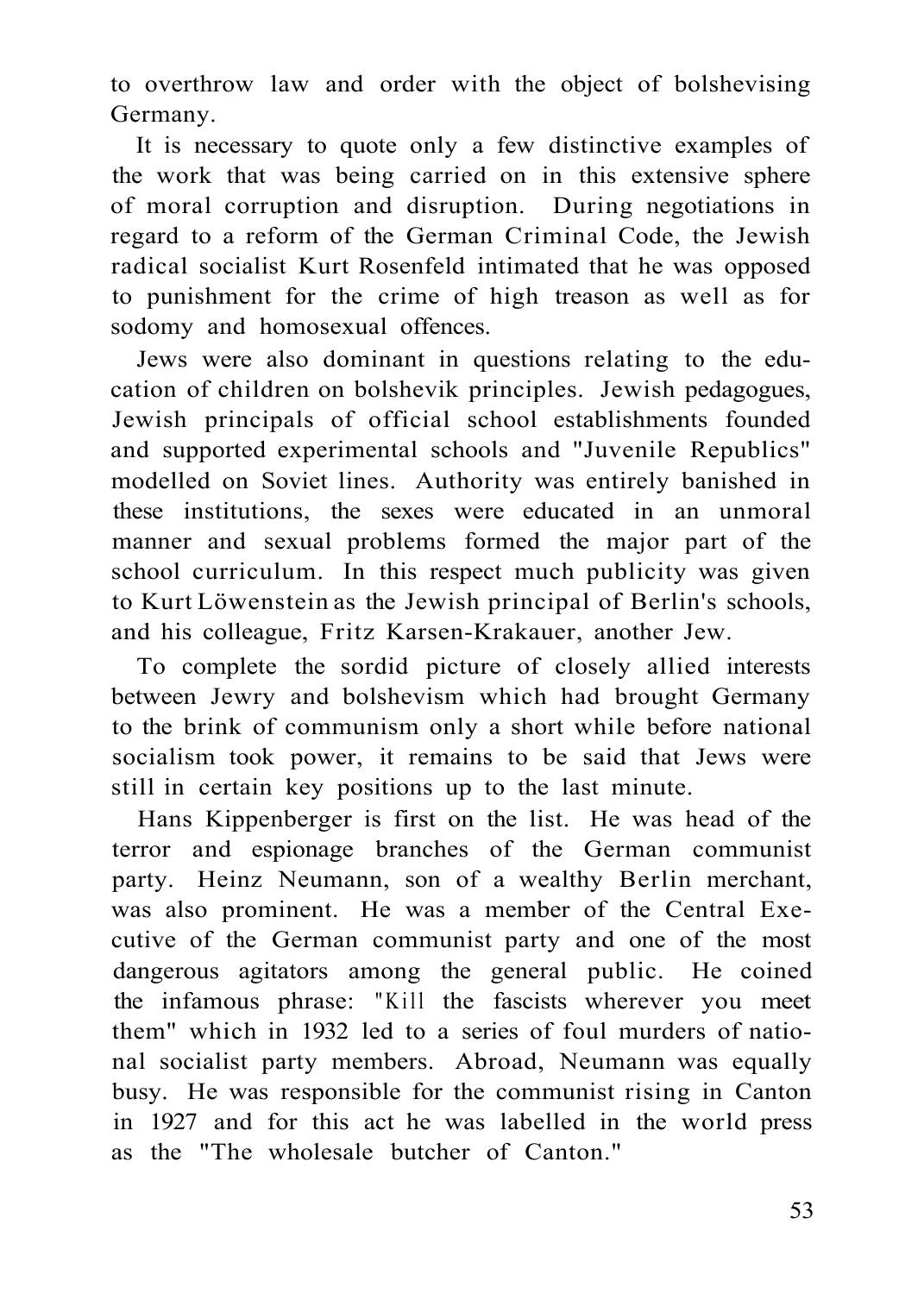# **5. The Jews in the German Press**

Jews have always possessed a special aptitude for journalism and the organisation of press work. Accordingly, they played a prominent part in the establishment of German newspapers. Hardly any other function has given them so much power as their influence on the press. They soon proved however that they had little or no interest in that sense of high moral obligation which is the duty of those who are responsible for influencing public opinion. On the contrary, their interests were primarily centred in the rich possibilities for material gain.

If one examines the Jewish controlled German press of the last decades, one realizes that for purely material reasons it served a craving for sensation, for vanity and the lower instincts of the masses. Circulation was increased in proportion as newspapers undermined in the most grave manner all respect for morals, law and order.

The two largest German newspaper concerns were, before 1933, in Jewish hands: viz. Ullstein and Mosse. Both these firms were founded by Jews and their directorates and editorial staffs were comprised of nearly all Jews.

### **Ullstein. Publishers & Printers**

The circulation of this largest newspaper concern averaged 4 million daily. They published five large daily newspapers, several weekly papers and many periodicals and magazines of every description. The Ullstein News Agency influenced a great number of provincial papers. In addition to this, Ullstein possessed also an extensive book publishing branch.

The whole of the shares in this vast concern were held by the five Jewish Ullstein brothers. The directorate consisted of these brothers, three other Jews and only two Christians.

The largest newspaper issued by this concern was the *Berliner Morgenpost* which had a larger circulation than any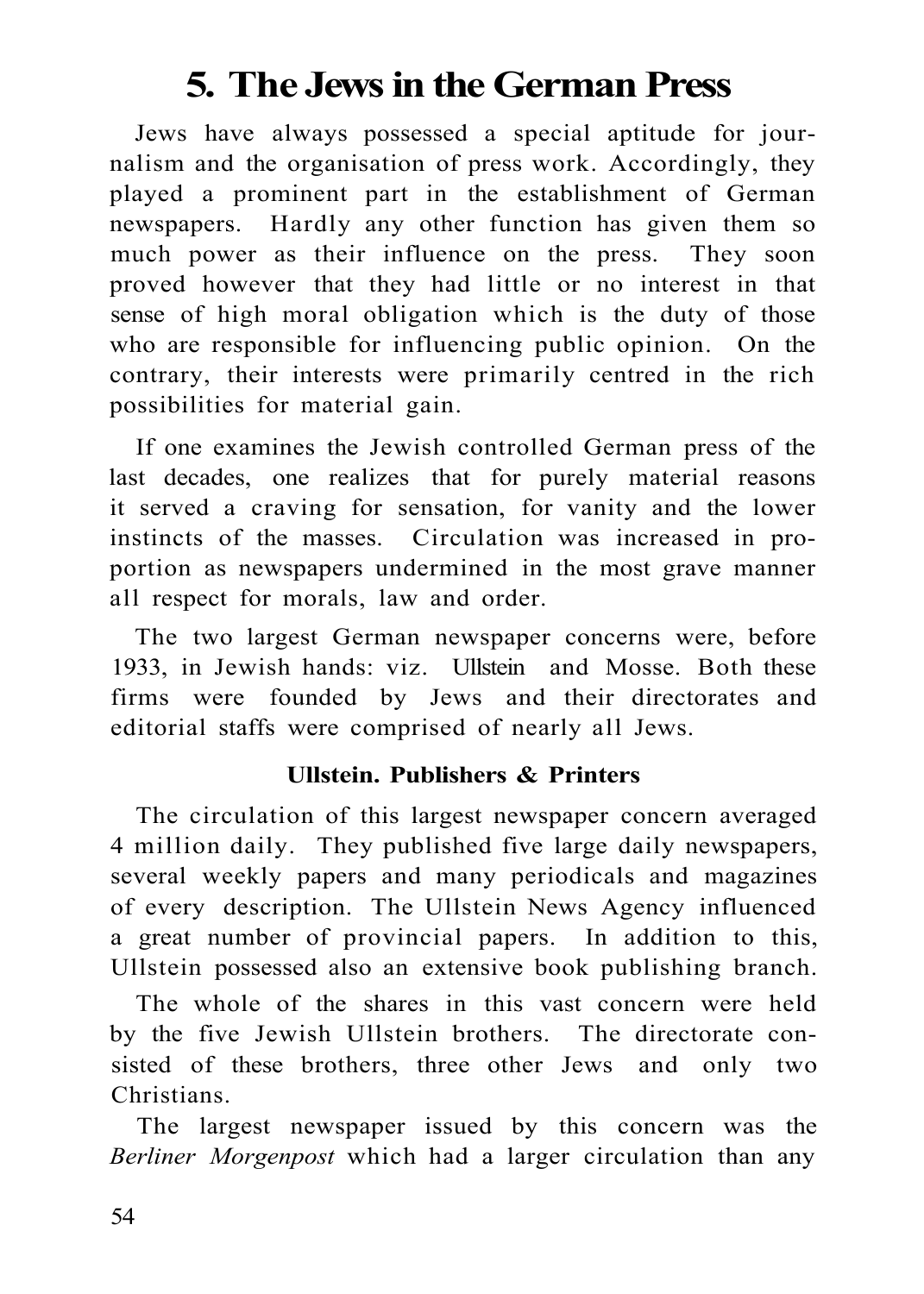other German paper (more than 600,000 daily). Besides a Jewish editor this paper had in 1927 ten other Jews as members of the editorial staff. The editorial staff of the *Vossische Zeitung*  — an extremely influential political organ — was in charge of the Jew Georg Bernhard and fourteen Jewish sub-editors. Bernhard at that time was keen on making a name for himself in politics. The position in regard to the remaining Ullstein papers was practically the same.

#### **Mosse. Publishers & Printers**

This firm was, as far as size is concerned, not so important as Ullstein. Its daily circulation was 350,000. Established and maintained as a family concern by the Eastern Jew, Rudolf Mosse (formerly Moses), its influence was none the less very great. Its chief publication was the *Berliner Tageblatt* established long before 1933. It was this paper which for many years was looked upon abroad as representative of German public opinion.

The editor of this paper was the Jew Theodor Wolff, who also took a prominent part in politics. Apart from him the important positions on the editorial staff were filled by seventeen other Jews. In five important capitals outside the Reich the Berliner Tageblatt was represented by Jews.

Another paper issued by this concern was the *Acht-Uhr-Abendblatt,* another politically influential publication in which Jews were dominant with a chief editor and eight co-religionists as sub-editors.

It was only natural that the rest of the German press could play only a very insignificant part when compared with the activities of these two mammoth concerns. Neither the provincial press with its economic disunity nor the publishing house of August Scherl — the only large Christian undertaking in the capital — were able to exercise influence sufficient to seriously challenge the united power of these two big all-Jewish undertakings.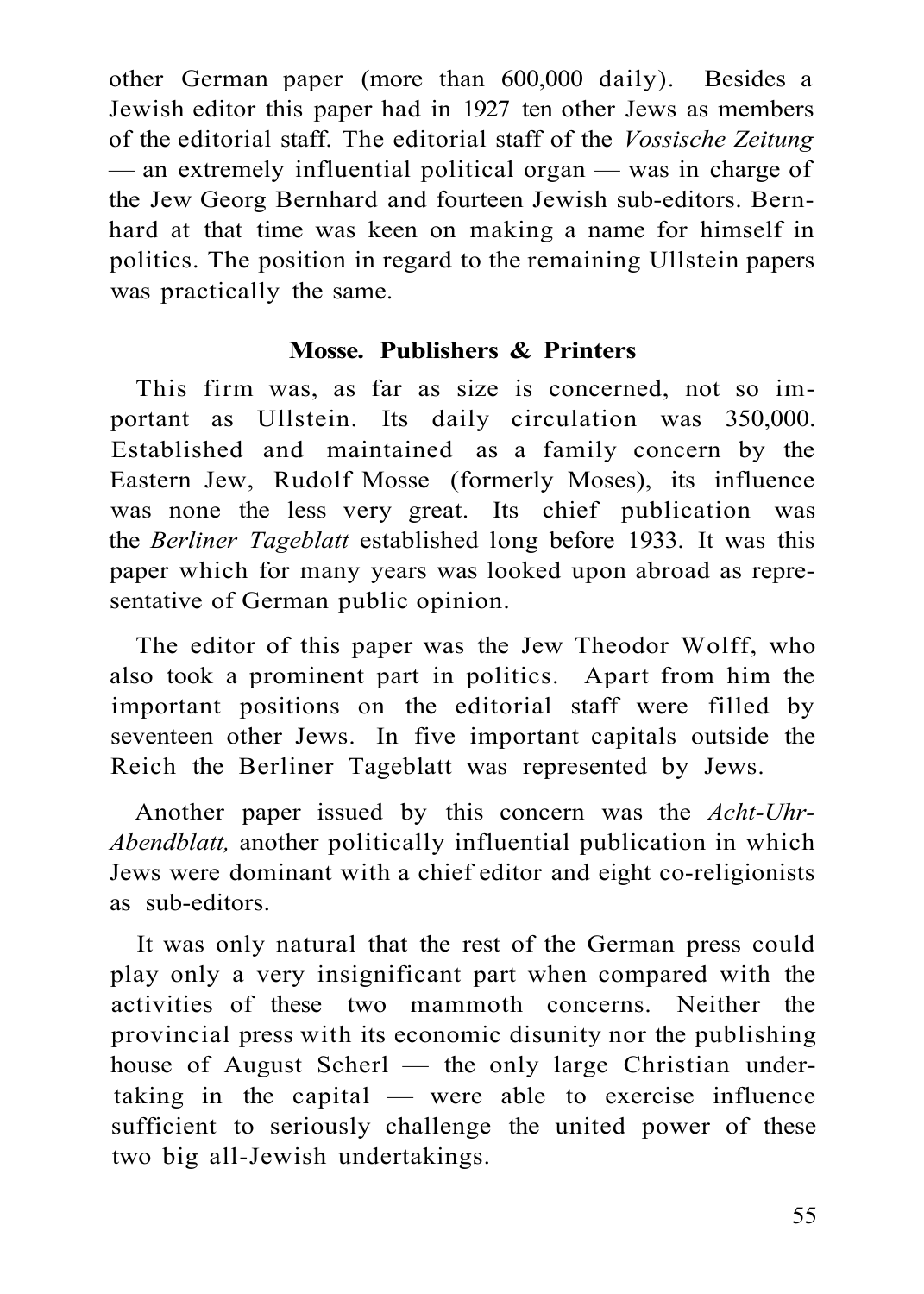That the marxist party press was overwhelmingly directed and influenced by Jews has already been stated above. Moreover the official press departments of the government — particularly in Prussia — were also in charge of Jews. The three most important press departments in Prussia, the largest of the German federal states were, in 1930 for example, in charge of four Jews.

It was therefore only a matter of course that the professional and economic organisations of German journalists came entirely under Jewish influence. The largest of these organisations, the *Reichsverband der deutschen Presse* — the German Press Association — was directed for many years and until 1933 by the Jewish chief editor of the Vossische Zeitung, Georg Bernhard. In the Verein *Berliner Presse* — the Berlin Press Union — which was the leading social and benefit society for all journalists in the capital, the right to nominate and elect members had been vested from 1888 in the hands of a purely Jewish committee. Finally, the official organisation of "free lance" German writers, the *Schutzverband deutscher Schriftsteller* was controlled by a directorate which, in 1928 and 1929, consisted of 90% Jews. Its president was at that time the Jewish publicist Arnold Zweig, author of the war novel, *Streit um den Sergeanten Grischa,* in which he foully besmirched the national honour of the German people.

In this connexion it is necessary to examine the work and the significance of those Jews who for many years were regarded in Germany and abroad as the most authentic apostles of German publicism. We refer in particular to Georg Bernhard, Theodor Wolff and Maximilian Harden. All three were Jews. All three were journalists of surpassing technical skill, men who, through their masterly handling of the written word alone, were well able to make "converts" to the ideas they represented. But behind the winning exterior was hidden the same dangerous spirit of denial of all traditional values, of criticism for criticism's sake, the spirit of destruction, disintegration and instability which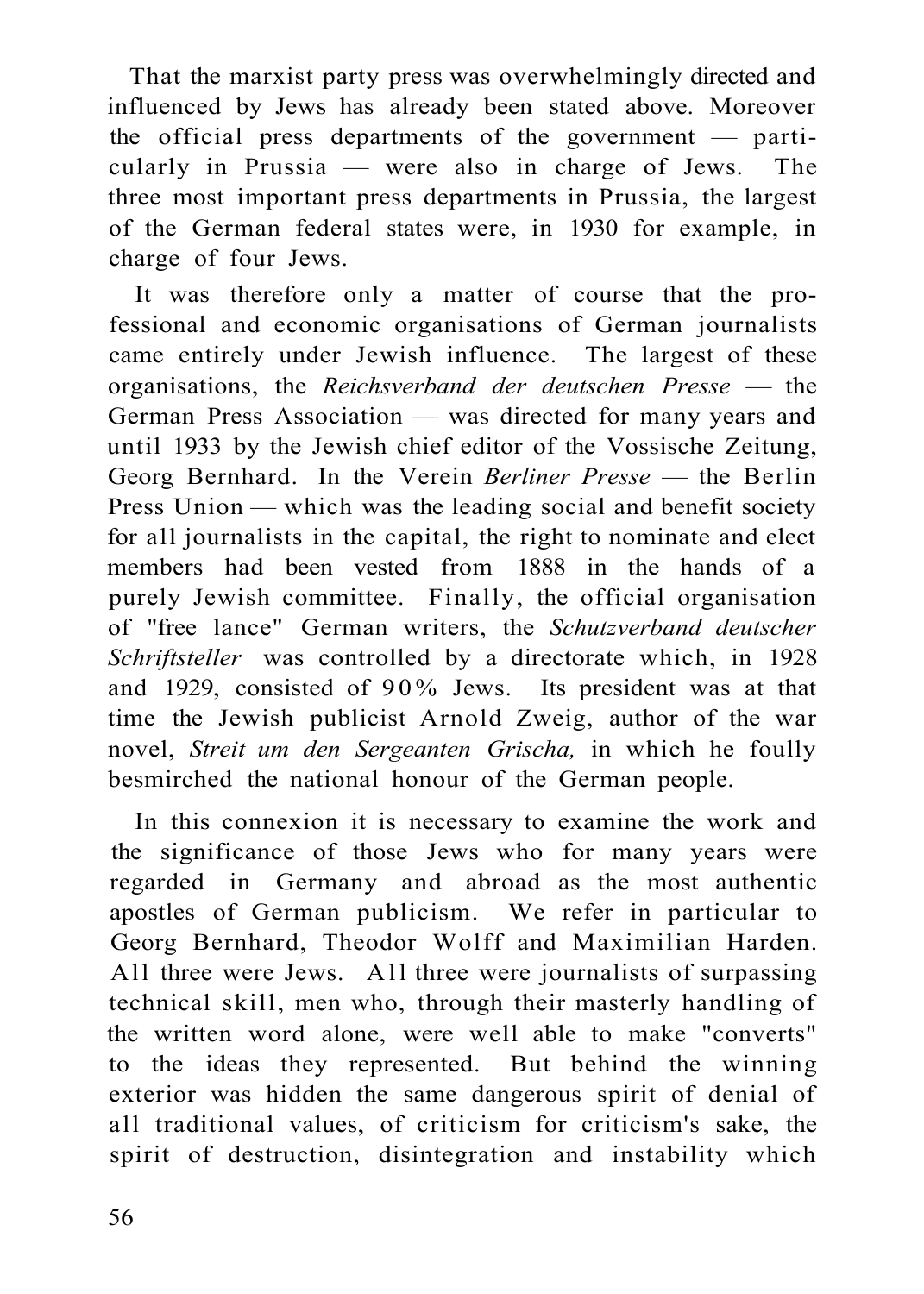we have been compelled to recognize as the main characteristics of Jewry in all spheres.

It is exceptionally significant that Georg Bernhard's real profession was that of banker and stock exchange financier. He belonged until shortly before the Great War to social democracy, and his whole life displays a remarkable vacillation between two such contradictory things as stock exchange journalism and marxist activity. Then, in 1913, he was appointed chief editor of Ullstein's *Vossische Zeitung.* In this position, in two different hours of destiny in Germany's post-war history, he played a calamitous part:

In the critical weeks before the signing of the Versailles Treaty, when the German people and its leaders well-nigh unanimously rejected the intolerable and harsh conditions of that dictated peace, he made common cause with those really comparatively few men of public influence who, through the medium of the spoken and printed word, ruthlessly suppressed every flickering of the spirit of national resistance, and thereby destroyed all hopes of securing more bearable conditions. One requires only to glance at the old issues of the *Vossische Zeitung* for those weeks and months to realize how systematically Bernhard went about this work. Even the most humiliating terms of this treaty — the "War-Guilt" clause, he attempted to represent as a mere bagatelle. Thus he wrote — to give only one example — on June 18th 1919:

"The German reader of the Note will most easily be able to reconcile himself with those parts which deal with the historical origin of the war and with the question of guilt for it ... if one regards the matter in this manner, one cannot take the scolding in the war-guilt paragraph tragically."

With these words Bernhard attacked the German government from behind whilst the latter was waging a dramatic struggle regarding these points of honour, in particular the clause relating to war-guilt and the release of German officers. It will be understood outside Germany as well that we cannot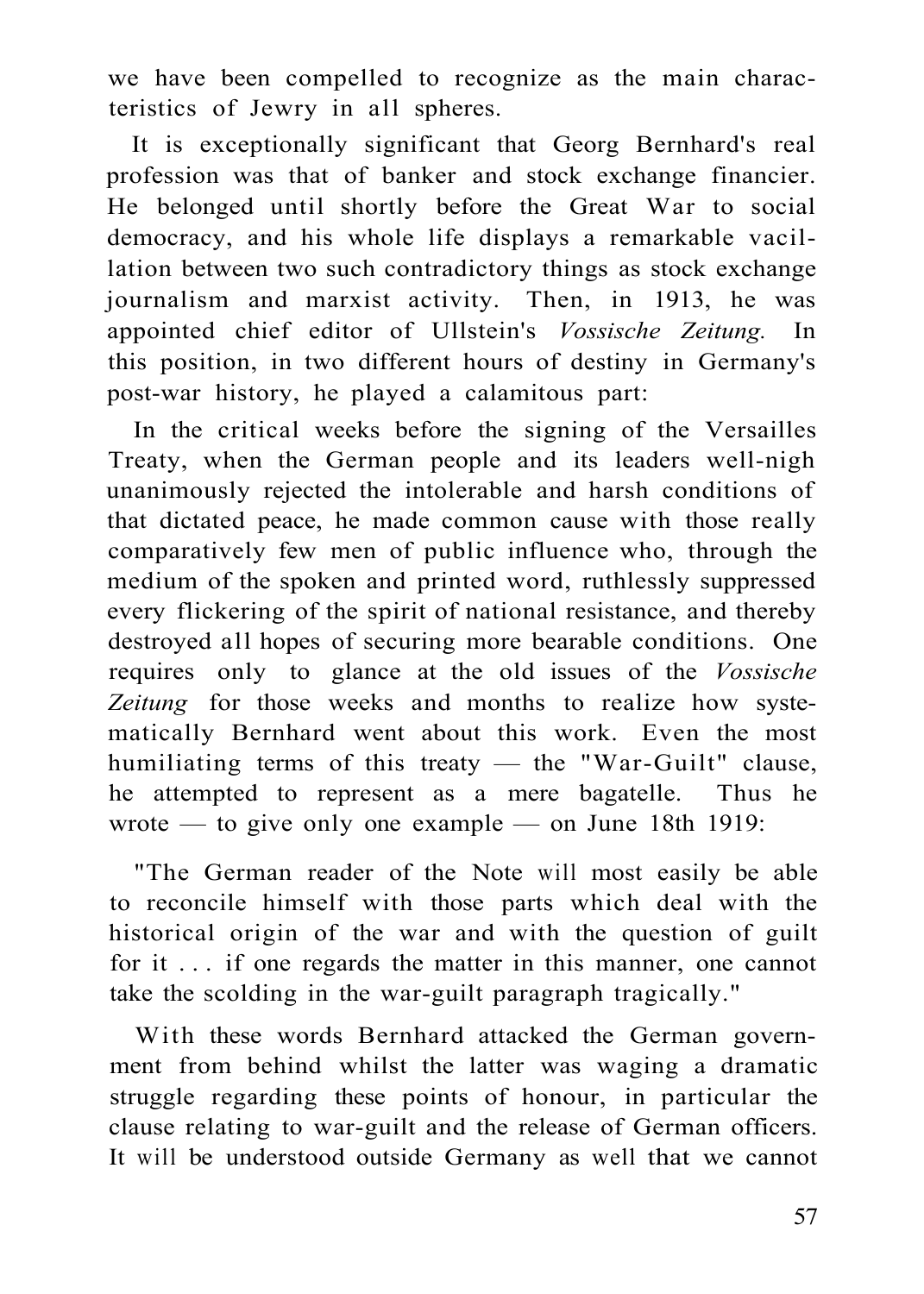forget such a betrayal of national interests, such a lack of proper pride and feeling for honour as was displayed by the Jewish journalist Bernhard.

In the second case, we already find Bernhard committing open criminal treason. During the occupation of the Rhineland, there arose in the occupied zone a movement, supported and forwarded for political reasons by foreign money, which strove to prevent for ever the return of the occupied Rhineland to the Reich, and to establish its complete independence. Georg Bernhard with his *Vossische Zeitung* got into contact with these Rhenish separatists. The separatists received from him political advice and financial support. In the year 1930, one of the owners of Ullstein, the Jew Dr. Franz Ullstein, published this fact in the periodical *Tagebuch.* He declared that Georg Bernhard's agent in Paris, the Jew Dr. Leo Stahl, had paid a sum of money to Matthes, the leader of the separatists, and that Bernhard himself had corresponded and associated with Matthes.

This political scandal forced Bernhard eventually to retire from political journalism. He became, and this is also characteristic, the head of a large departmental store association. Since 1933 he has been busy abroad publishing an anti-German emigre paper.

Theodor Wolff, the editor of the *Berliner Tageblatt*  behaved in a different but equally objectional manner. An apparently convinced monarchist during the war, there was, after the change of constitution in Germany, no one who reviled and slandered the deposed Hohenzollerns in so evil a manner as Wolff.

Even if we could forgive him such opportunism, quite inexcusable is his behaviour at the time when the increasing spread of indecency and immorality in Germany forced the government in 1926 to take constitutional steps for the suppression of filthy and otherwise low-grade literature. The intention was, above all, to protect youth from coarsening and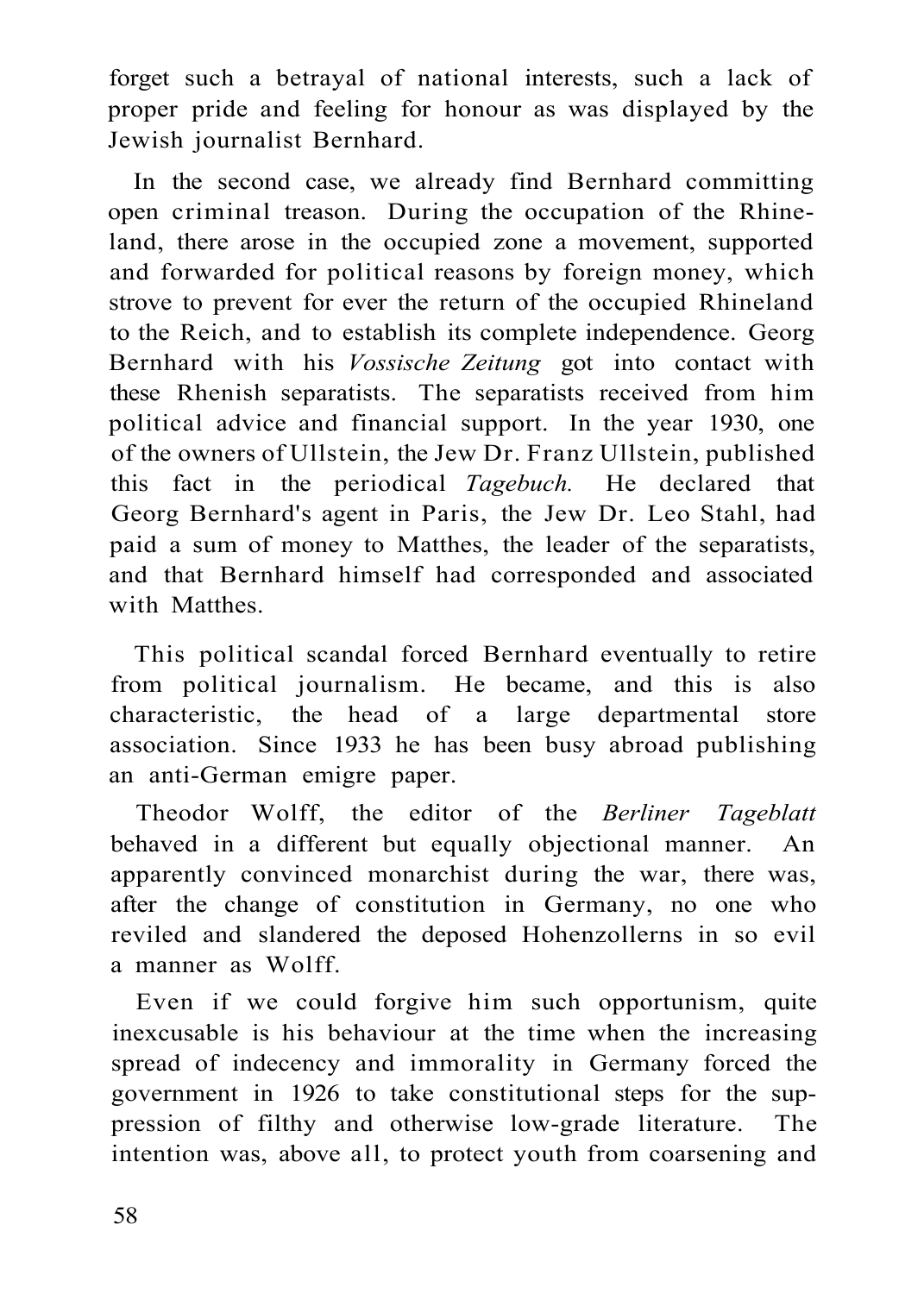indecent influences. Theodor Wolff openly opposed this effort. He condemned the new law and as a protest, resigned from the democratic party which he had helped to found because they had supported the new measure.

In order to understand the whole frivolous irresponsibility of this Jewish publicist, one must know just how far the flooding of the German book and periodical markets with dirty, pornographic productions had gone. We shall have more to say about this later on.

Still more influential than Georg Bernhard and Theodor Wolff, certainly the mightiest man of the pen which Germany had for a generation, was Maximilian Harden, a brother of Witting, the previously mentioned Jewish defeatist.

With his periodical, *Die Zukunft* — The Future — he indulged in high politics for more than twenty years. Hardly any other man has shown so much fluctuation in character and principles as he.

He began by setting himself up as judge of morality in Imperial Germany and dealt a death blow to the reputation of the monarchic system by his journalistic scandalmongering about the Hohenzollern court. During the Great War he was certainly the only real "annexationist" in Germany, demanding as the price of victory the whole of Belgium, the French coast opposite England and the Congo Basin, (Vide *Zukunft*  of 17th October 1914). Then when the fortunes of war, in 1916, began to turn away from Germany, Harden also retreated. He attacked German war policy and became an enthusiastic admirer of President Wilson. In 1919, he finally conducted a cowardly campaign against the national resistance to the tyrannical peace treaty terms, naming this resistance "artificially-forced hysteria and miserable falsehood."

The driving forces of such characterless behaviour were vanity and petty selfish ambition. Harden is rightly described by the world-renowned historian, Friedrich Thimme, as "The Judas of the German people."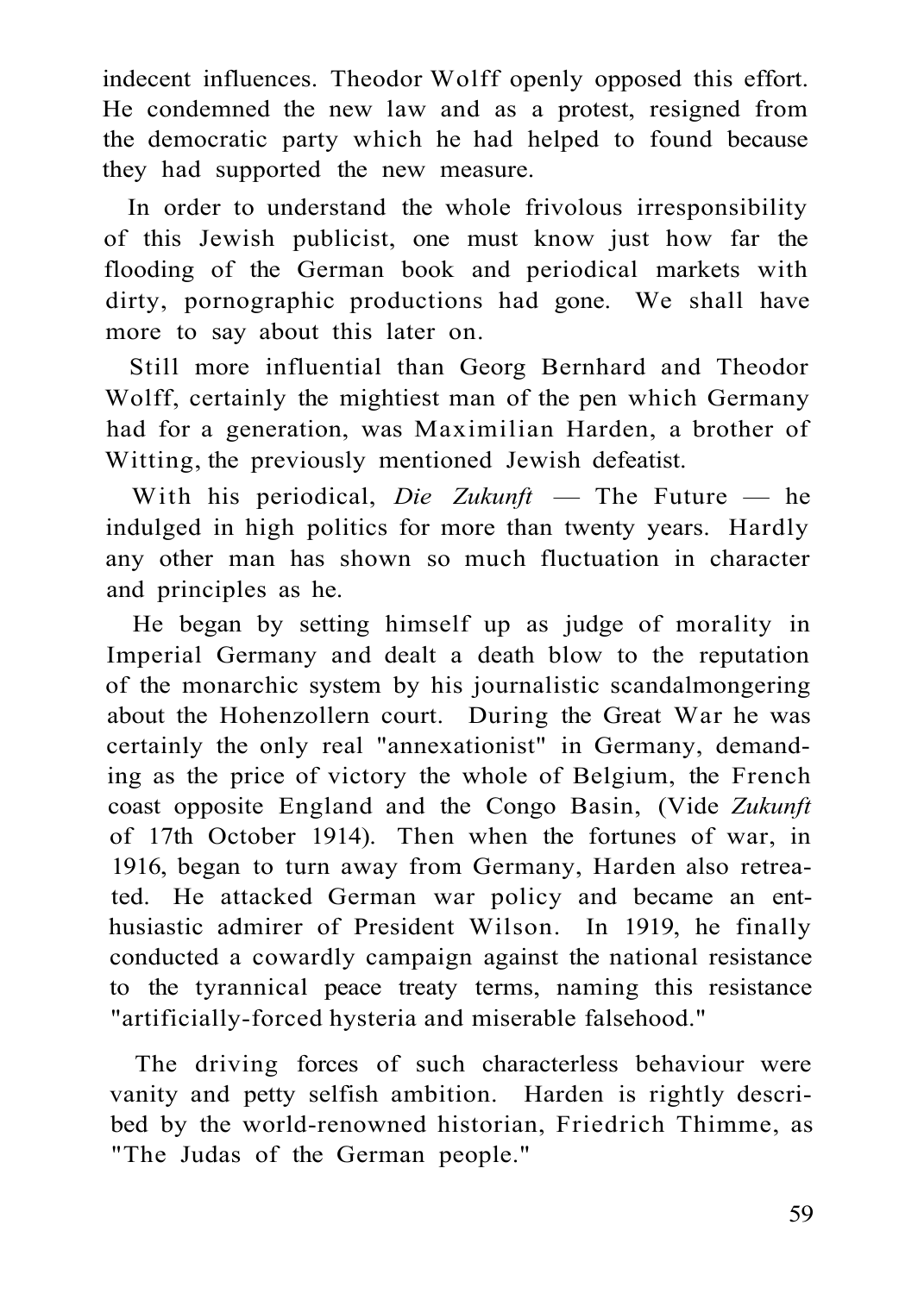# **6. Jews in German Art and Literature**

Many years before the National Socialist régime, indeed, even before the War and prior to the period when Jewish emancipation had reached its climax, anxious observers pointed out that cultural life in Germany hardly deserved the epithet of "German" any more and that it had actually become a merely Jewish sphere of activity. The crisis in German cultural life has never been more aptly described and the Jewish problem has never been discussed in clearer terms than in the article by the Jewish essayist Moritz Goldstein, already published as early as 1912 in the *Kunstwart* (issue dated March 1912), a German Art magazine of very high standing.

Goldstein depicts how the Jews, at the beginning of their emancipation, generally invaded all branches of German cultural life and, as alert scholars, soon commenced to supplant their masters. Goldstein gives the following synopsis of the consequences resulting from this development:

"Jews suddenly filled all those positions which are not withheld from them by force, they have converted German aims and tasks into their own and they strive for them accordingly. It seems as if German cultural life were to be completely transferred into Jewish hands. This was neither anticipated nor desired by the Christians at the time they granted the pariah in their midst a share in European cultural life. They began to take defensive measures, they resumed their custom of calling us aliens, they commenced to regard us as a danger in the Temple of their Art. Consequently we are now faced by the following problem. We Jews guide and administrate the intellectual property of a nation which denies our qualification and competency to do so."

Goldstein describes this Jewish administration and control of German art and culture as a "prodigious fact." A retrospective examination of German intellectual life as it was before 1933 will corroborate Goldstein's testimony. In all spheres, be it on the stage, in literature, music, painting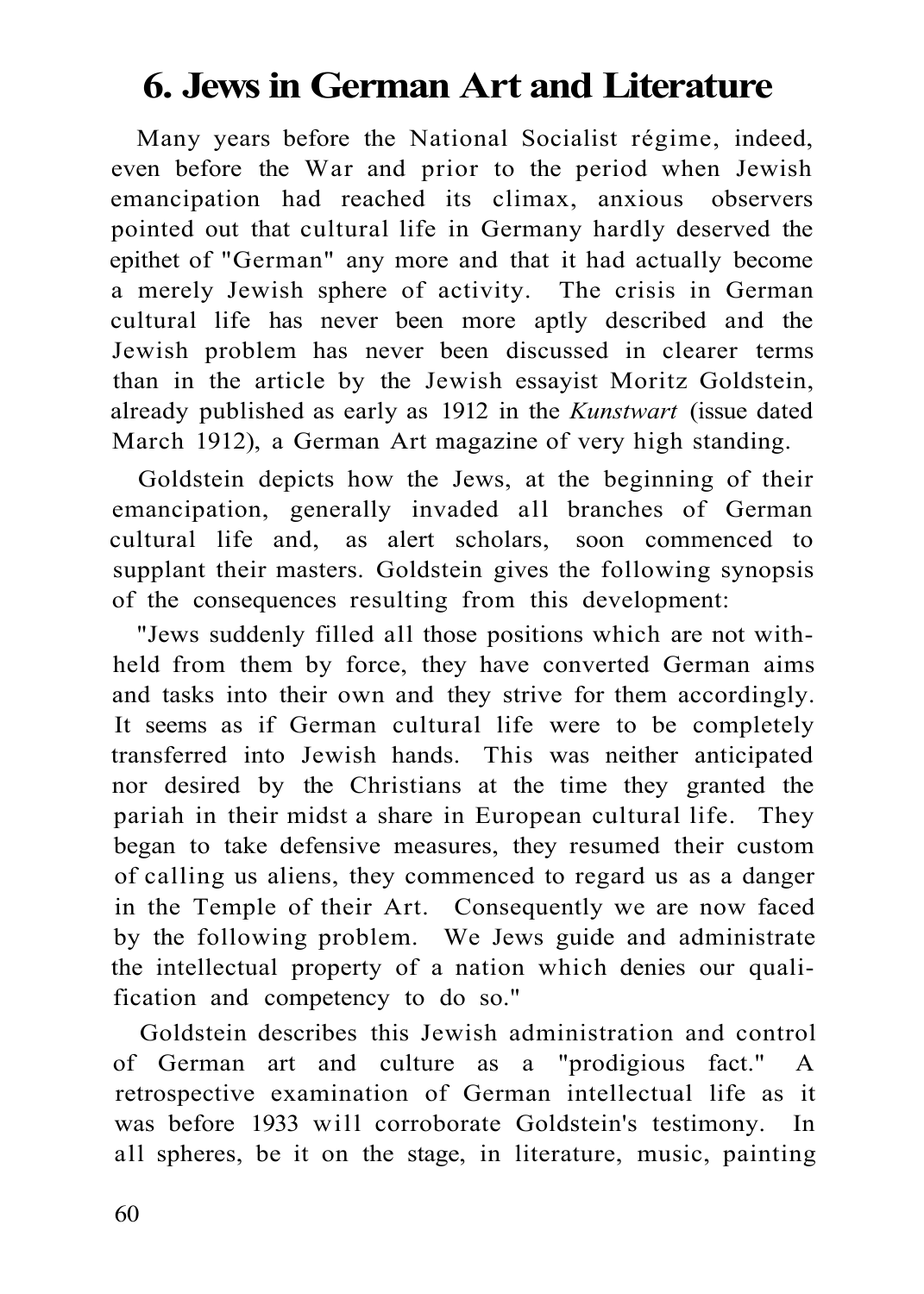and the plastic arts, be it in the film or, more recently, in broadcasting, Jews always occupied the leading positions, compelling all to follow their intellectual guidance.

To take the theatre, for instance, — the Berlin stages, which, as the most modern, are naturally always imitated by the theatres of all the provinces, were all under Jewish management. The choice of the programmes was made according to an entirely Jewish outlook and the result was that Jewish authors predominated.

In the domain of literature, the best-sellers were invariably the output of Jewish authors or publishers. Readers abroad, who took an interest in German literature during those days, will still be able to recall such names as Emil Ludwig, Jakob Wassermann, Arnold Zweig, Lion Feuchtwanger and various others. The sale of their books outweighed that of all other German authors by far. Statistics have shown that practically the half of all German belletristic literature circulating abroad during the last ten years was the product of Jewish authors.

Music life was similarly dominated by Jewish influence. In the great majority of cases, the important conductors' positions in Berlin and in the provinces were occupied by Jews. The intellectual influence resulting from this trend was decisive for the choice of the works appearing on the programmes of opera and concert hall. The participation of Jewish composers grew to astonishing dimensions. — Gustav Mahler and Arnold Schönberg were substituted for Beethoven, Richard Wagner and Hans Pfitzner were supplanted by Franz Schreker. Music critiques written by Jews and the influence of the professional agencies, which were practically totally in Jewish hands, naturally did their part to support this development.

This tendency was even more evident in the sphere of the lighter type of entertainment music such as the operetta, the film, in the gramophone industry and in broadcasting. An ever increasing Jewish influence upon conservatories, in the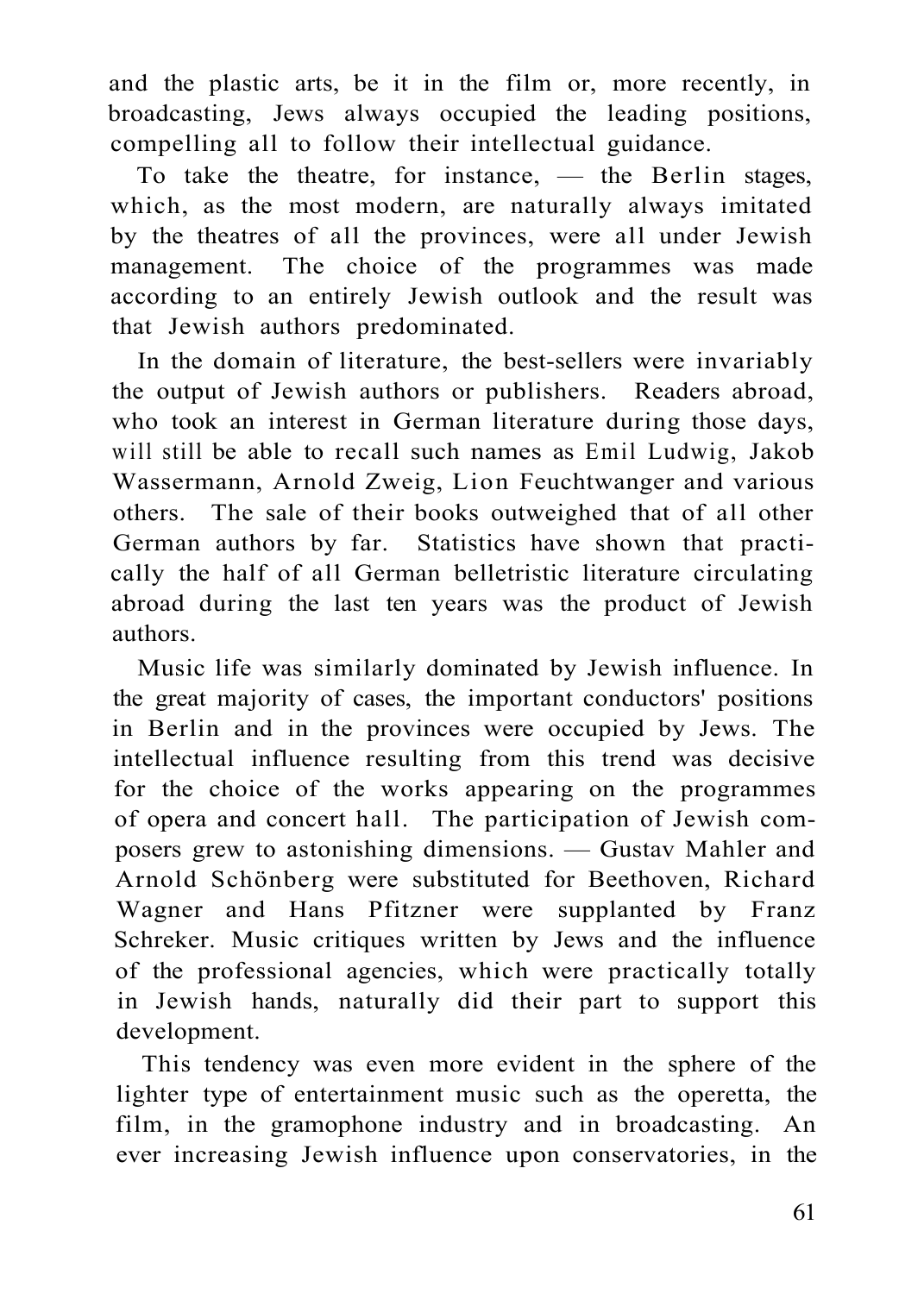publishing branch as a whole and in professional music literature could be observed so that, taken as a whole, the conclusion was justified that Jewish preponderance in music life was indeed alarming.

The situation was no different with regard to the plastic arts and painting. Jewish art traffic and Jewish art literature paved the way to success for a whole generation of Jewish painters and sculptors, — a way which was barred to the majority of German artists. Film and broadcasting were practically exclusively reserved to Jewish activity, so that it is nearly impossible to speak of a German participation in these domains.

To destroy any possible doubt as to the accuracy of these statements regarding the Jewish preponderance in German intellectual life, it is merely necessary to revert to the testimony of such a trustworthy Jew as Moritz Goldstein who, already in 1912, made the following observations in the essay quoted above:

"Nobody actually questions the power the Jews exercise in the press. Criticism, in particular, at least as far as the larger towns and their influential newspapers are concerned, seems to be becoming a Jewish monopoly. Predominance of the Jewish element in the theatre is also generally recognized: nearly all the managers of Berlin stages are Jews; the same may be said of a large part, even perhaps of the majority of the actors, whilst the fact that the concert and theatre are dependent upon the Jewish public is continuously being proudly asserted and also deplored . . . Many an apostle of German art has been forced, much against his will, to convince himself of the enormous number of Jews amongst German poets."

Since 1912 this development progressed very rapidly. The main cause was that Jews even invaded the official administration of German intellectual life. They were granted governmental positions which had been closed to them before the War.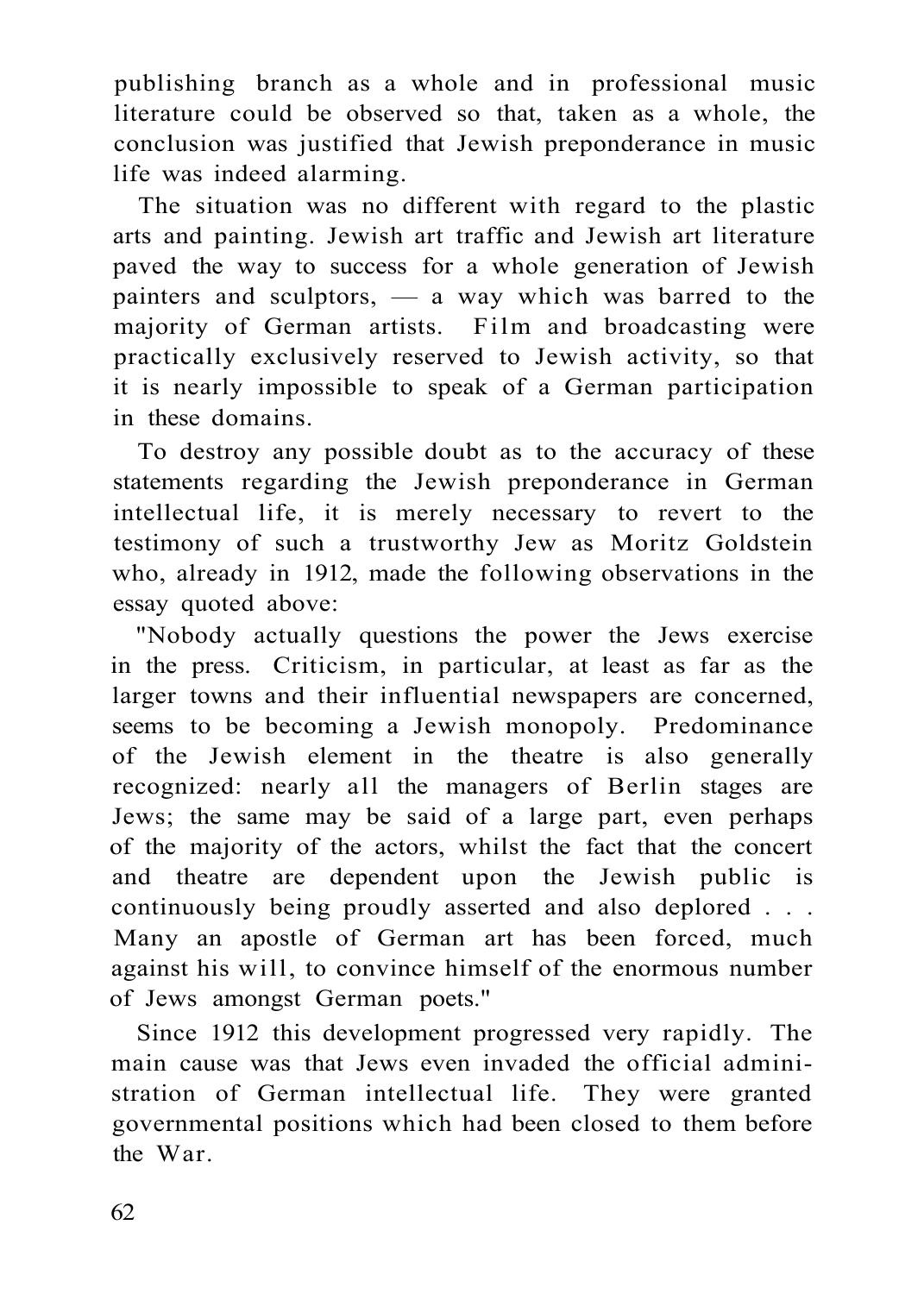For many years the Jewish lawyer Seelig acted as the responsible head of the Department for Theatres in the Prussian Ministry for Culture, whilst the Department for Music was in the hands of the Jew Leo Kestenberg. As the policy of the German press was controlled by Jews, indeed, the supreme official administration was conducted by Secretary of State Weismann, it is easily possible to conjecture to what an extent the Jewish usurpation of the entire German intellectual life was officially sponsored and propagated.

This Jewish preponderance was by no means the result of an intellectual superiority, of greater talents or creative powers on the part of the Jewish race. On the contrary, it was mainly the Jewish *economic ascendency* described above which led to the establishment of their dominant position in German cultural life. This economic domination was the instrument to attain the practical application of their intellectual and cultural influence.

In this connection it is even more important to bear in mind that the characteristic Jewish intellectual attitude, which manifested itself in all spheres of cultural life, decisively favoured the realization of their craving for predominance. Their lack of national sentiment, their egoism, their absolute rationalism, their absence of scruples and their characteristic habit of speculating upon the basest instincts, — traits which have already been mentioned in the chapter devoted to Jewish journalism, — were the foundation for their economic success, upon which their intellectual domination was based. The consequence was the disintegration and decay of German cultural life. As a matter of fact, it was not so much the dimensions of Jewish power, nor the extent of the alien usurpation which aroused opposition and protest on the part of the German nation, finally leading to the most acute anti-semitism, but it was rather the characteristic Jewish *moral standpoint,* their innate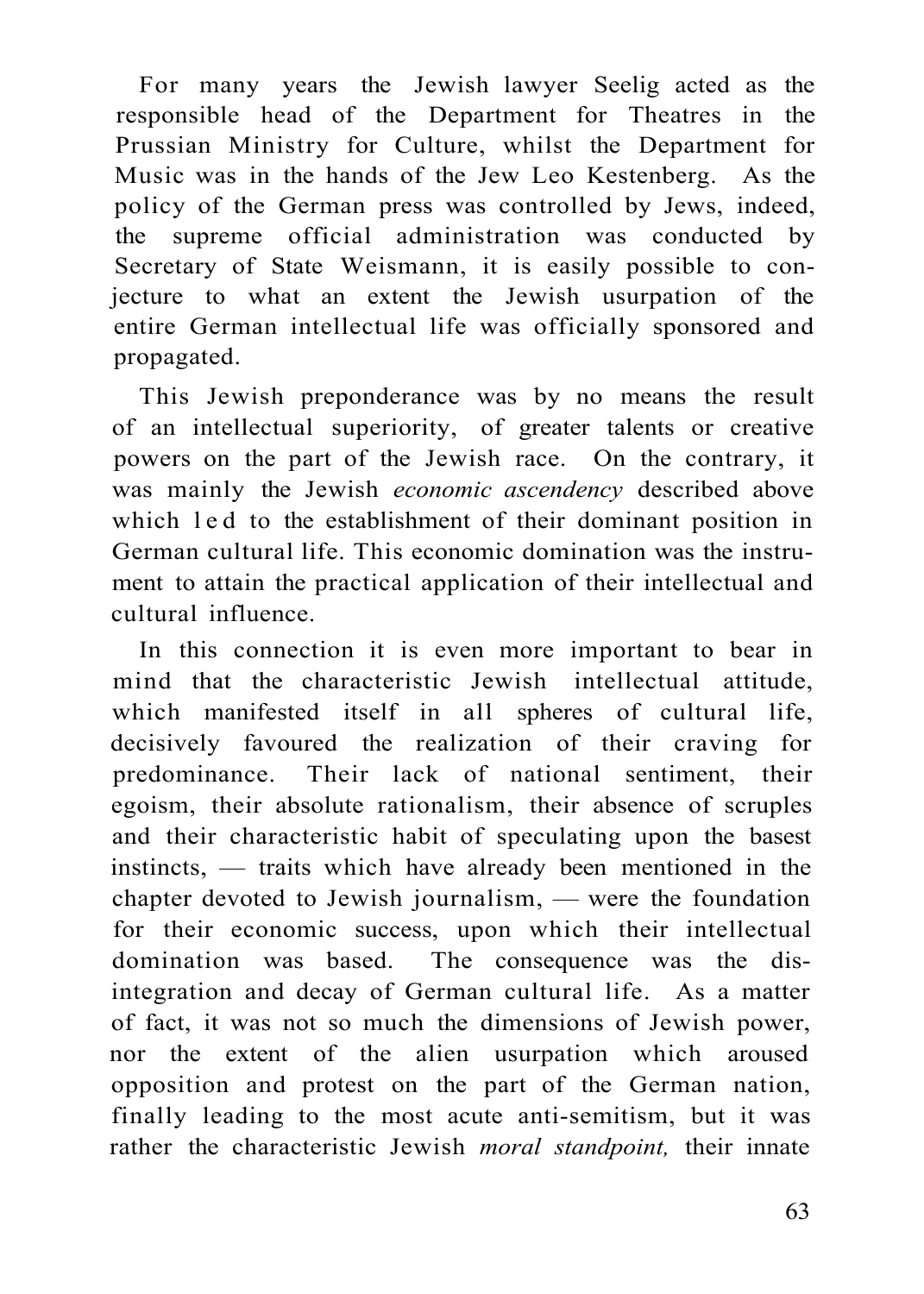*spirit* and the methods applied by the Jewish race to use and abuse this intellectual power.

To clearly demonstrate this it is necessary to undertake a closer examination of the various spheres of German intellectual life as they existed before 1933.

### *Literature*

We have already recalled the names of those Jewish authors whose works, at least as far as their sales are concerned, ranked foremost amongst all German novels. The most successful of these writers was no doubt Emil Ludwig, whose real name is Cohn. At that time his books were presumably the most widely circulated works of literature published in the German language. The total number of impressions attained by his works exceeded two millions in 1930 and his novels have been translated into twenty-five languages. Abroad, Ludwig was, for many years, regarded as *the*  representative of German contemporary literature.

This reputation and the enormous sale of his historical biographies cannot, however, be explained by the veritable quality or ethical value of his literary work. Ludwig is one of the best examples demonstrating what enormous success may be achieved by well calculated advertising undertaken on a generous scale. All his books, dedicated to great personalities of history, are merely based upon a certain agreeable, flowing style and an ingratiatingly light manner of narration, whilst the contents itself is of the most deplorable banality, clothed in a mantle of superficial philosophical common-places. On the other hand, he totally lacks real understanding for true historical greatness and for fundamental historical motives, whilst he focuses his attention predominantly upon the personal and intimate traits of the subjects he portrays, upon that sphere of human nature where even the greatest are but ordinary mortals. All his books, which he cast upon the market at incredibly short intervals — whether they deal with such great topics as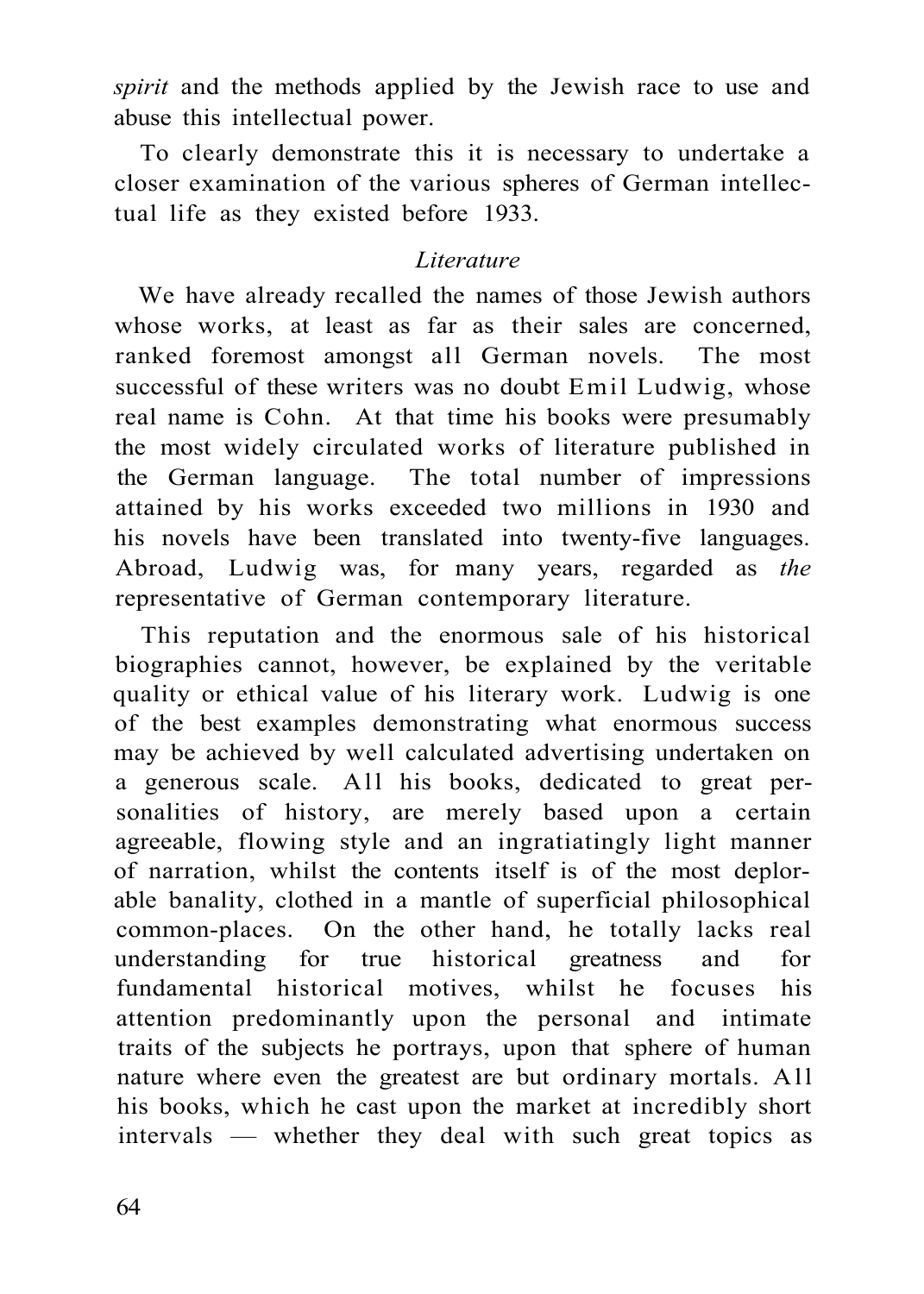Napoleon I., Lincoln, Goethe or even Jesus Christ — are characterized by the same absence of individual profundity and earnest engrossment, and they all bear the same features of a schematical and, as it were, wholesale production.

The following are but a few examples to illustrate Ludwig's literary methods: In his study of Goethe (*Genie und Charakter,*  Berlin, 1924), his description of the relations between Goethe and Schiller completely ignores the intellectual aspect, — the two opposite poles these two men incorporated who, through the metaphysical contrast between their natures, simultaneously attracted and repulsed each other. Ludwig merely regards the relations between these two eminent men in the light of professional envy and competition, where one grudges the other fame and material success.

In his work about Jesus Christ Ludwig even develops a frankly blasphemous tone. The title itself: "The Son of Man" (Der Menschensohn, Berlin, 1928) is a deliberate antithesis to the Christian conception of Christ as the Son of God. Ludwig's portrait consequently deprives the figure of Christ of all its religious attributes, — what remains is a benevolent rather sentimental type of person, hypnotized by a mission which has been foisted upon him by exterior influences. According to Ludwig, Christ's ideas and teachings are not at all new but represent old Jewish religious doctrines already extoled by Philo and others. In his narrative of Christ's Sermon on the Mount, Ludwig says about Jesus' teachings: "His audience is not aware that Hillel, Head of the Synhedrion, taught the same ideas couched in practically the same words fifty years before."

Should this passage not suffice to demonstrate Emil Ludwig's style, the following examples will no doubt convince; they clearly show the methods Ludwig chose to create a blasphemous caricature of the Saviour:

"Also wealthy citizens often invite him because he is learned in the Holy Scriptures and because of his reserved conduct.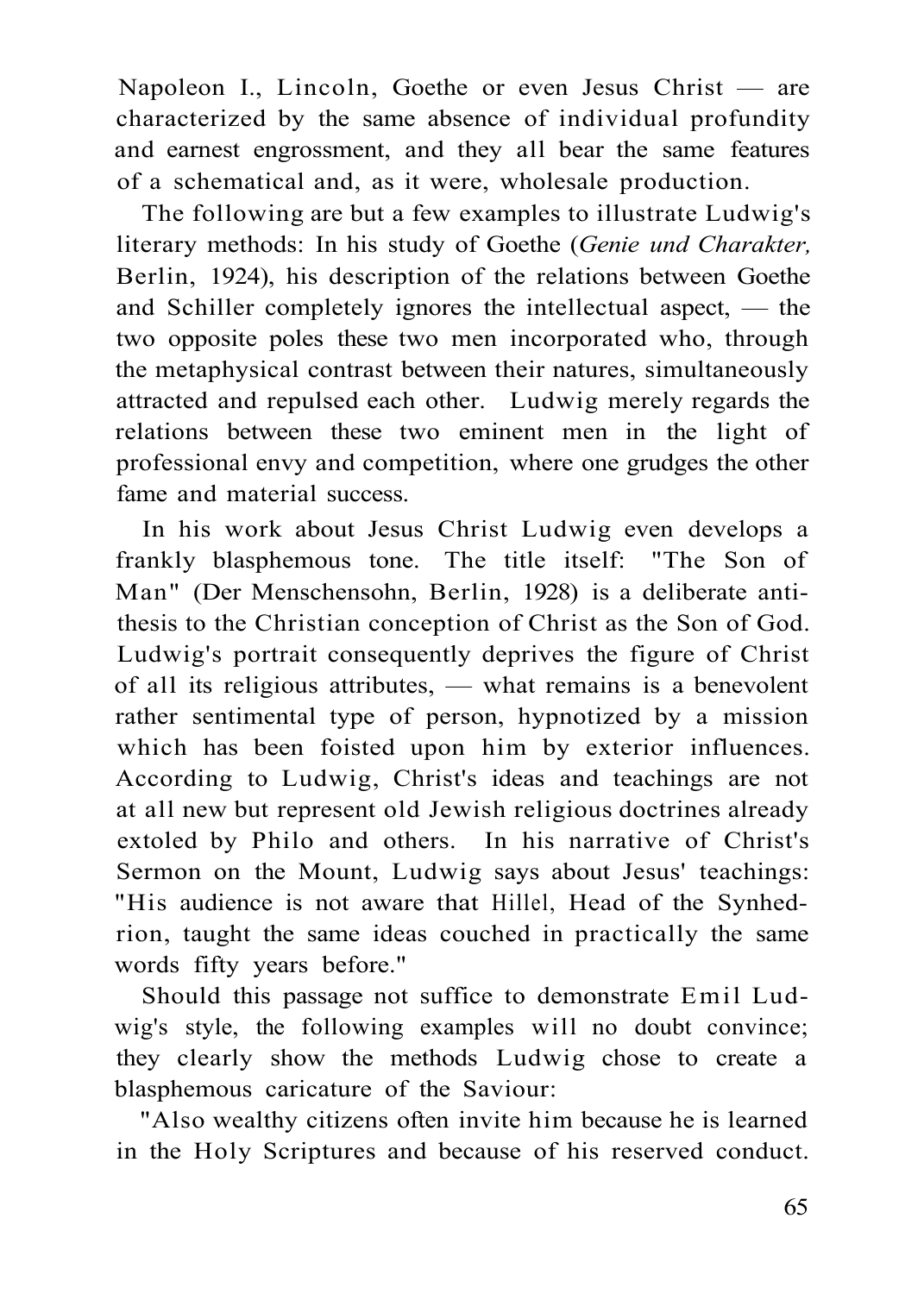At such occasions he whiles in their company and partakes of their wine, — it is strong wine from the vineyards on the hills. He avoids neither festivities nor women and he jests with the convives. . . . He is also of cheerful disposition and does not scorn the pleasures of the table. . . . When the women oint him or languorously listen to his words, his heart's yearning and dream of love are realized and he, the Prophet, lavishly distributes to many what the good man reserves for one alone."

However, Ludwig goes still further and openly ridicules every Christian sentiment. According to his opinion, it was solely Judas the Traitor who gave Jesus the necessary opportunity of fulfilling His mission of redemption. "Judas wanted to force Jesus and his enemies to a decision . . . Only he who brought suffering upon the Master could open the Gates of Eternal Splendour for him. .. . If God wrought a miracle and granted that His Son should finally be victorious, then the apparently faithless disciple (Judas) would be doubly justified."

These words are the very quintessence of all impiety towards divine and human ideas and shamelessly betray the most blatant cynicism, an eternal character trait of the Jewish race.

Alfred Kerr is the second important personage amongst the Jewish literary pseudo-prophets. In his capacity as critic to the Jewish *"Berliner Tageblatt"* he despotically swayed his sceptre over all the theatres of the capital. His word was decisive for the success or failure of actors and personnel. His activity was, however not merely restrained to criticism, but he also devoted his time to writing books. His friend and biographer, the Jew Joseph Chapiro, relates the following exceedingly characteristic confession made by Kerr:

"My friends — what is character? Very often just the opposite of the general conception, for our display of character is restricted to minutes."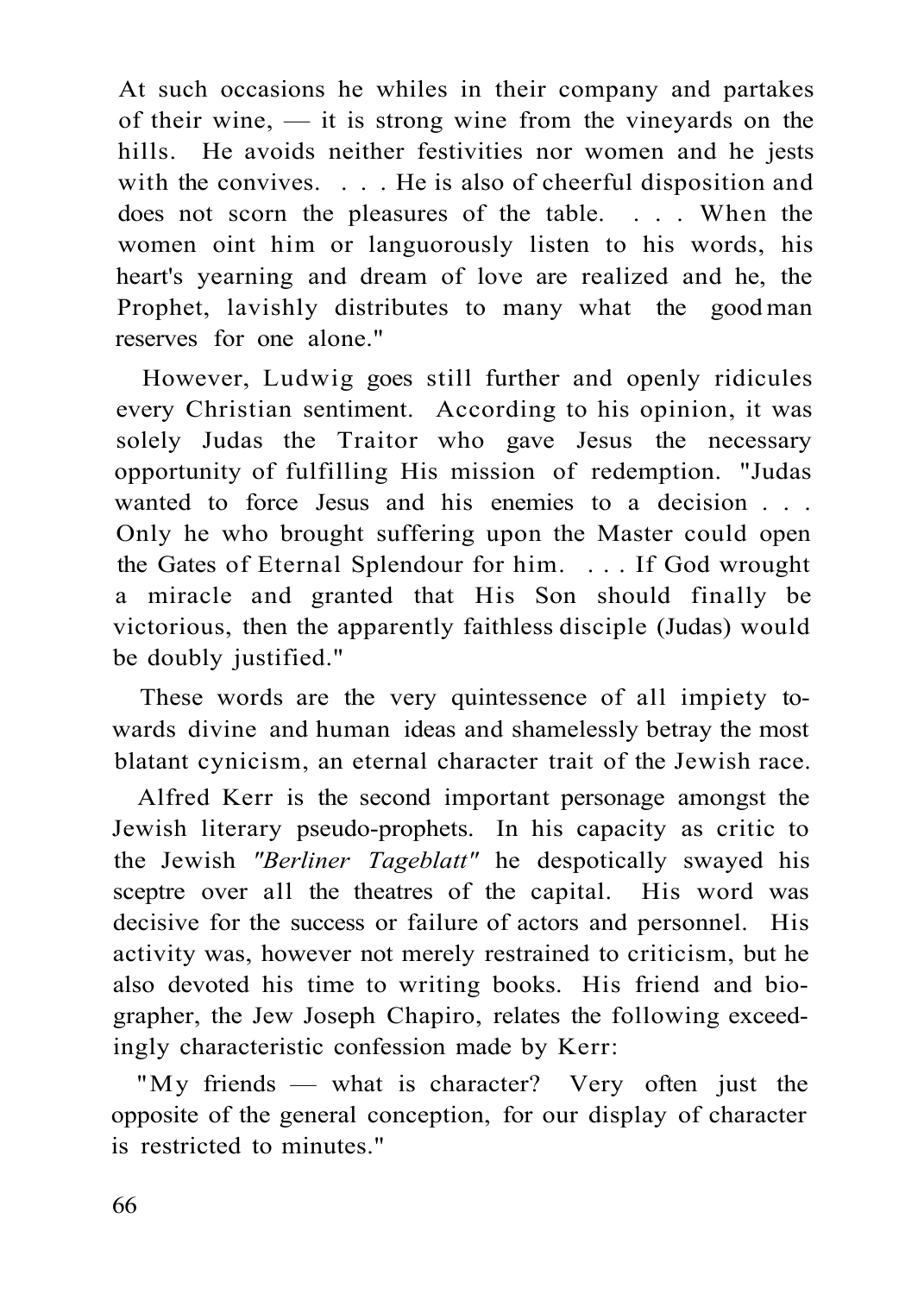Kerr also discussed the figure of Christ in his book *Die Welt im Licht* (1913). Whilst Ludwig at least tries to keep up the appearance of a certain literary seriousness, Kerr casts away every vestige of decency and goes over to open derision. No profanation is too tasteless and he even asserts: "I can well imagine hearing Christ jabbering Jewish jargon. Oscar Wilde let him pompously talk Greek — rubbish — he spoke Jewish jargon." Considering this complete lack of every kind of delicate feeling, it is not surprising that the lyrical poems of this guardian of German culture (Caprichos, 1921) are nothing but a collection of obscene and repulsive sexuality.

Georg Hermann represented a somewhat different, but by no means superior, type of Jew occupying a conspicuous position in the German literary world. In his political diary entitled *Randbemerkungen* — Marginal Notes — (Berlin 1919) he reveals the credo of a weak, utterly decadent man of literary ambitions, devoid of moral backbone and support: "As a Jew, I belong to a race much too old to be duped by mass suggestion. Such words as Nation, War and State are endowed with neither sound nor colour for me."

The cosmopolitan, international mentality of Ahasuerus's sons is clearly reflected in the following confession: "I feel at home in any country of the world whose language I speak, where there are beautiful women, flowers and art, a good library, a chess board, pleasant and cultivated society and where the climate is healthy and agreeable and the landscape attractive." Nevertheless, Hermann is honest enough to admit that the Jewish race is responsible for the dissemination of the negative attitude towards State and patriotism. He declares: "The Jew's rejection of all nationalistic ideology is the principal source of his evolutionary quality and intrinsic value."

Hermann's standpoint which, as a matter of fact, is a purely anarchistic one, even goes so far as to frankly betray personal cowardice: "Five minutes of cowardice are preferable to being dead for the rest of one's days." —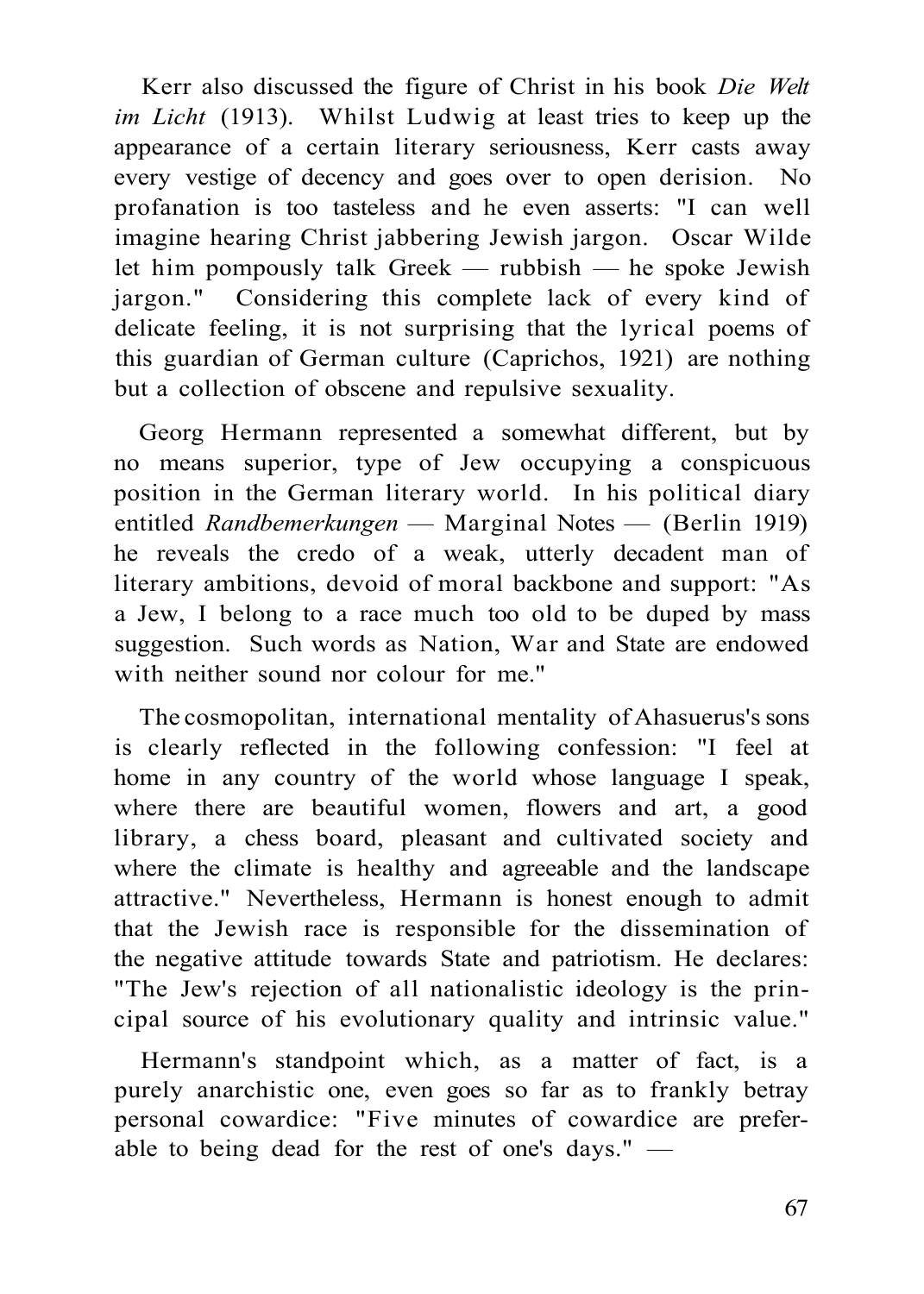The versatility and inconsistency attributed to the chameleon and the Israelite alike were developed to an almost unattained perfection by the Jewish author Kurt Tucholsky. This exceptionally productive feuilleton writer, endowed with a brilliant style and great talents, made use of not less than four different pen-names, with which he operated as the occasion demanded. Apart from his own name he signed with the pseudonyms Peter Panter, Kaspar Hauser and Theobald Tiger. Many important daily papers and magazines published his articles. His numerous books, which all attained a wide circulation, ranked him amongst the most read German authors of those days.

Unfortunately, he merely employed his admirable intellectual gifts for destructive criticism. Nothing was sacred to him and he scoffed at the ideals of the German nation; he flung his biting sarcasm and venomous mockery at every religious and national sentiment. After the general collapse of the German Empire in 1918, Tucholsky, who never took part in the War himself, derided and gibed at the German Army in endless tirades in which he particularly gave vent to his contempt of the German officer. Similarly to his Jewish colleague Lessing, he insulted the venerable and revered Field Marshal von Hindenburg and publicly described him as a "National hero as they are painted on beer glasses." Devoid of all sentiment of patriotism, the stigma of actual High Treason could not abash him. In his book *Deutschland, Deutschland über alles* (Berlin 1929) which is solely dedicated to the calumniation of his native country, he cynically vaunts: "What these judges term High Treason is no concern of ours and can be estimated as an honourable action in our eyes."

The analysis of his mentality may be completed by his own words with which he advocates an absolute liberation from all moral discipline: "Man has two legs and two convictions, one during the times of his prosperity, the other during the times of want."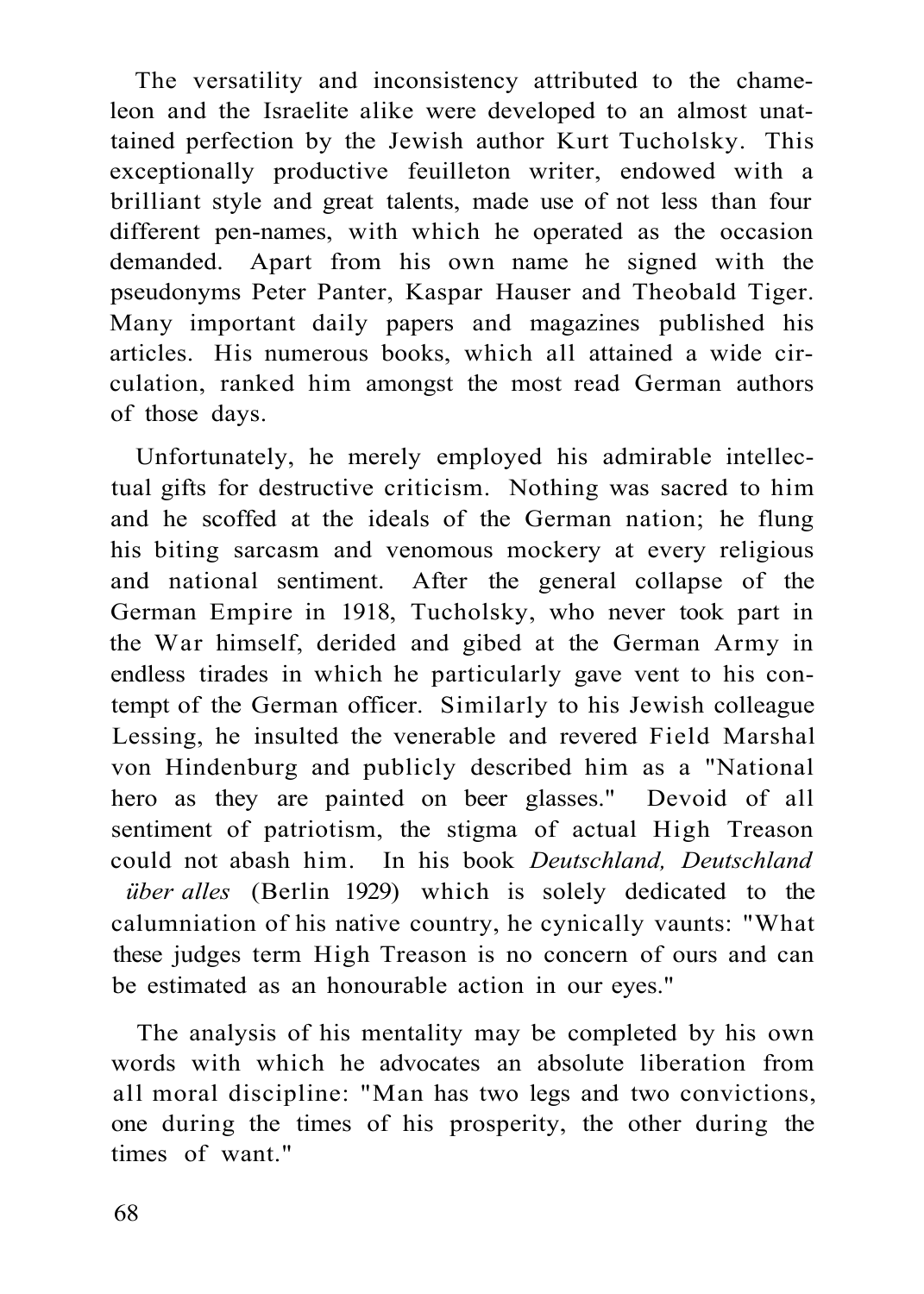Finally, Tucholsky was addicted to the most pernicious type of pornography and he, together with the Jew Theodor Wolff, was one of the violent opponents of the Law for the protection of Juveniles against the detrimental influences of worthless and immoral literature.

#### *Theatre*

To depict the rapid increase in the alien usurpation of the entire German theatre by Jews it would suffice to refer the reader to the book published by the formerly very popular Jewish author Arnold Zweig: "Jews on the German Stage" *(Juden auf der Deutschen Bühne)* (Berlin 1928). With unparalleled frankness Zweig describes how the functions of the financier, the theatre director, the agent, the stage manager, the actor, critic, poet and playwright were conquered and held by the Jews. — Zweig relates: "They come from God knows where with money in their pockets . . ." meaning that type of Jew who, like the corrupt briber Katzenellenbogen, the Russian Jew Kahn and the two Rotter brothers, — the latter also emigrated to Germany from Eastern Europe, — tried their luck in the theatrical branch, degrading the stage, the institution originally dedicated to art and culture, to a mere source of pecuniary profit. Zweig designates the Jewish agents as "slave-holders" who had, in the course of time, developed an unrestricted monopoly, by the means of which they controlled the entire theatrical domain and upon whose intermediary all actors were dependent for their engagements. He says: "The international relations and collaboration between the various agencies corresponds to and is a direct result of the international interrelationship of the modern East European Jewish Movements. — There is no actor who does not remember the countless humiliations and insults to which he has had to submit at this slave market. In the case of some of these agencies the path to public recognition and fame traverses the path of the extortioner . . ."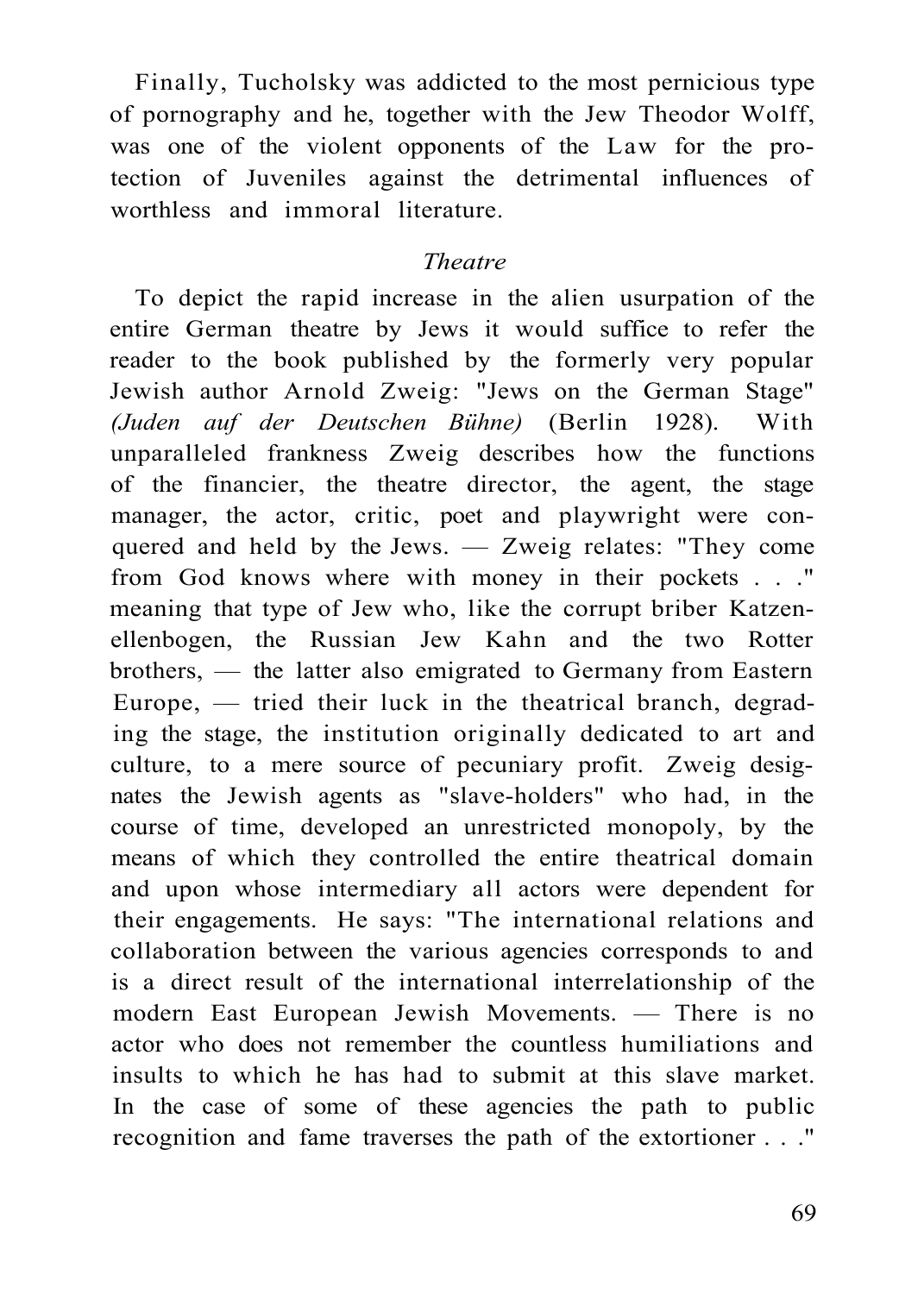The fact has already been mentioned that the management of the influential theatres of the whole country, particularly that of the Berlin stages and even of the State Theatres, had been acquired by Jews. The two Rotter brothers alone were managers of seven theatres in Berlin. Even the Jewish author Arnold Zweig was compelled to admit in their case that "under the management of these upstarts the literary theatre was degraded to a mere financial enterprise devoted entirely to the realization of pecuniary profit." The Jew Leopold Jessner, stage manager of the Berlin State Theatre, was the one who turned Shakespeare's and Schiller's classical dramas into the eccentric popular hits which aroused justified indignation even outside of Germany. Although of Jewish race himself, the critic Fritz Engel was forced to express his disapproval of the performance of Jessner's staging of "Hamlet" in December 1926: "He converts it into a society play, sometimes into a comedy and almost into a revue."

In view of this Jewish predominance in the theatrical sphere, it is hardly surprising that the plays figuring in the repertoires of the theatres exactly reflected the mentality of their Jewish proprietors. The fundamental tendency upon which all these plays were based aimed at the destruction of generally accepted ideals of Society and State, Nation, Government and Legislation, religious and moral principles. Anyone taking the trouble to study the theatre programmes of those days will continually observe that Jewish names predominate by far.

After the War, the communist Jewish author Ernst Toller was the first to write for the stage. He was a member of the Communist Workers Council under Eisner's leadership in Munich in 1919. His drama *Feuer aus den Kesseln* (Draw the Fires) is a deliberate glorification of the Sailors' Mutiny of 1918 and *Hinkemann* (Maimed) is a unparalleled derision of the German Army.

Friedrich Wolf, a Jewish author whose plays were included in the repertoire of practically all theatres, also devoted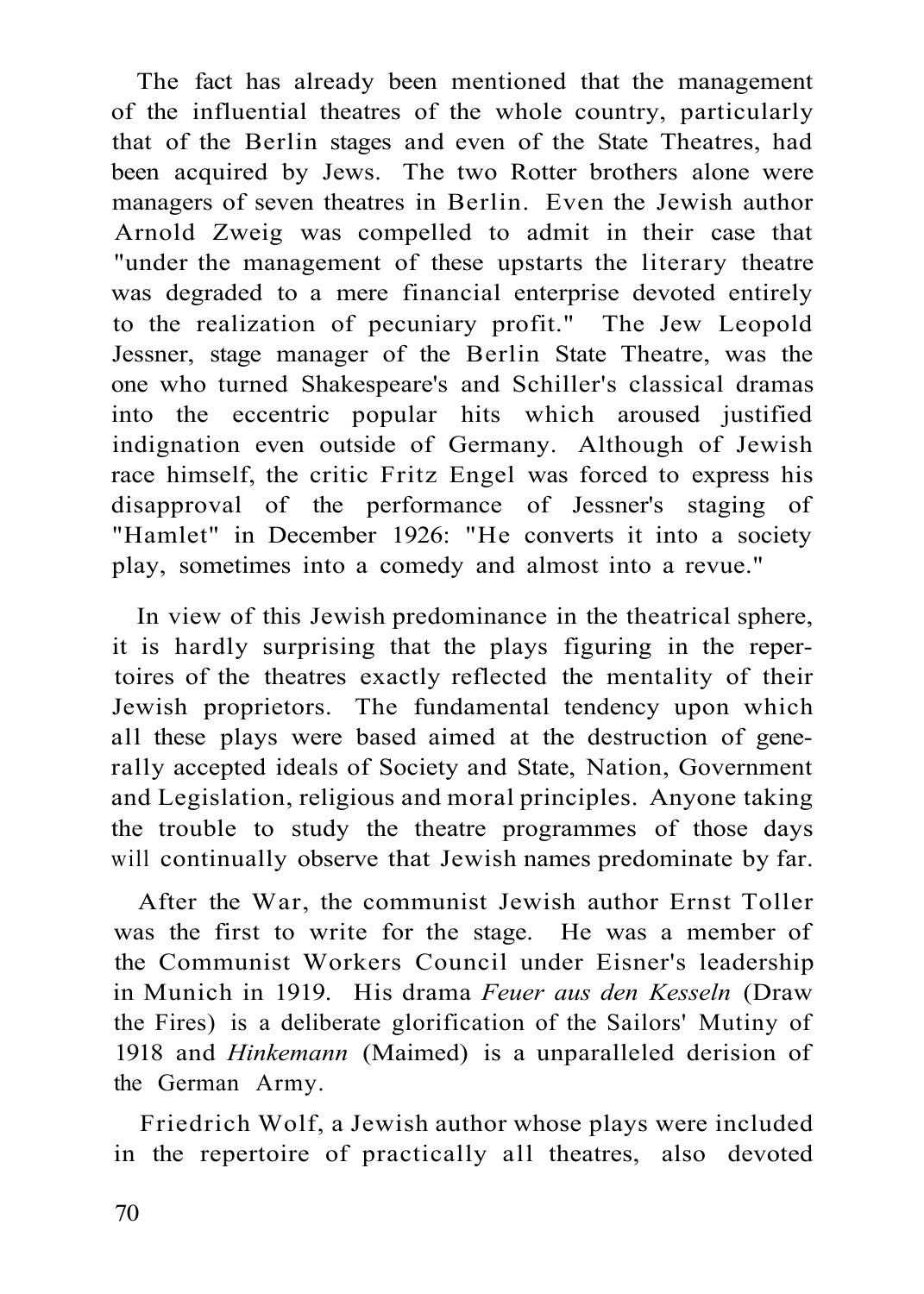himself at first to the creation of dramas dealing with mutinies, but then he deviated to topics based on absolute moral and intellectual disintegration and the liberation from all principles of ethic conduct. In his play *Cyankali* he loudly propagates the abolition of the paragraph of German Law which protects the life of the unborn child.

Walter Mehring is one of the most unsympathetic personalities of the Jewish literary world and he displayed considerably more malice and venomous animosity than all his predecessors and colleagues. He commenced his career with the production of licentious songs, whose flagrant libertinism met with the complete approval of and were formally gloated upon by the predominantly Jewish public frequenting the cabarets and places of amusement at the Kurfürstendamm in Berlin. His Drama *Der Kaufmann von Berlin* (The Merchant of Berlin), which was first produced by the communist stage manager Piscator, may be regarded as the culminating point of Jewish debauchery on the German stage. With pitiless cynicism Mehring caricatures the poverty and misery of the German Nation during the years following the War, which attracted countless swarms of vampire-like Eastern Jews from Galicia, Armenia, Poland and Russia. The hero, a poverty stricken, miserable emigrant and typical Eastern Jew, appears in those streets of Berlin which are principally populated by Jews. In a short time, he is successful in subjugating the whole town which fulfills his every whim. The shameless way in which Mehring depicts this development, which he seems to regard as a matter of course, can only be compared to the brutality with which he ridicules all ethical values holy to the German Nation; as a crowning effect of the drama, street cleaners sweep away, together with a heap of refuse, revered national symbols, soldiers' steel helmets and even the corpse of a dead warrior. To accompany this procedure the chorus sings: "Away with the Rubbish into the Gutter . . ."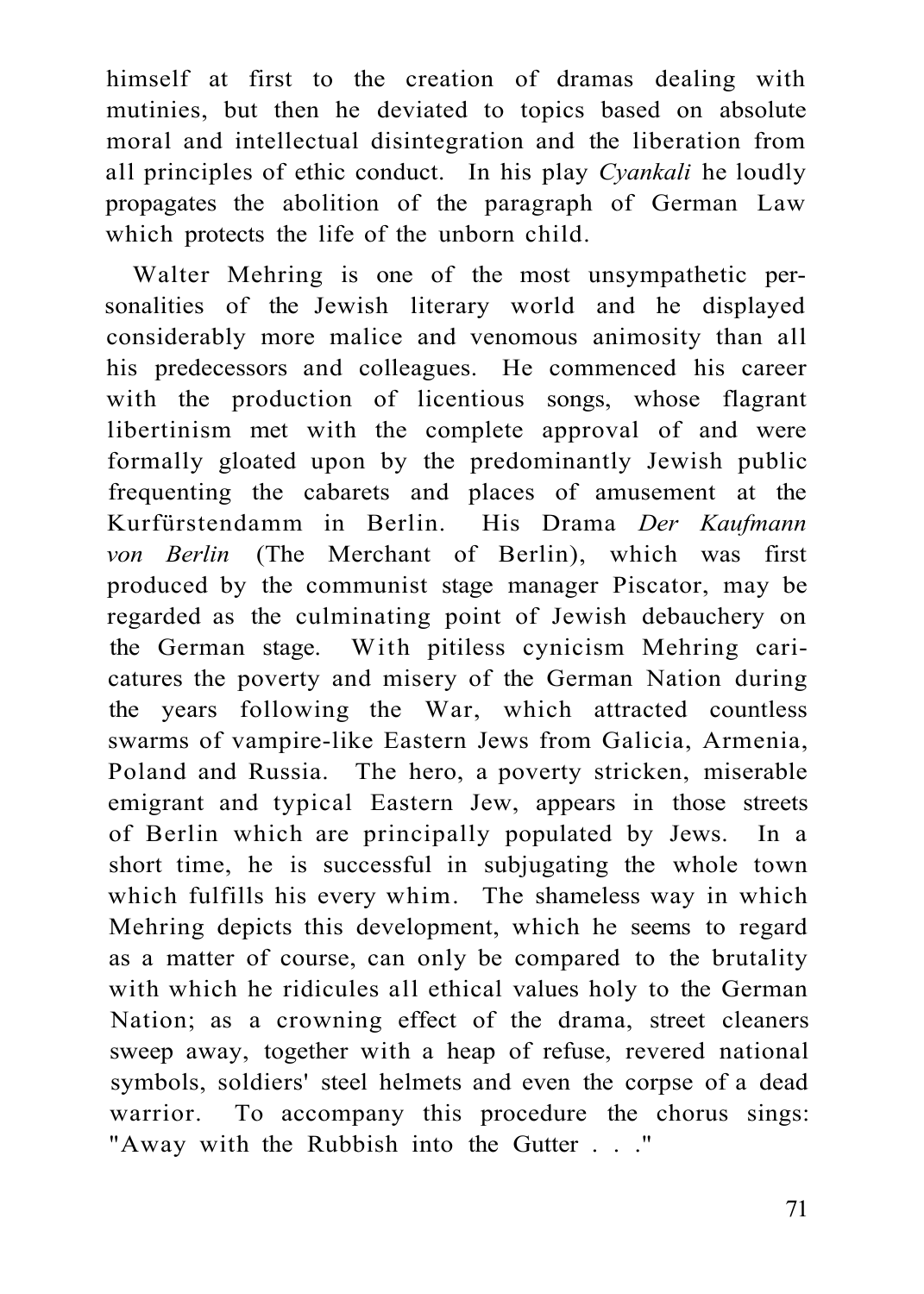It would not be difficult to continue this list of dramatists by the addition of innumerable names and examples. — Apart from Arnold Zweig and Walter Hasenclever, Ferdinand Bruckner, for instance, should be mentioned, whose dramas were regarded as great revelations by an audience composed of perverse seekers of sexual sensations. These plays — *Verbrecher* (Criminals), *Krankheit der Jugend* (Malady of Youth) — enjoyed their particular preference as they nearly exclusively dealt with criminal and sexual abnormalities which were treated as if they embodied the very purpose and joy of life.

However, this enumeration will suffice to imperatively force the observer to ask himself which other self-respecting country valuing the integrity of its religious conceptions and its moral principles, would have tolerated the activity and intellectual influence of such a depraved group of literary corrupters. It is indeed a regrettable symptom that Germany, saturated with Jewish mentality, endured their presence and influence for so long, in fact until the National Socialist régime brought about a complete revolution in this respect.

### *Cinema*

To an even greater degree than in the sphere of the theatre, the Jews had swooped upon the whole film industry during the years before 1933. This fact is easy to explain, in as much as financial and artistic factors are more intricately related in this branch of art than in any other. The profits derived in the film industry considerably exceed those of any other artistic enterprises. The possibility of realizing tremendous earnings naturally induced the Jews to invade the German film industry which had begun to flourish during the years following the War. The enormous Jewish participation in the film branch is demonstrated by the following figures:

In 1931 41 firms of the 67 German film producers were in Jewish hands, — that is to say 61 per cent. Of 28 distri-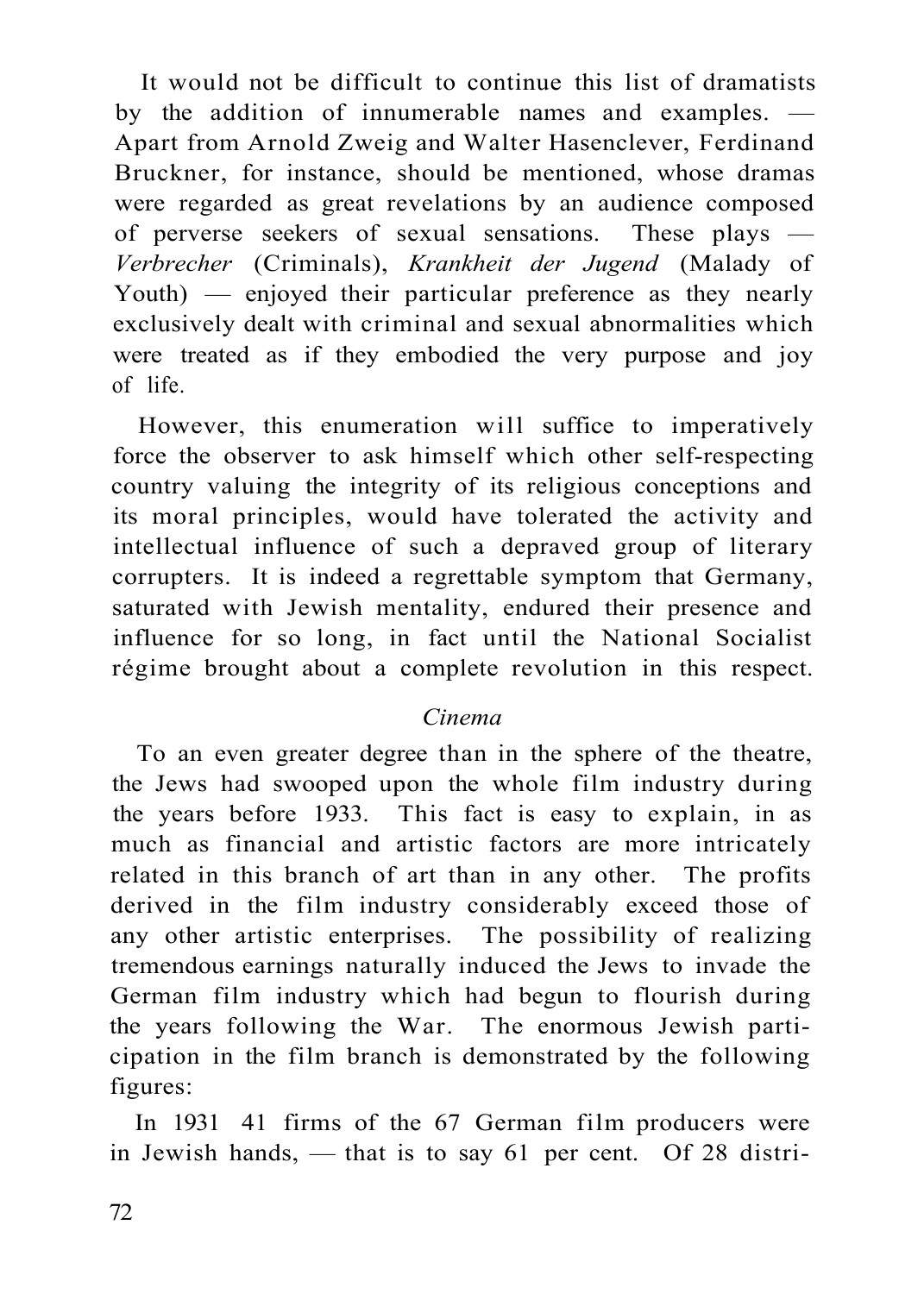butors 24 were Jewish, that is 86 per cent. During the same period 119 of the 144 film manuscripts were written by Jews (82 per cent). In 77 cases the staging was carried out by Jews (53 per cent). If one examines the names of the producers, directors and film stars which participated in those films which were enthusiastically praised by the press and which developed into box office successes, one will invariably discover that the great majority were Jewish. Amongst the producers and distributors we find: Pressburger and Rabinowitsch (Cine-Allianz), Heymann, Fallner and Somló, Levy or Cohn. The directors were: Oswald-Ornstein, Zelnik, Meinert, Neufeld or Schönfelder. The actors: Pallenberg, Siegried Arno, Fritz Walburg, Felix Bressart, Kurt Gerron, Grete Mosheim, Gitta Alpar, Rosa Valetti, etc. etc.

The mentality typical of the entire Jewish film industry is displayed in its crudest form by the so-called "social and hygienic instruction films," a type of film with which the German cinemas were veritably flooded during the years after the War. Officially they were intended to acquaint the masses with the dangers of abnormal sexual intercourse and debauch. They were based on a pseudoscientific foundation and under this mask Jewish capital speculated upon the primitive erotic desires and the lowest instincts of the public. Criminals, prostitutes and the pathologically abnormal were the heroes of this category of film. A choice of titles taken at random from the legion of such so-called "instructive" films will give the best idea of their type and value: — "Morals and erotic" — "The Book of Sin" — "What price for Love?" — "Culpable Mothers" — "Prostitution" — "When Women go astray." — The contents harmonized with these seductive titles which gave rise to considerable expectations on the part of the public, which were by no means deceived. These films veritably wallowed in mire and filth and, with the most cynical openness, reproduced scenes actually showing the most repulsive debauchery and perversion. The Government of those days,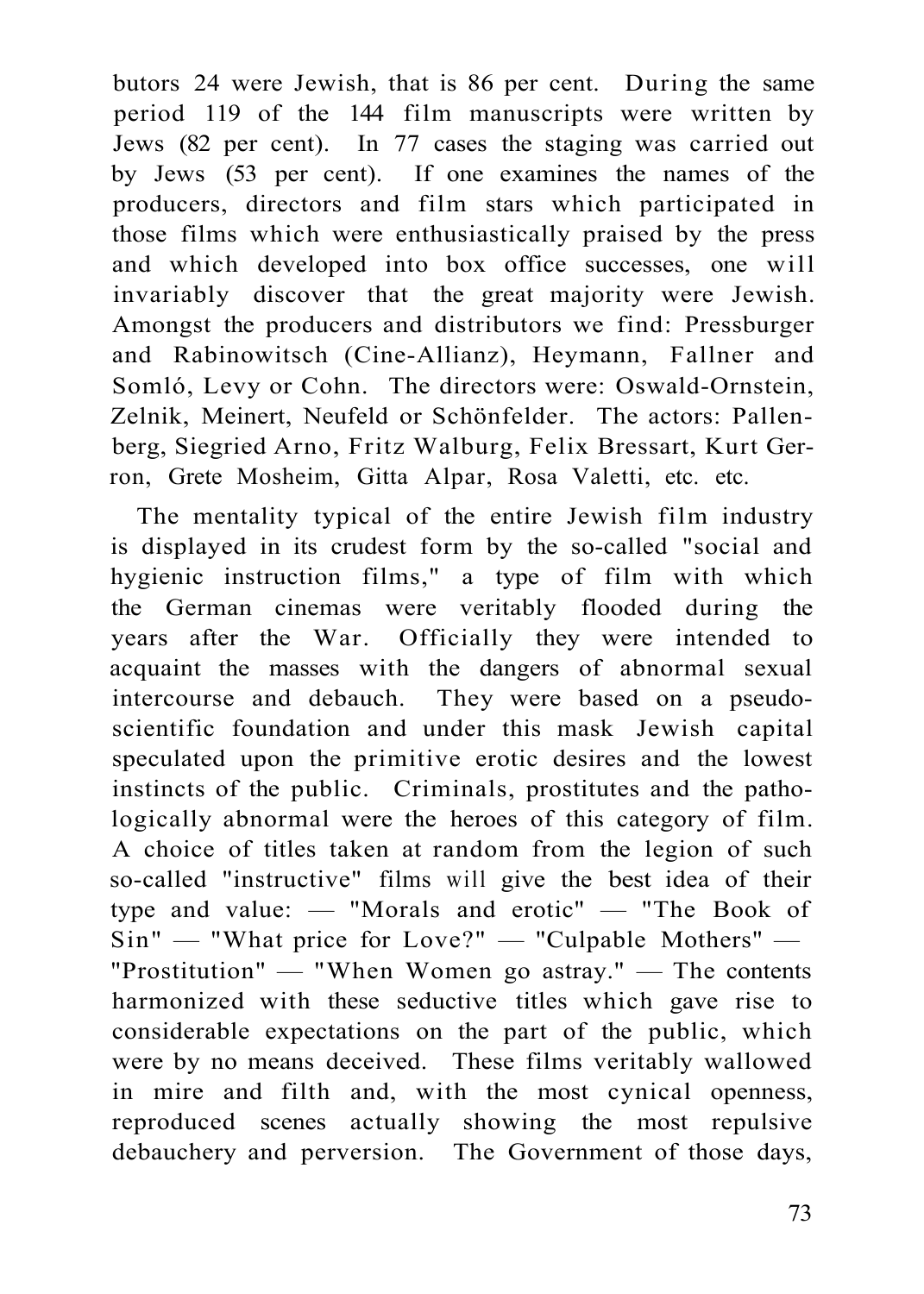which certainly could hardly be called prudish or narrowminded, was compelled to put a stop to the greatest excesses in this direction in 1920 by passing a Film Law, without, however, having been successful in radically eliminating this evil.

In subsequent years the greatest profits in the film industry were derived from "Military farces" — a category of film dedicated to the ridicule of the German Army and the individual German soldier. These films were also generally the product of Jewish activity, be it that Jews participated in the capacity of producers, authors, directors or actors. Finally, it is important to remember that communist propaganda films such as "Potemkin" and "Storm over Asia" were introduced into Germany by Jewish distributors and cinema theatre concerns.

## *Revue*

The disintegration and decay of German intellectual life under Jewish supremacy are most apparent and assume their crudest aspects in the sphere of light entertainment art. In the operetta, and especially the revue, frivolity and licentiousness had developed to such an unbelievable extent that Berlin was regarded as the most immoral town in the world in those days; under the circumstances this was not at all astonishing.

None others than the Jews introduced the new form of public amusement, the revue, a branch of art utterly unknown in the Germany of pre-War days. Not content with the introduction of this novelty, they abused it and converted the revue into that species of entertainment which was to blame for quite a large part of the depravity and laxity which had attacked German moral life.

It is extremely characteristic that every one of the Berlin Revue proprietors  $-$  in the provinces there were very few enterprises of this nature — were Jews without a single exception. Many a former visitor to Berlin will still associate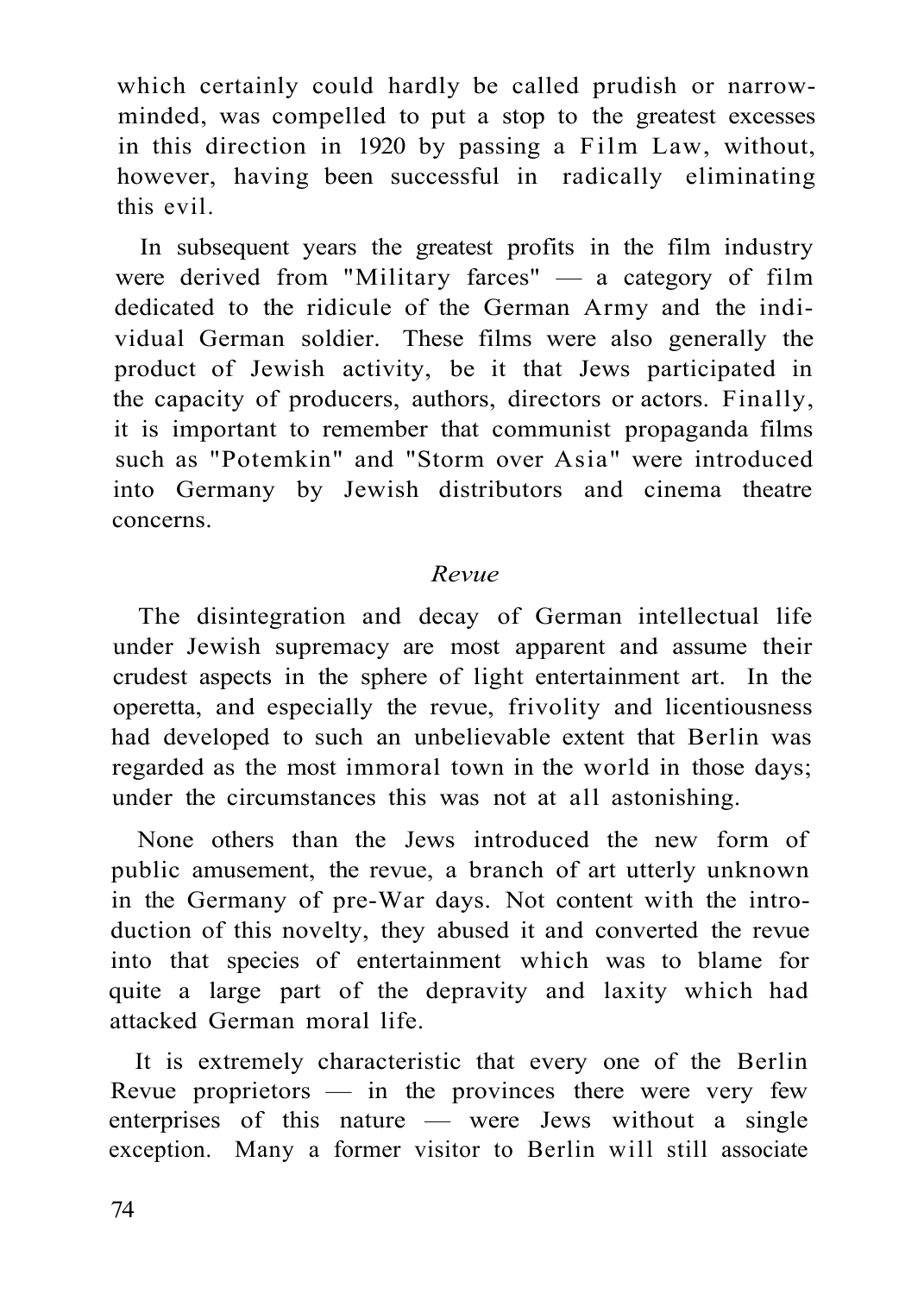such names as James Klein, Hermann Haller, Rudolf Nelson, the two Rotter brothers and Eric Charell with most unpleasant recollections. The complementary staff of authors, composers, directors and stars were also generally chosen amongst the members of the Jewish race.

These revues were veritable orgies of sexuality and licentiousness. All realities of life were regarded from the one and only aspect of erotic desire and its satisfaction. Modesty and decency were scoffed at as being old fashioned and ridiculous.

The loud and vulgar titles given to these revues, for which enormous propaganda was made, speak for themselves. The following translations give an impression of what was presented to the public:

"Undress yourselves" — "A thousand Naked Women" — "The Sins of the World" — "Houses of Lust" — "Strictly Prohibited" — "O Gee, A thousand Pretty Girls" — "Sweet and Sinful."

The advertisements for James Klein's Revue "Undress yourselves" were deliberately designed to awaken the lowest instincts of the public by enticing it with the following enumeration: "An evening without morals and principles — Sixty nude models, winners of beauty prizes — The adventures of beautiful women — Experiences with a girl of fifteen —."

The posters advertising the revue "A Thousand Naked Women" announced: "The grand revue of Free Love — Forty Pictures of Morality and Immorality."

The performances themselves absolutely fulfilled the expectations. The scenes on the stage revealed all what the most daring phantasy can imagine, in short, a display of absolute libertinism and a complete surrender to sensual passions.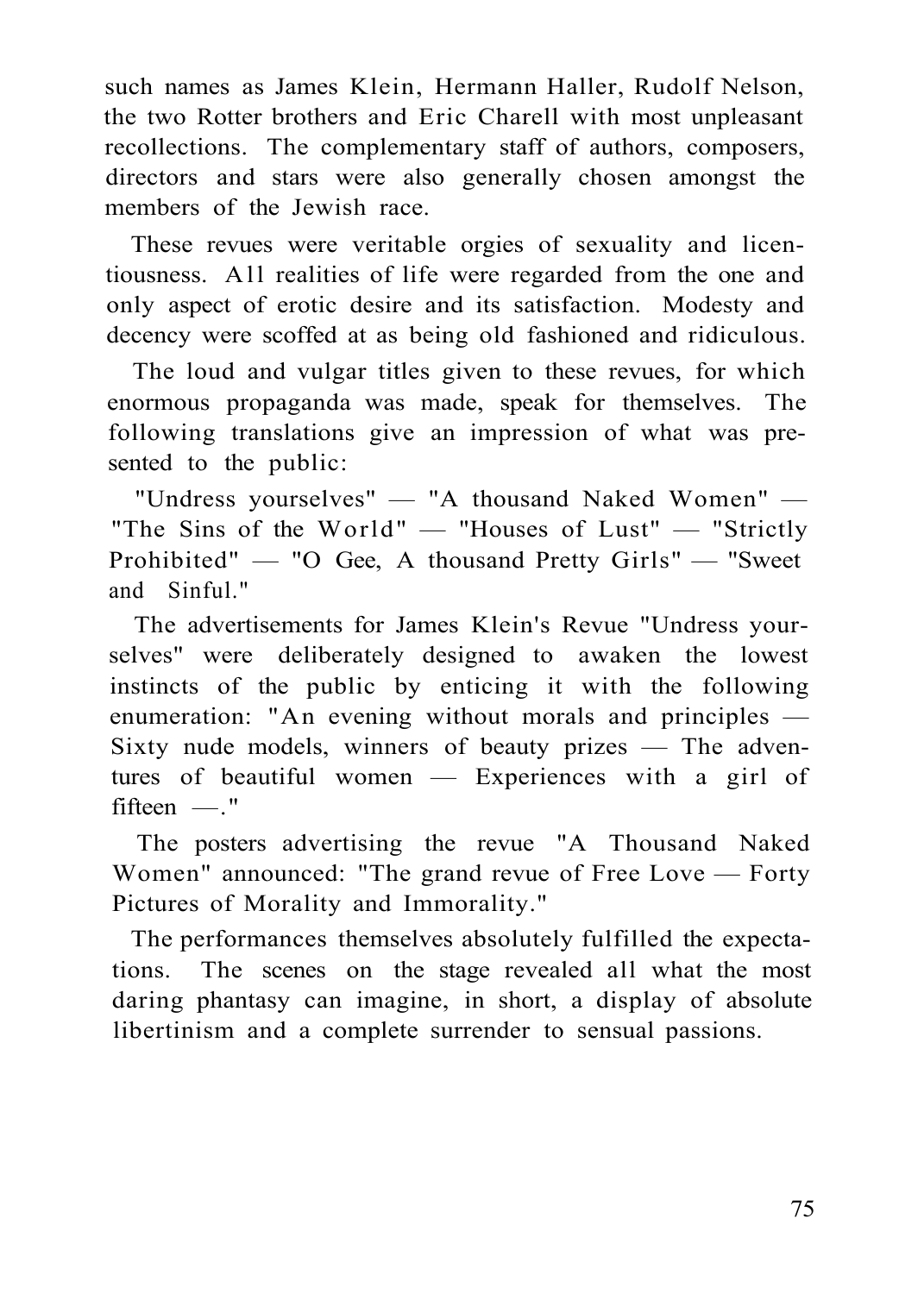## 7. **The Jewish Share in Immorality**

Even a strictly impartial and sober observer without any pronounced anti-semitic views cannot any longer remain unimpressed by such examples of laxity and frivolity which all point to typical Jewish indecent and immoral characteristics. At the same time such characteristics are contrary to the spirit which animates all cultured nations. For all that, the reproach that the Jews are an inferior race, which these facts reveal, is so grave that it seems necessary to make a few further observations in this respect. It will be seen however as far as Germany is concerned, that everywhere where existing moral standards have been deliberately relaxed — where immorality was made into a business — Jews were prominent, if not dominant in this work. Even the socalled "Sexual Science" — one of the unsavoury products of the last century — was a purely Jewish invention and exploited by them into a most flourishing and lucrative branch of trade.

The authentic "Jewish Encyclopedia" was even compelled to admit a marked racial sexuality in its co-religionists. Cautiously it stated: "The Bible itself contains many references to the fact that the sensual element in sexual intercourse was often very pronounced . . . The words of the Prophets resound with complaints and threats in regard to adultery of which one hears so much." (Vol. V, p. 384.) With the advent of emancipation this Jewish urge, restrained by the ghettos of the middle ages, poured forth into the public life of the state. A clear field however was only given to it when, as the result of the revolution in Germany in 1918, all barriers of law, order and censorship were broken down. A veritable storm flood of Jewish immoral literature, obscene films and plays then broke over Germany. Cinemas and theatres have already been exhaustively dealt with. It remains to be said that in literature all authors of obscene works were Jews in every case.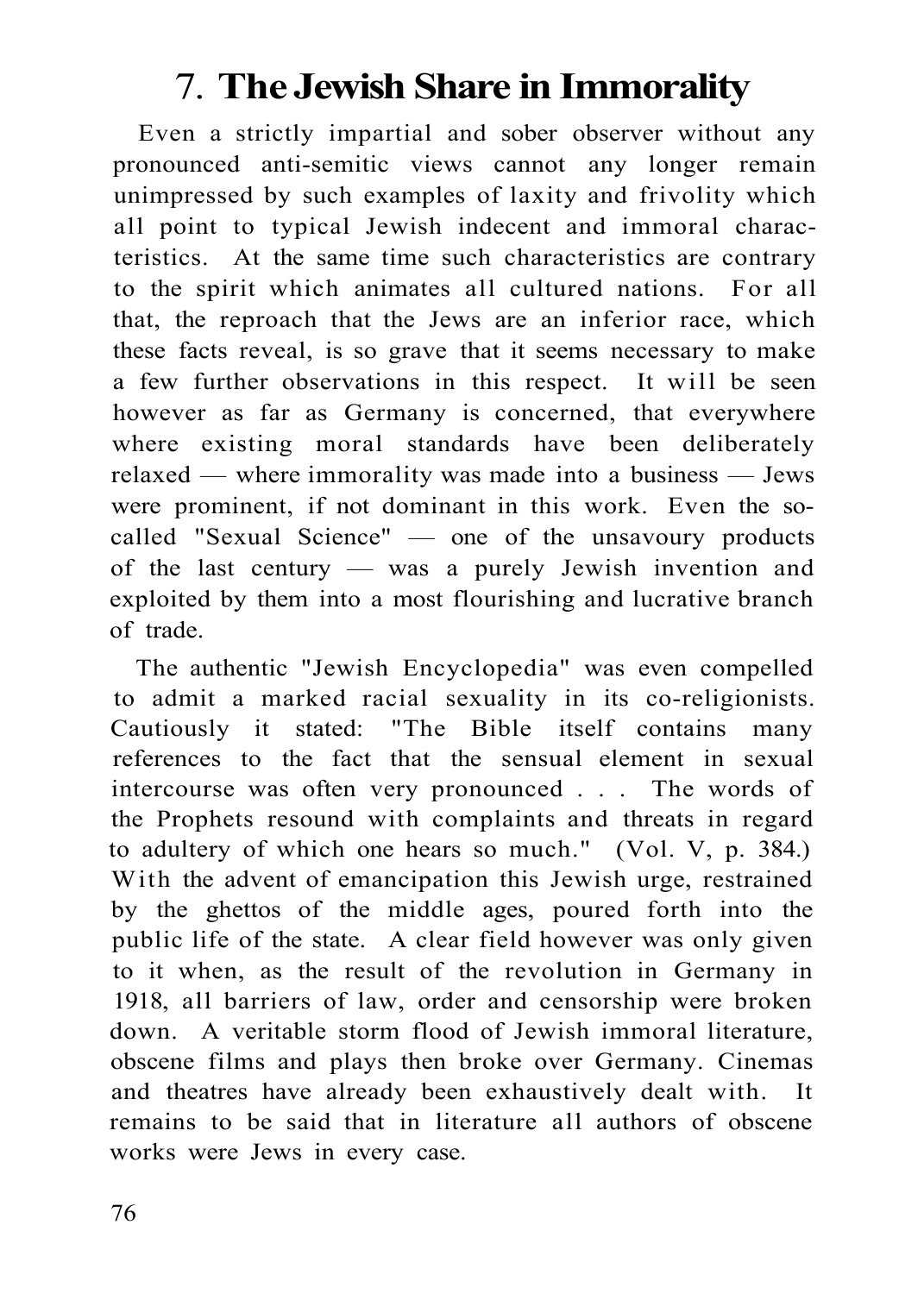Among the hundreds of thousands of books confiscated by the national socialists in 1933 very familiar names repeatedly cropped up. Together with publishing firms such as Benjamin Harz, Richard Jacobsthal, Leon Hirsch, M. Jacobsohn or Jacobsthal & Co. mention must be made of the publishers of *Kulturforschung* — Cultural Research — a Vienna firm whose production was sufficient to fill many libraries. The titles speak for themselves. *Sittengeschichte des Lasters* (The Moral Story of Depravity), *Sittengeschichte der Schamlosigkeit* (The Moral Story of Profligacy), *Bilderlexikon der Erotik* (Illustrated Lexicon of Sexual Love), *Sittengeschichte des Geheimen und Verbotenen* (The Moral Story of Secret and Forbidden Things), etc. etc.

Among the publishers, the following must be recalled to mind: Dr. Ludwig Levy-Lenz, Leo Schidrowitz, Dr. Iwan Bloch, Franz Rabinowitsch, Georg Cohen, Dr. Albert Eulenburg, Dr. Magnus Hirschfeld.

Iwan Bloch and Magnus Hirschfeld were in reality the real exponents of this so-called scientific sexual research. In reality it was nothing else than a downright treatise on obscene subjects and a degradation of all marriage and family ties.

Their assistants were Felix Abraham and Levy-Lenz. No amount of search will ever reveal a Christian collaborator in this "sexual science." The publications issued by these obscene pseudo-scientists tell their own particular story of what took place in Magnus Hirschfeld's "Institution for Sexual Science" and in similar concerns: "Sexual Catastrophes," "Sexual Pathology," "Love Chains," "How to avoid Pregnancy" (by Magnus Hirschfeld), "The Perverters," "Prostitution," "Sexual Life in our Age" (by Iwan Bloch), these were the popular subjects.

It was due to their unrestricted and infamous efforts that the general public became acquainted with all the noisy talk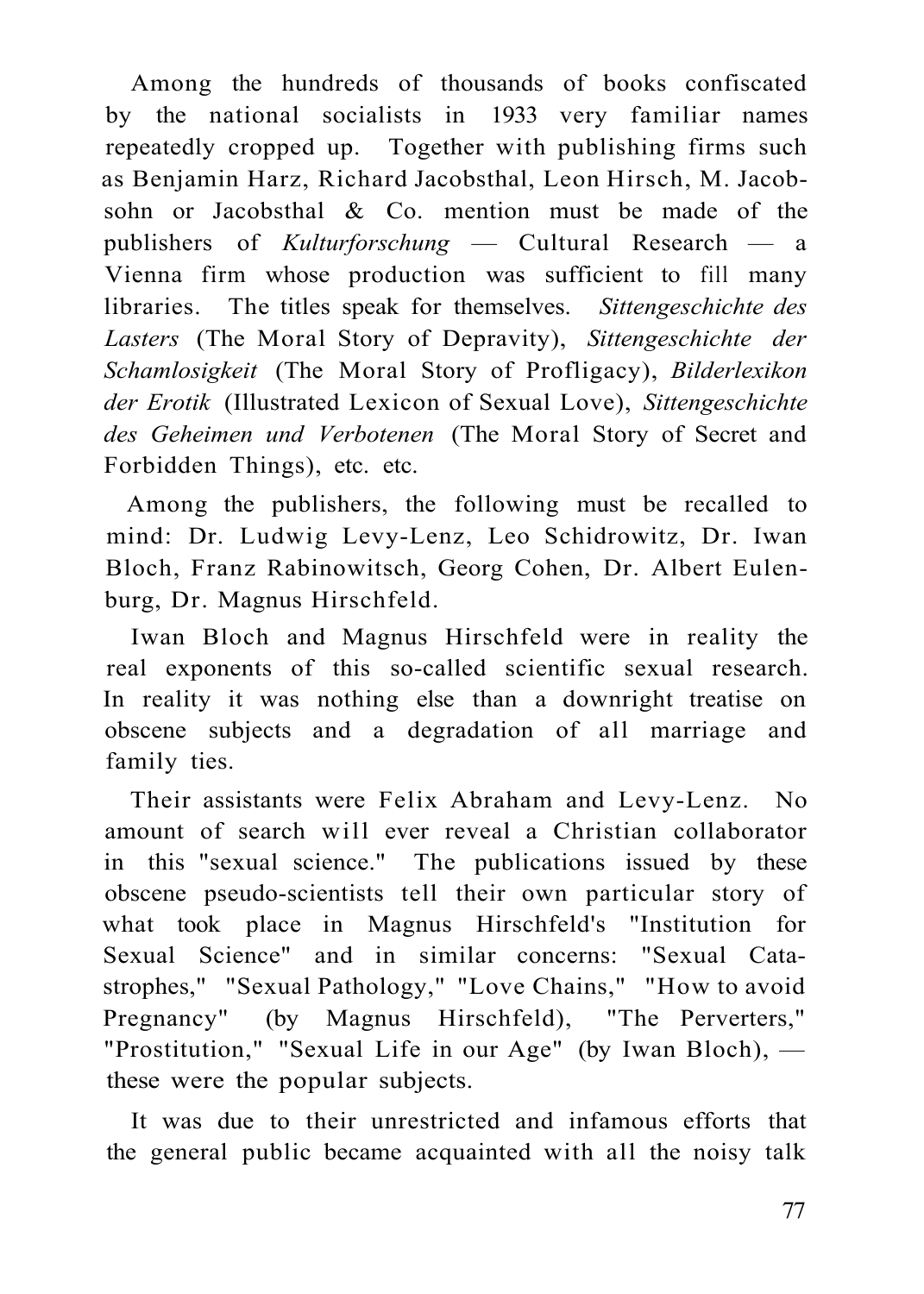of free love, a call for unlimited right to allow all passions and instincts to run riot, as well as the demand to make homo-sexuality and abortion non-punishable offences. A heated campaign was waged on the question of unrestricted and non-punishable acts of abortion championed by Jews: Dr. Max Hodann, Dr. Lothar Wolf, Dr. Levy-Lenz, Martha Ruben-Wolf, Felix Halle and Alfons Goldschmidt. This circle of Jews issued at the same time numerous publications advocating greater birth restriction and the avoidance of pregnancy.

Finally we must not overlook Dr. Max Hodann, Berlin's Medical Officer of Health. With his "Workers' Sexual Magazine" he contrived to inject the poison of moral disintegration into the broad masses. He also earned for himself a particularly unsavoury reputation for his outspoken propaganda for sexual self-abuse.

Hr. Scavenius, the Danish Chargé d'Affaires at the Hague, was undoubtedly right when he declared three years ago in a wireless lecture that "Germany at that time was the pornographic centre of the world."

## **8. The Jewish Share in Crime**

It is difficult indeed to ascertain the real extent of the German Jewish share in crime throughout the Reich for the following reasons: The criminal records kept in Germany since 1882 recognized only orthodox Jews. Those innumerable Jews who had accepted a Christian faith or who were not associated with any established religion, were never embraced in these records. Therefore a great number of criminals, Jewish by race, has been absorbed in other statistical categories. To this must be added the fact that commencing with the year 1918, criminal records ceased to show any subdivision into confessions. This step was in all probability the result of Jewish intervention. The following statistics there-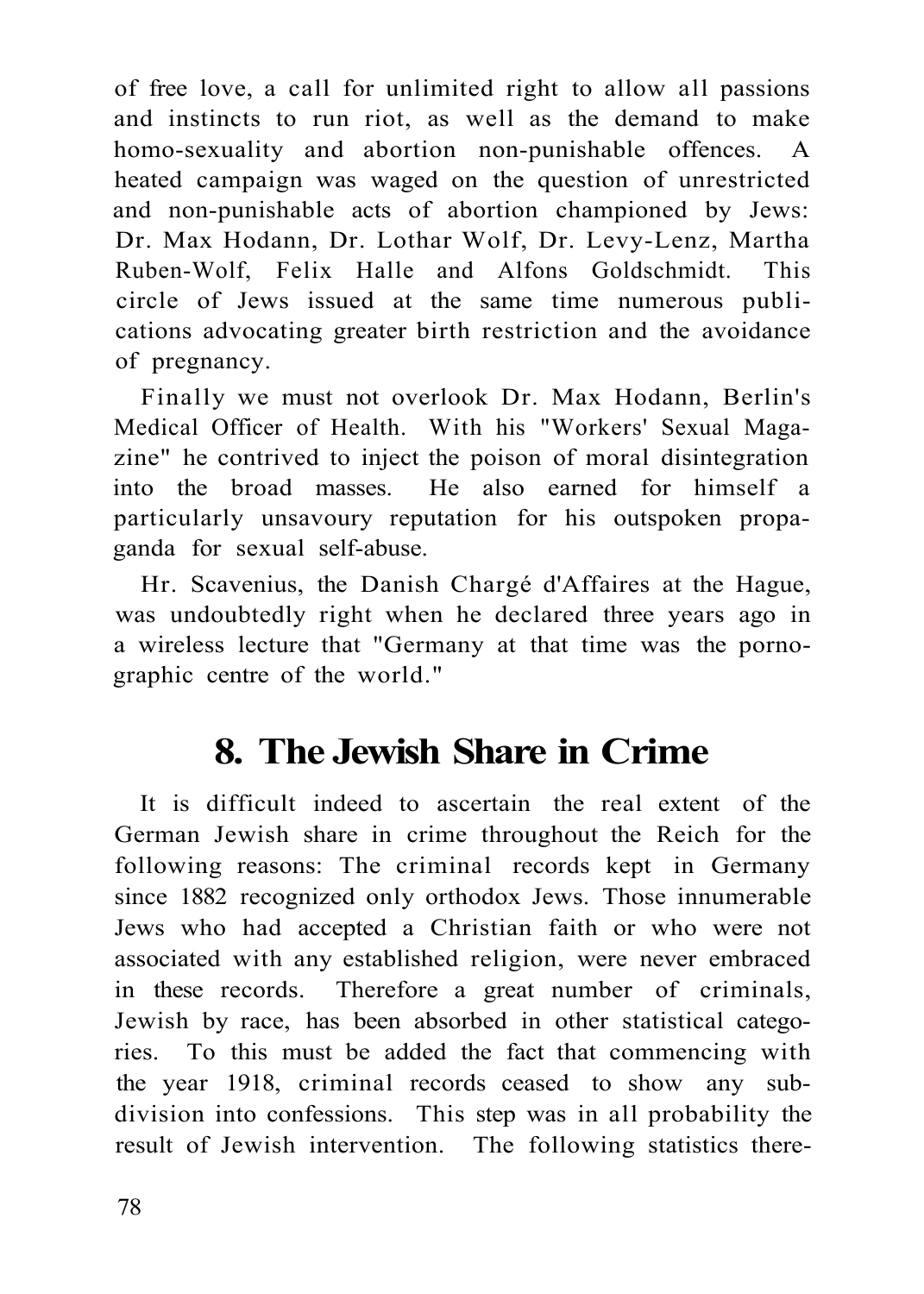fore cannot in any way be regarded as complete. Nevertheless they are food for thought in throwing light on Jewish characteristics.

When taking all this into account, the official "Statistics of the German Reich" (New Edition, Vol. 146) reveal the fact that a number of certain crimes were committed more frequently by Jews than by Christians. Taking an average valuation for the period 1892 to 1901, we obtain the following table:

|                                    | Jewish percentage compared with<br>Christian criminals. |  |  |  |                                       |  |                          |  |  |
|------------------------------------|---------------------------------------------------------|--|--|--|---------------------------------------|--|--------------------------|--|--|
| Crime.                             |                                                         |  |  |  |                                       |  |                          |  |  |
| Fraud & Trickery 14 times greater. |                                                         |  |  |  |                                       |  |                          |  |  |
| Usury $13, 13, 13$                 |                                                         |  |  |  |                                       |  | , ,                      |  |  |
| Copyright infringement             |                                                         |  |  |  | $\ldots$ . $\ldots$ $\ldots$ $\ldots$ |  | $\mathbf{B}$             |  |  |
| Fraudulent bankruptcy              |                                                         |  |  |  | $\cdots$ $9$ ,                        |  | $\overline{\phantom{a}}$ |  |  |
| Fraudulent insolvency              |                                                         |  |  |  | $\cdots$ 6,                           |  | $\ddotsc$                |  |  |
| Receiving stolen property 5        |                                                         |  |  |  |                                       |  | , ,                      |  |  |

It will be seen from this that Jews have a strong liking for commercial crime. That this fact has in no way been sufficiently explained by the large percentage of Jews in business is revealed by the investigations conducted by the Jew Ruppin. In his book, *Die Juden der Gegenwart* — Contemporary Jews — (Berlin 1904), with the aid of comparative statistics Ruppin arrives at considerably greater figures for commercial crime than Jewish participation in commerce would seem to indicate. The Jew Wassermann arrives at the same conclusion in his book *Beruf, Konfession und Verbrechen,* — Profession, Confession and Crime —, (Munich 1907). He proves that Jewish criminality in bankruptcy in 1900 was seven times greater than among non-Jewish criminals and six times greater in cases of fraudulent insolvency. Wassermann obtained these statistics by being guided expressly by the percentage participation in commercial professions.

The official "Statistics of the German Reich" for the period 1910 to 1914 furthermore prove that at a later stage very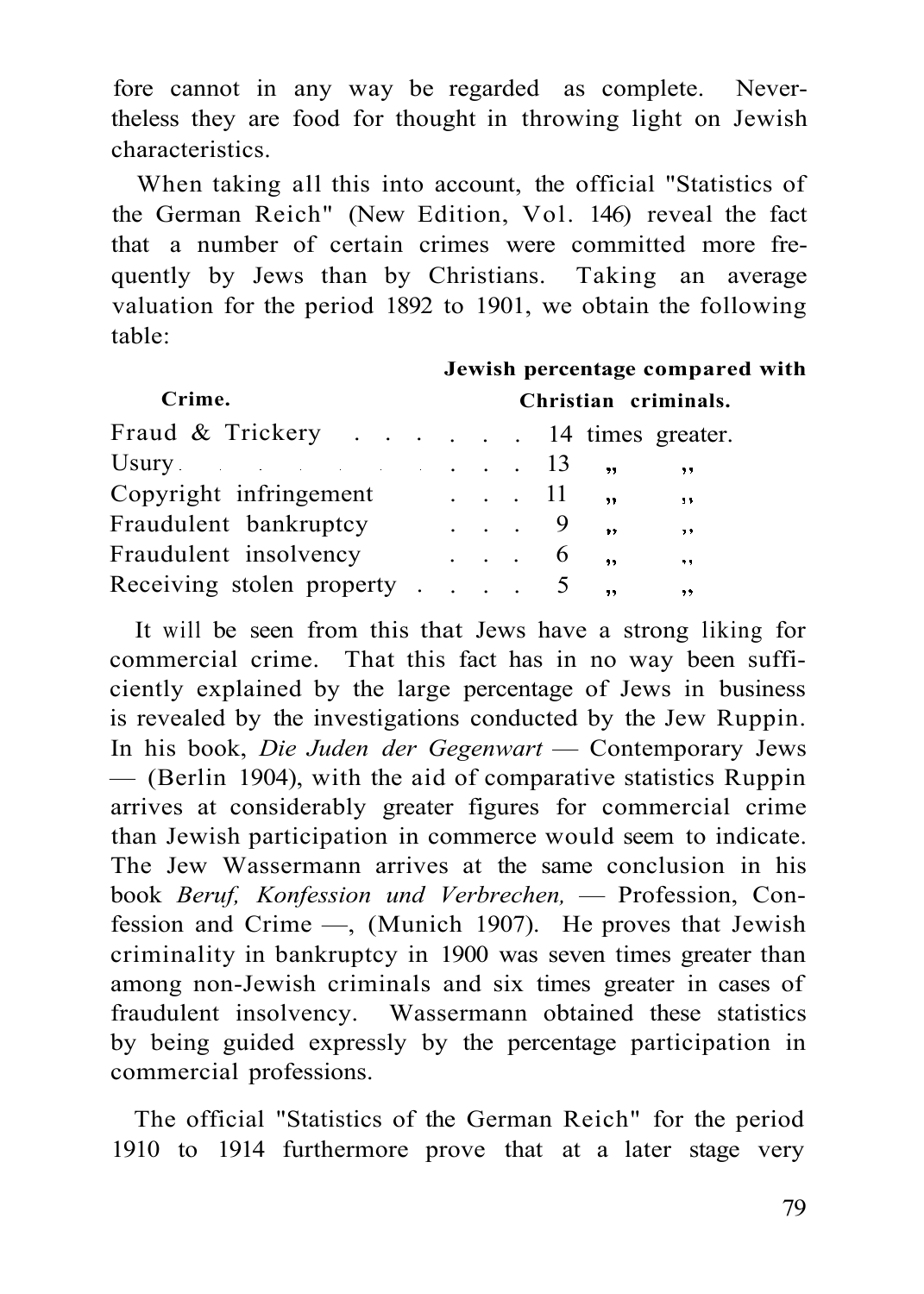little alteration had taken place. The following table exemplifies this:

|                                                               |  | Jewish percentage compared with<br>Christian criminals. |  |  |  |                      |                      |  |  |  |
|---------------------------------------------------------------|--|---------------------------------------------------------|--|--|--|----------------------|----------------------|--|--|--|
| Crime.                                                        |  |                                                         |  |  |  |                      |                      |  |  |  |
| Professional receivers                                        |  |                                                         |  |  |  |                      |                      |  |  |  |
| of stolen property 5 times greater.                           |  |                                                         |  |  |  |                      |                      |  |  |  |
| Commercial fraud commercial fraud                             |  |                                                         |  |  |  |                      | $\ddot{\phantom{0}}$ |  |  |  |
| Fraud $\begin{array}{ccccccccccccc}\n\hline\n\end{array}$ 2 . |  |                                                         |  |  |  |                      | ۰,                   |  |  |  |
| Copyright infringement 8                                      |  |                                                         |  |  |  | $\ddot{\phantom{a}}$ | $\ddotsc$            |  |  |  |
| Usury $12$                                                    |  |                                                         |  |  |  | $\ddot{\phantom{a}}$ | $\ddot{\phantom{1}}$ |  |  |  |
| Fraudulent bankruptcy $\cdots$ 13                             |  |                                                         |  |  |  | $\ddot{\phantom{a}}$ | $\ddot{\phantom{0}}$ |  |  |  |

Quite apart from these commercial crimes Jews have taken a still greater share in other branches of crime far more reprehensible. We refer to the drug traffic and prostitution, illicit gambling and pickpocketing.

The "Central Organisation for Combatting Drug Crime" has established that in 1931, out of 272 international drug traffickers no less than 69 (25%) were Jews. In 1932 the figures were 294 and 73 (again  $25\%$ ). In 1933, the Jewish percentage had increased to 30%. The Central Organisation for Combatting Unlawful Gambling and Games of Chance registered 57 Jews out of a total of 94 cases which came to its notice in 1933. In 411 cases of pickpocketing in 1932 193 Jews were involved. In the same year it was found that among the international pickpocketing gangs, out of a total of 163 criminals 134 were Jews or 82%.

The high percentage of Jews in immoral crime — already referred to in the chapter on Jewish immorality — is frankly admitted by the Jewish scientist Ruppin, to whom we have already referred. He writes:

"That Jews live principally in the large towns and cities is responsible for the fact that certain crimes usually limited to city life are associated with them; for example, procuration, cooperation in immorality."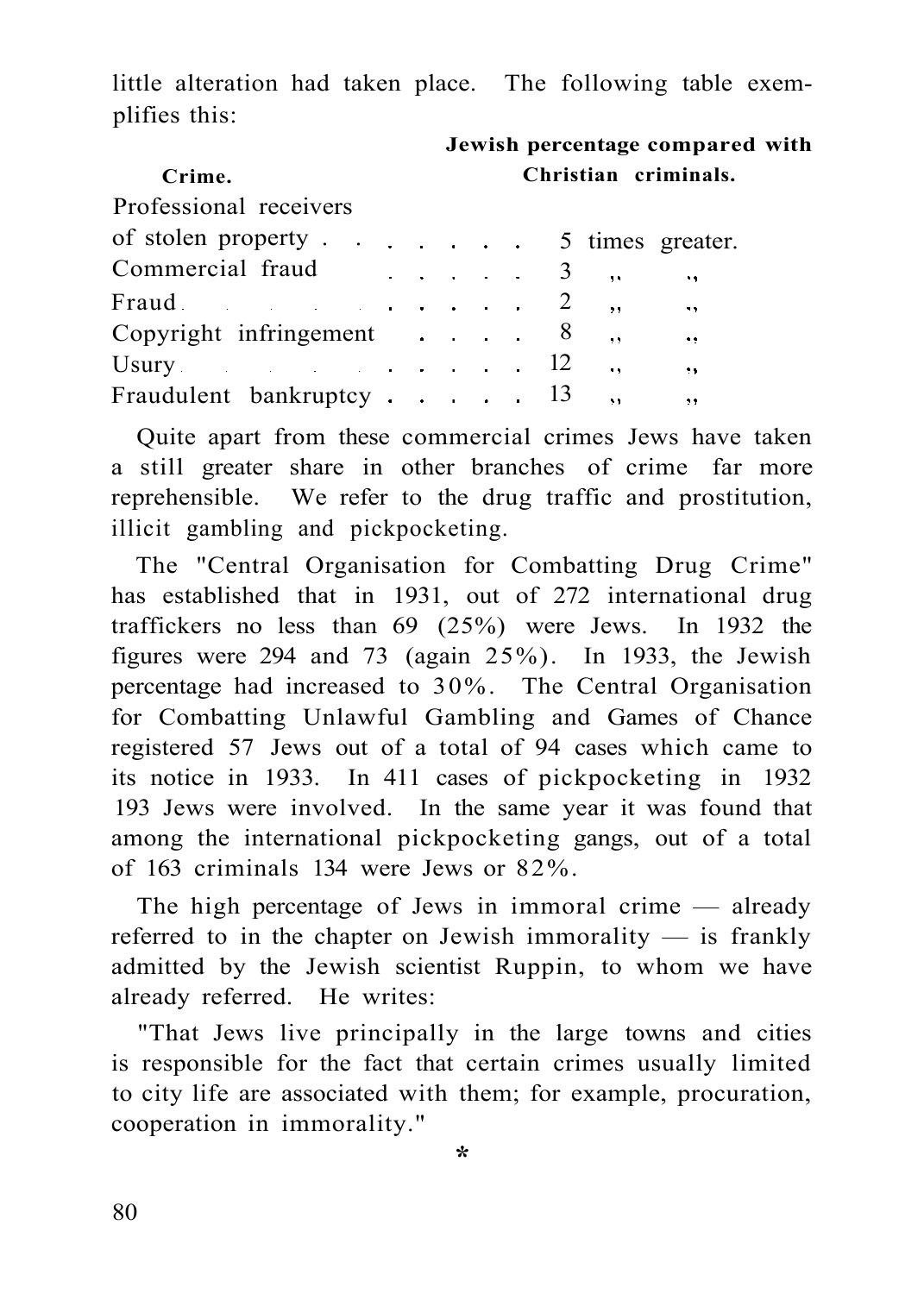In view of the limited space at our disposal, we could necessarily only give a résum é of the part played by the Jews in Germany before 1933. It would be easy to write a substantial volume on the subject'). But even such a work could only reach the same conclusions at practically every page. Our résum é will suffice to convince unprejudiced and objectively minded readers of that which it was our object to prove-namely, that the preponderating influence of the Jews developed into a national calamity of the worst sort for Germany, and that the previously cited words of Theodore Herzl, "every misfortune increases their power," have proved in the result to be only too true.

The interdependence of national distress and Jewish ascendency has scarcely ever been manifested with such luminous clearness as in Germany. Under these circumstances, it surely behoves us to seek to understand the fundamental reasons underlying the Jewish problem in this country as it has presented itself during the past decades.

Animated by a desire to solve this ancient problem if possible, by the emancipation and assimilation of Jewish elements, Germany had shown herself more accessible to the absorption of Jews than many other countries had done. All barriers had been taken down, all restrictions abolished, all spheres of activity opened unreservedly to the Jews  $-$  nay, leading positions were assigned to them even in those domains which were of the most vital importance for national life. The Jews, who numbered less than 1% of the total population of Germany, occupied the key posts in German industry. Political leadership was to a large extent in their hands. The Press and cultural life in general were predominantly under their influence. Their aggregate income exceeded that of the 99% remaining inhabitants by over

<sup>1</sup> ) Those who desire further information are recommended to rend the book "Die Juden in Deutschland" (Munich, 7th ed., 1938), which treats the subject with scientific thoroughness and objectivity, and which has supplied us with much valuable material.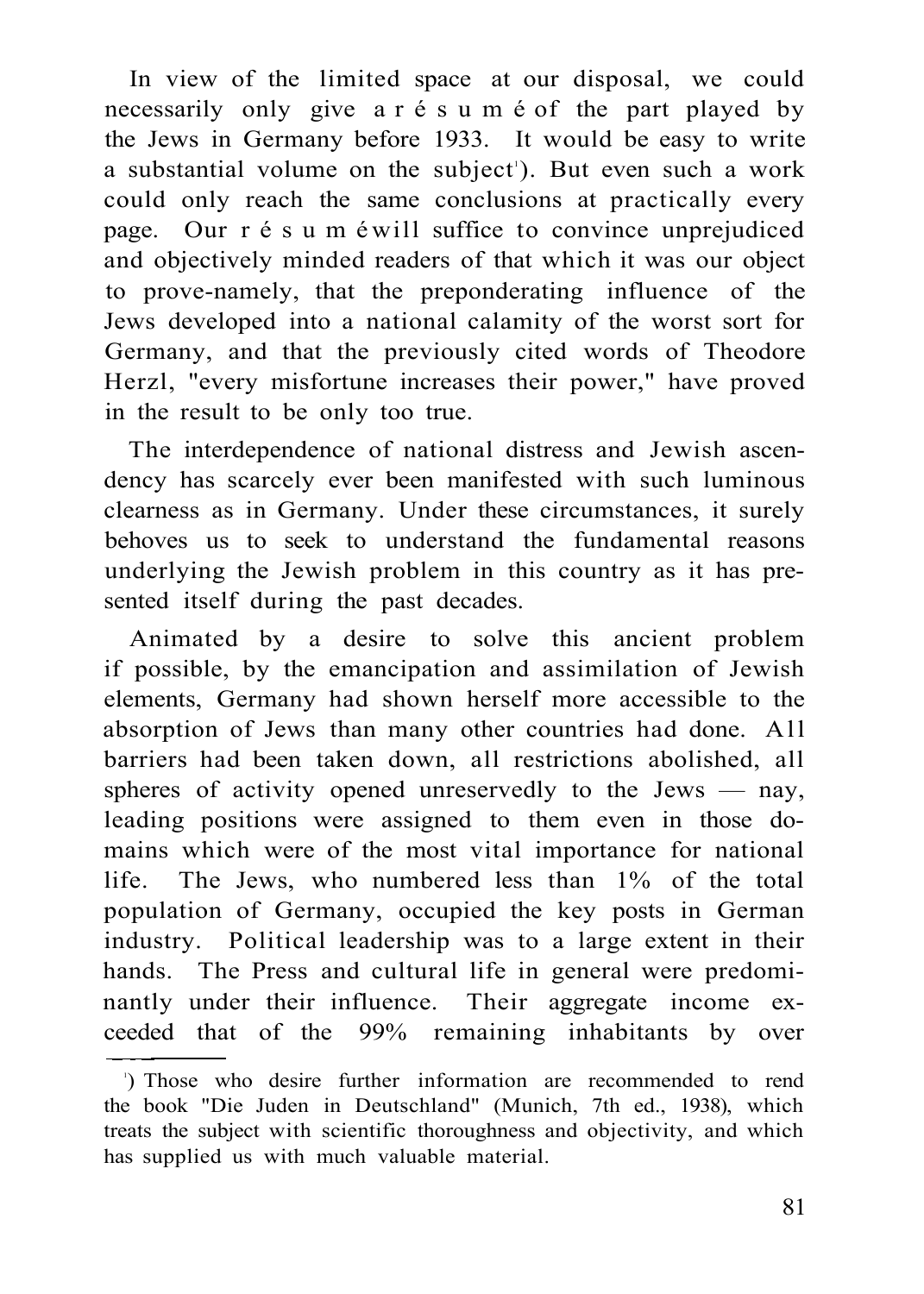one-third. Truly, the Jews had every conceivable opportunity for merging their distinctive existence in the collective life of the German community — a distinctiveness, moreover, frequently deplored by some of the best Jewish elements.

But the Jews consistently ignored the rules of fair play as far as their credulous German partner was concerned. The overwhelming majority of them never desired to be merged in the German nation, because they were aware of the fact that their racial dissimilarity constituted an insuperable obstacle to assimilation. During the years of great tribulation they never hesitated to betray Germany, and to shamelessly misuse the opportunities afforded them in such abundance for their own egoistical purposes and interests. Defeatism and treason, political degradation and economic corruption, moral depravity, the debasement of all national and religious values these were the outstanding features of a Germany dominated by the alien Jewish race.

Germany had to pay dearly for the illusion that it is possible to solve the Jewish question by means of a generous effort to assimilate the Jews. She had reckoned without a factor of decisive importance: namely, the congenital, ingrained, boundless ingratitude of the Jewish race. Not the least of the reasons for the uncompromising attitude of German anti-semitism — an attitude that has often been misunderstood abroad — is the glaring contrast, irrefutably evidenced by the events of the past decades, between the incontestable good faith of the Germans and the cynical ingratitude of the Jews.

That this contrast constitutes, so to speak, the nucleus of the whole Jewish problem, has been publicly admitted by two leading Jews. The Chief Rabbi of Hamburg, Dr. Joseph Karlebach, wrote in the Jewish review *Der Morgen* (vol. II, p. 129, 1930): "to be a Jew, is to be opposed to the natural attitude of human beings."

The French Jew Bernard Lazare, who was well known at the close of the last century, was even more candid in his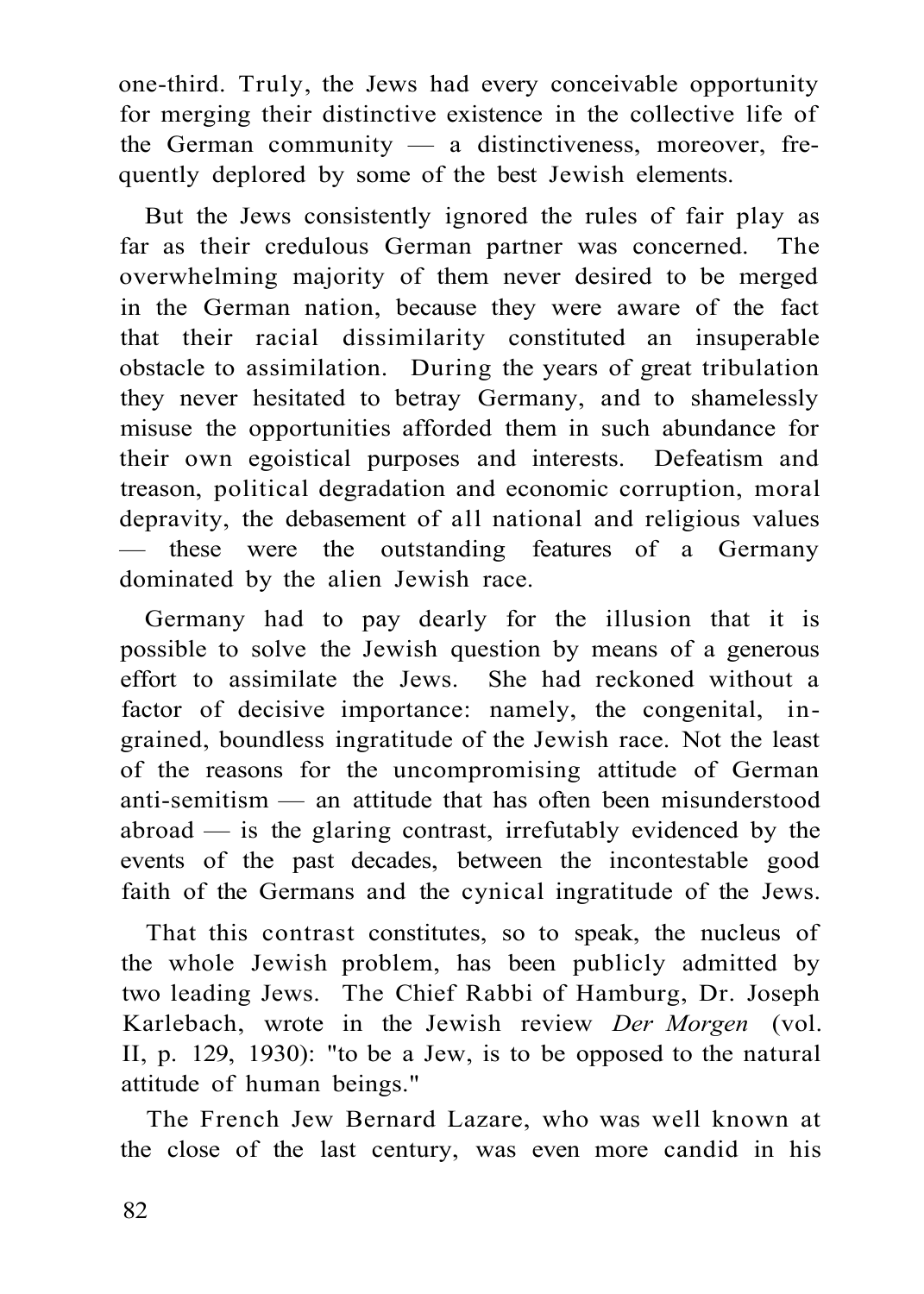book *l'Antisémitisme,* in which he puts the question: "By what qualities or defects has the Jew drawn upon himself such universal reprobation? Why has he alternately and in equal measure been maltreated and hated by Egyptians and Romans, by Persians and Arabs, by Turks and Christian nations? It is because the Jew is everywhere, and right down to the present day has remained, an asocial being."

These admissions by candid Jewish writers, whose authority is undisputed, explain better than any words of ours why National Socialism was compelled to give a definite and final solution to the Jewish question, so far as Germany is concerned. Anti-semitic feeling in this country has not been roused to such a degree by the mere fact of the preponderance of an utterly alien influence, but by the spirit underlying that influence and inseparable from  $it - a$  spirit of an essentially asocial nature, which requited evil for good and invariably prompted those inspired by it to repay hospitality and benevolence with treachery and unrelenting, destructive hatred.

When the National Socialists came into power in 1933, they endeavoured to solve the Jewish question by methods calculated to peacefully reduce the excessive influence of the Jews on public life to proportions compatible, firstly, with the position of the Jews as an alien race, and, secondly, with their number — which, as has already been said, was less than 1% of the total German population. When the amount of misfortune brought on Germany by the Jews prior to 1933 is recalled, the methods adopted to diminish their influence on German public life must be accounted remarkably moderate, and as evidencing extraordinary restraint and discipline among the leaders of the new Germany. The fact is too easily overlooked, that the advent to power of National Socialism constituted a revolution in the truest sense of the word, and it may without exaggeration be asserted that scarcely a revolution in history has been accomplished with such exemplary discipline.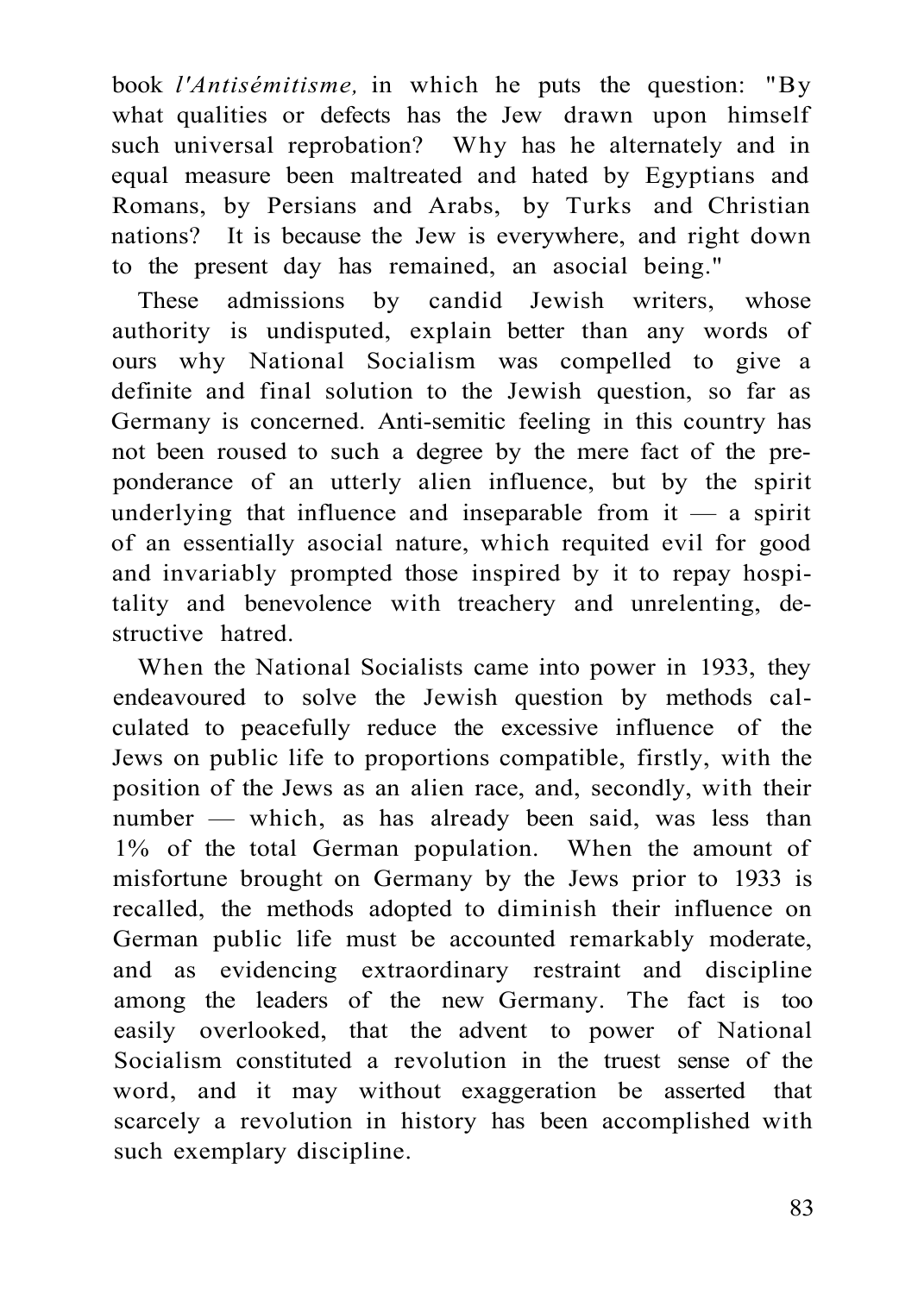The Nuremberg Laws of 1935 formed the basis of a peaceful and orderly settlement of the Jewish question in Germany. But the Jews themselves were not prepared to reckon with the incontestable fact that their era of emancipation in Germany was definitely at an end. They were not willing to abandon their usurped supremacy without a struggle, and since this was no longer possible in Germany itself, they deliberately stirred up an agitation abroad, hardly less dangerous than an openly proclaimed war. By means of a consistently carried out poisoning of the sources of public opinion, they have succeeded in creating a caricature of National Socialist Germany and inflaming international opinion against the latter. By organising a boycott of German goods, they have endeavoured to throttle Germany economically. They have even gone so far as to reply to the measures of the National Socialist Government by the assassination of Wilhelm Gustloff and Ernst vom Rath.

The world-embracing associations and interests of Jewry as an international power, as well as the asocial spirit animating it, could not be evidenced in more convincing manner than by its success in putting the whole world instantaneously, so to speak, into movement against National Socialist Germany. For the world has taken very much less notice of processes of elimination carried out elsewhere on a far greater scale. Who has championed the cause of those millions of Russians driven from their land by the Bolshevist revolution, or who, unable to escape in time, were tortured and massacred? Who ever spent a thought on the Germans in the Baltic States, 80% of whom were forced to emigrate after the Great War, and who to a large extent are condemned to a life of perpetual hardship in foreign countries?

On the other hand, wherever the interests of even a single Jew are affected, international Jewry howls for redress and assistance until international peace is seriously menaced by its bellowings.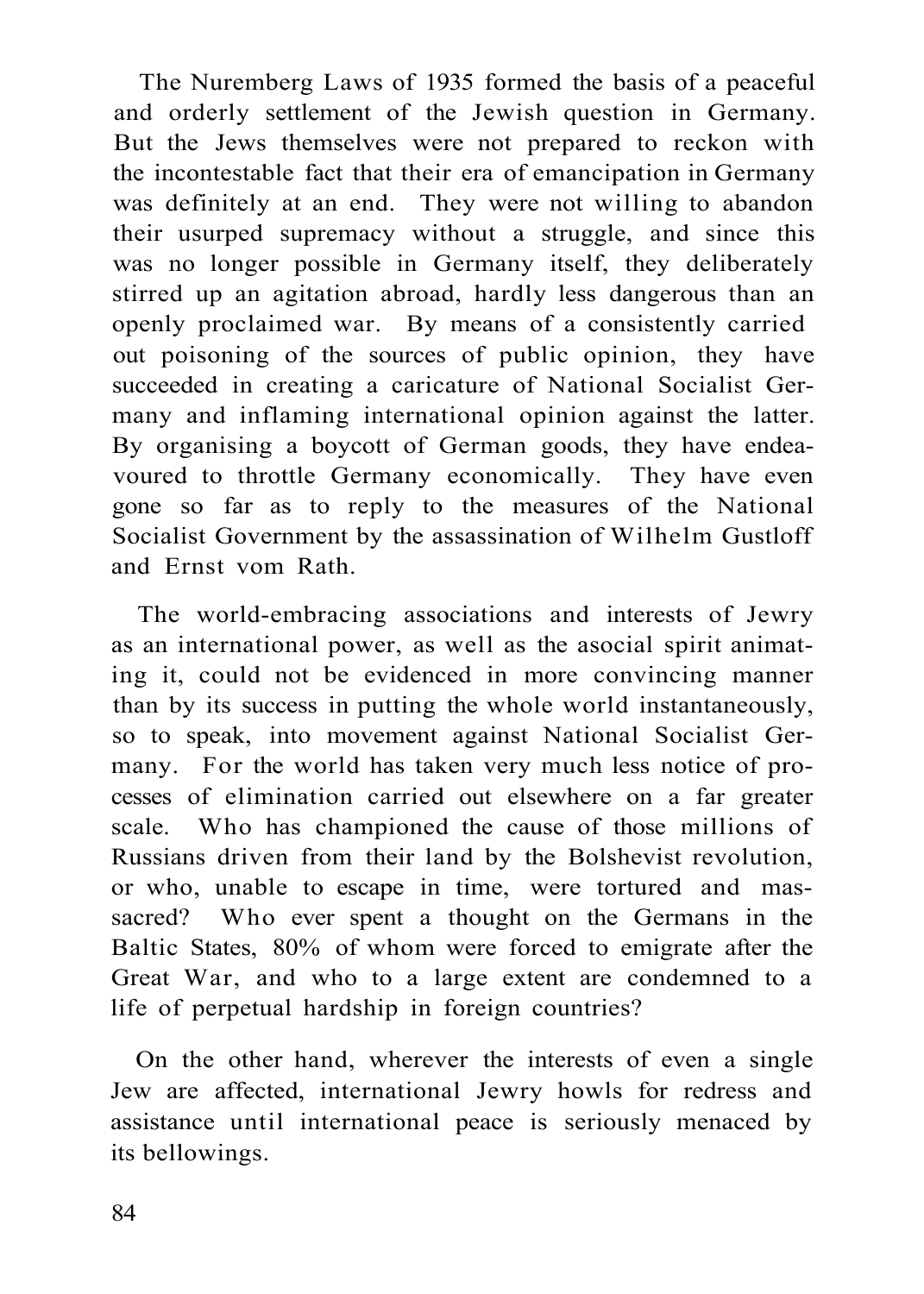Germany knows full well where the source of the everlasting disquiet is to be found, which perpetually enervates the world and effectively prevents the realisation of all efforts to reach international understanding and peace. The German Government, conscious of its responsibilities, has drawn the logical conclusion, and surely and definitely eliminated all Jewish influence, of whatever nature it may be, at home. It has thus contributed, for its part, to getting rid of an element which, in the words of the illustrious historian Theodor Mommsen, is "an operative ferment of national disintegration."

**\*** 

At the close of our study of the Jewish problem in Germany, the problem arises of what is to be done with the Jews. For it is evident that the effects of the policy of the German Government towards the Jews cannot remain confined solely to Germany, but must be far-reaching. Anti-semitism has been awakened in all countries where belief in the blessings of "assimilation" has been rudely shaken by the course of events, and by the spiritual and political renascence which characterises the present era. The multitude of Jewish emigrants carry with them the Jewish question, with all its inevitable consequences, into such new "homes" as may be opened to them.

Hence it is clear that the Jewish problem is susceptible of solution only on an international basis. The Jews themselves have unambiguously recognised the necessities arising out of the existing situation. The *Jüdisches Nachrichtenblatt* of December 30, 1938, wrote: "For all who wish to see, it is evident that territories will ere long be required for the settlement, not only of Jews from Germany, but of Jews from other European countries also. Whoever is able to interpret current events cannot fail to observe the rapidity with which the Jewish question is becoming increasingly urgent in a